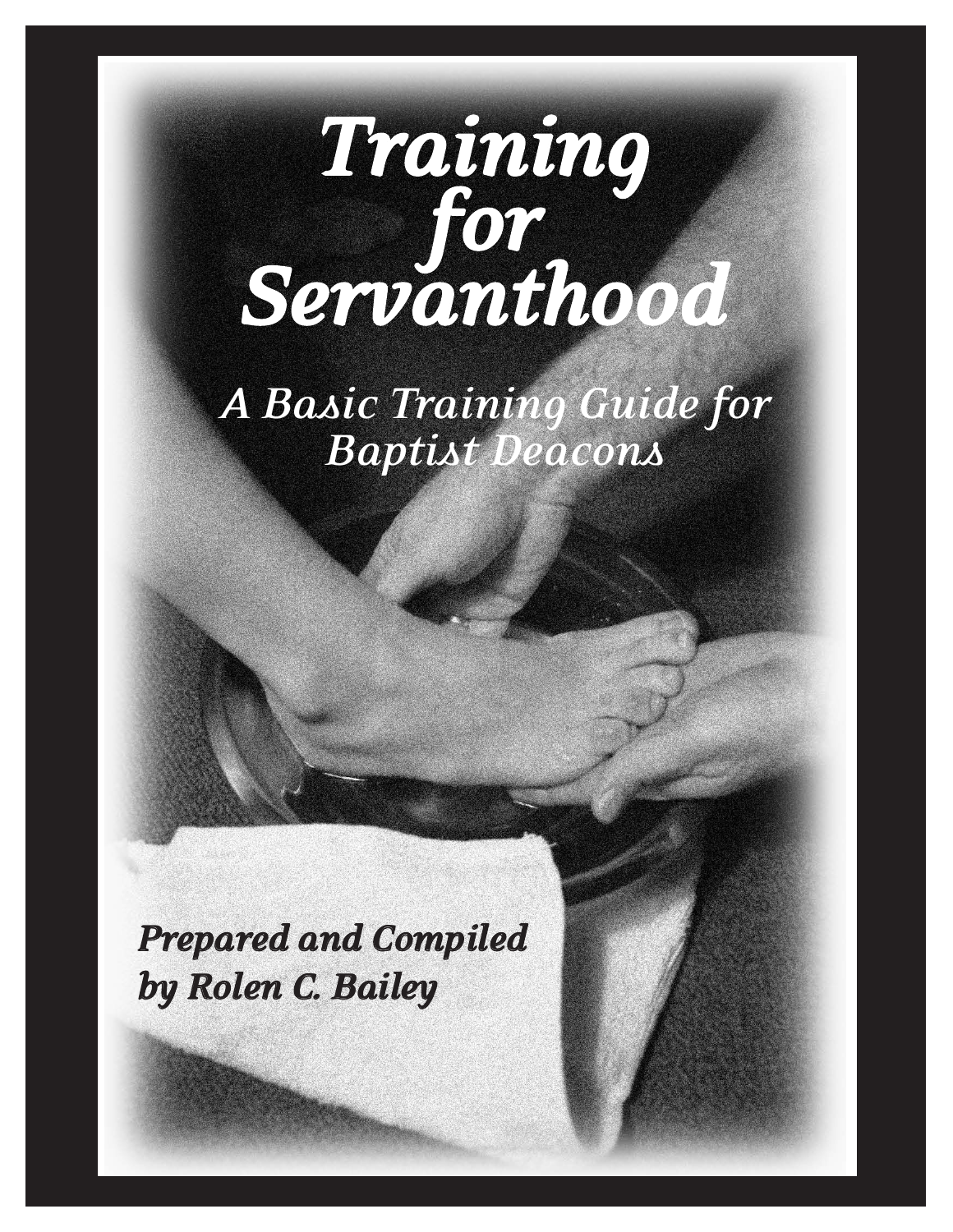# **INTRODUCTION**

# BAILEY'S NOTES TO YOU

This material is designed primarily for new deacons. Experienced deacons who have served with little or no training, may also find the material to be instructive.

Many deacons from churches in Virginia have helped me to continually update the content and application of this material. They have shared ideas with me in Eagle Eyrie conferences, associational training conferences, and church retreats.

Training for Servanthood is prepared to give a general overview of the total concept of the deacon ministry as it relates to Southern Baptist churches.

You can study the material in five ways:

- 1. Use it for self-study; be sure to do additional reading from the reference books listed throughout the material
- 2. Use it in a special deacon training meeting
- 3. Use it on deacon retreats along with the reference books listed, or with a certified deacon trainer
- 4. Use it in associational training conferences
- 5. Use it in state conference workshops at Eagle Eyrie

Please read the "Explanation Notes" at the beginning of each new section. They help to explain the material that follows.

My experience with deacons is varied. I was profoundly influenced by my father, John Chase Bailey. He was a committed Christian and a respected deacon until he went to be with the Lord. I am indebted to all the deacons who worked with me in student pastorates and full-time pastorates. From 1974 through 1989 I served as Executive Director of the Roanoke Valley Baptist Association. I am a Certified Deacon Trainer for Virginia Baptist deacons. I am most appreciative for all the deacons I have taught and from whom I have learned much about deacon ministry.

I am most appreciative of Mrs. Reva S. Hicks, my former Administrative Secretary, for her competent skills in preparing the 1989 manuscript. Special thanks go to my wife, Frances, a deacon herself, who has helped review the material. I also appreciate very much the secretarial work of my daughter, Patty Spragg, in preparing the first revised manuscript. Thanks also to Judy Koger, my friend, for help with the layout and structure of the material. This will be my final update. Thanks to Alice Rusher for preparing this update.

I hope this material will help you become the kind of ministering deacon you want to be. The Lord asks from each one of us OUR BEST!

God bless you. RCB/plb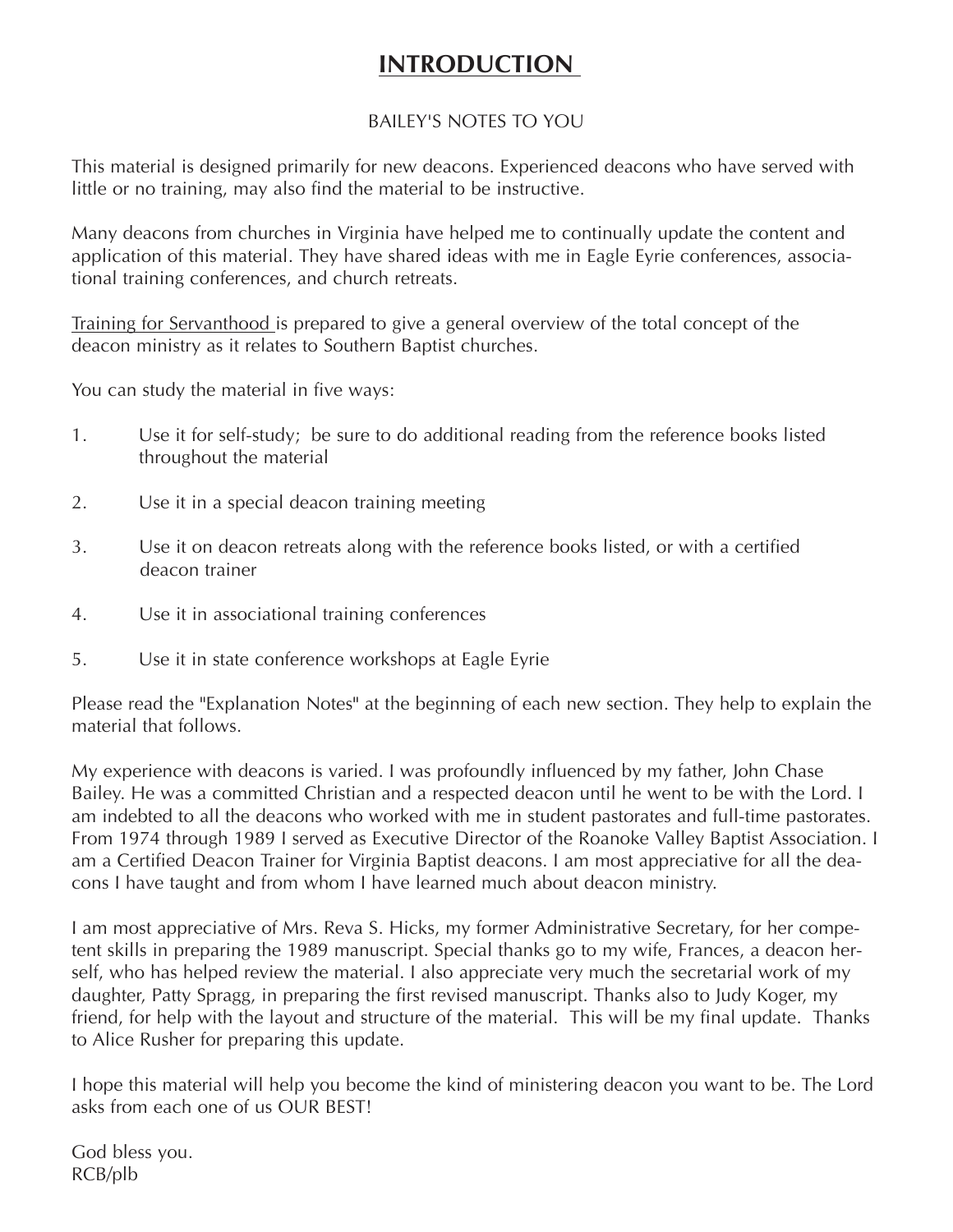# **NEW DEACON LEARNING AGENDA**

| $\mathsf{I}$ . |                                                        | IDENTIFYING THE DEACON:                                | $\overline{2}$ |
|----------------|--------------------------------------------------------|--------------------------------------------------------|----------------|
|                | A.                                                     | Deacon Information Form                                |                |
|                | B.                                                     | Deacon Training Discussion Questions                   |                |
| II.            |                                                        | DEVELOPMENTS IN DEACON MINISTRY:                       | 5              |
|                | A.                                                     | Scriptural Qualifications of Deacons Interpreted       |                |
|                | B.                                                     | Church Expectations of Deacons Suggested               |                |
|                | C.                                                     | Deacon Developments in Church History                  |                |
| III.           | AREAS OF DEACON MINISTRY:                              |                                                        | 13             |
|                | A.                                                     | Proclaim the Gospel to All People                      |                |
|                | B.                                                     | Lead the Church in Accomplishing Its Mission           |                |
|                | $C_{\cdot}$                                            | Care for People in the Church and in the Community     |                |
| IV.            |                                                        | ORGANIZATION FOR DEACON MINISTRY: ___                  | 14             |
|                | A.                                                     | The Deacon Family Ministry Plan                        |                |
|                | Β.                                                     | The Deacon Team Ministry Plan                          |                |
|                | C.                                                     | Methods of Selecting Deacons                           |                |
|                | D.                                                     | <b>Ordination Service for Deacons</b>                  |                |
|                | Ε.                                                     | Duties of Deacon Officers                              |                |
|                | F.                                                     | Diagram of Deacon Organization                         |                |
|                | G.                                                     | Deacon Meeting Agenda                                  |                |
|                | Η.                                                     | A Study of Women Deacons and Church Elders in Virginia |                |
| V.             | SPIRITUAL PREPARATION FOR DEACON MINISTRY: ___________ |                                                        | 31             |
|                | A.                                                     | How to Meditate and Pray                               |                |
|                | Β.                                                     | <b>Bible Study</b>                                     |                |
| VI.            |                                                        | PARTNERS AND PEACEMAKERS IN DEACON MINISTRY:           | 33             |
|                | A.                                                     | <b>Shared Ministry Concepts</b>                        |                |
|                | Β.                                                     | Developing Ministry Skills                             |                |
|                | $\mathsf{C}.$                                          | <b>Identify Ministry Needs</b>                         |                |
|                | D.                                                     | Learning to Manage Church Conflict                     |                |
| VII.           | SPECIAL CONCERNS IN DEACON MINISTRY:                   |                                                        | 45             |
|                | A.                                                     | Reclaiming Inactive Church Members                     |                |
|                | B.                                                     | Deacon Leadership During Pastoral Transition           |                |
|                | $\mathsf{C}.$                                          | The Role of Deacons in Missions                        |                |
|                |                                                        | VIII. RESOURCES FOR DEACON READING AND TRAINING:       | 50             |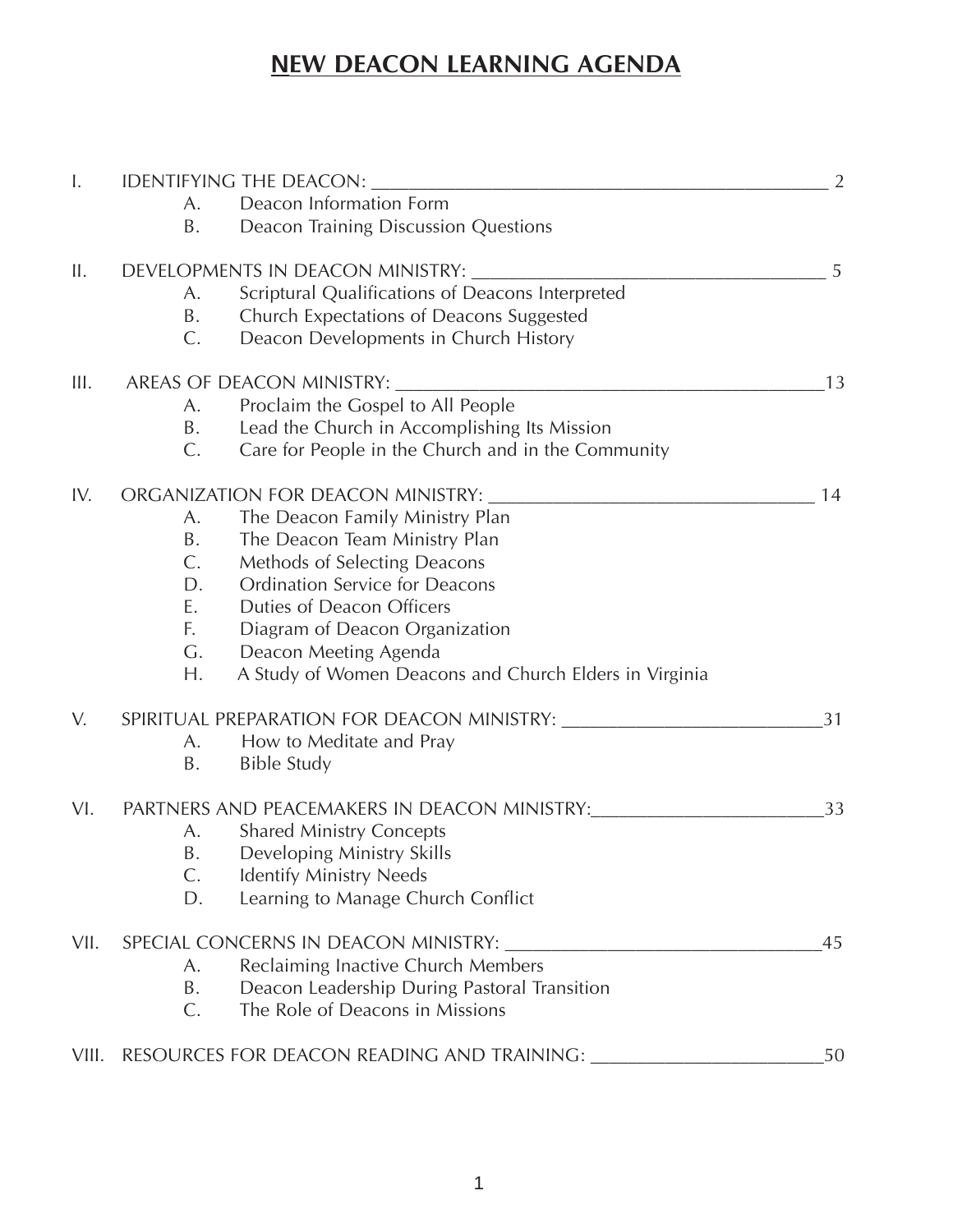# **I. IDENTIFYING THE DEACON**

# **A. DEACON INFORMATION FORM**

The deacon information form can be filled out by each new deacon. It has several interesting purposes:

- 1. The information, along with a family picture, can be placed on a main bulletin board in the church so that everyone can come by and get better acquainted with each new deacon.
- 2. The information, at least in part, may be published in the church newsletter and/or the Sunday bulletin. Again, this helps the congregation get better acquainted with the new deacon.
- 3. The new deacon's hobbies may help form new friendships with other church members who have the same hobbies.
- 4. The new deacon's ideas about the future of the church may help stimulate the church to new levels of spiritual growth and mission ministries.

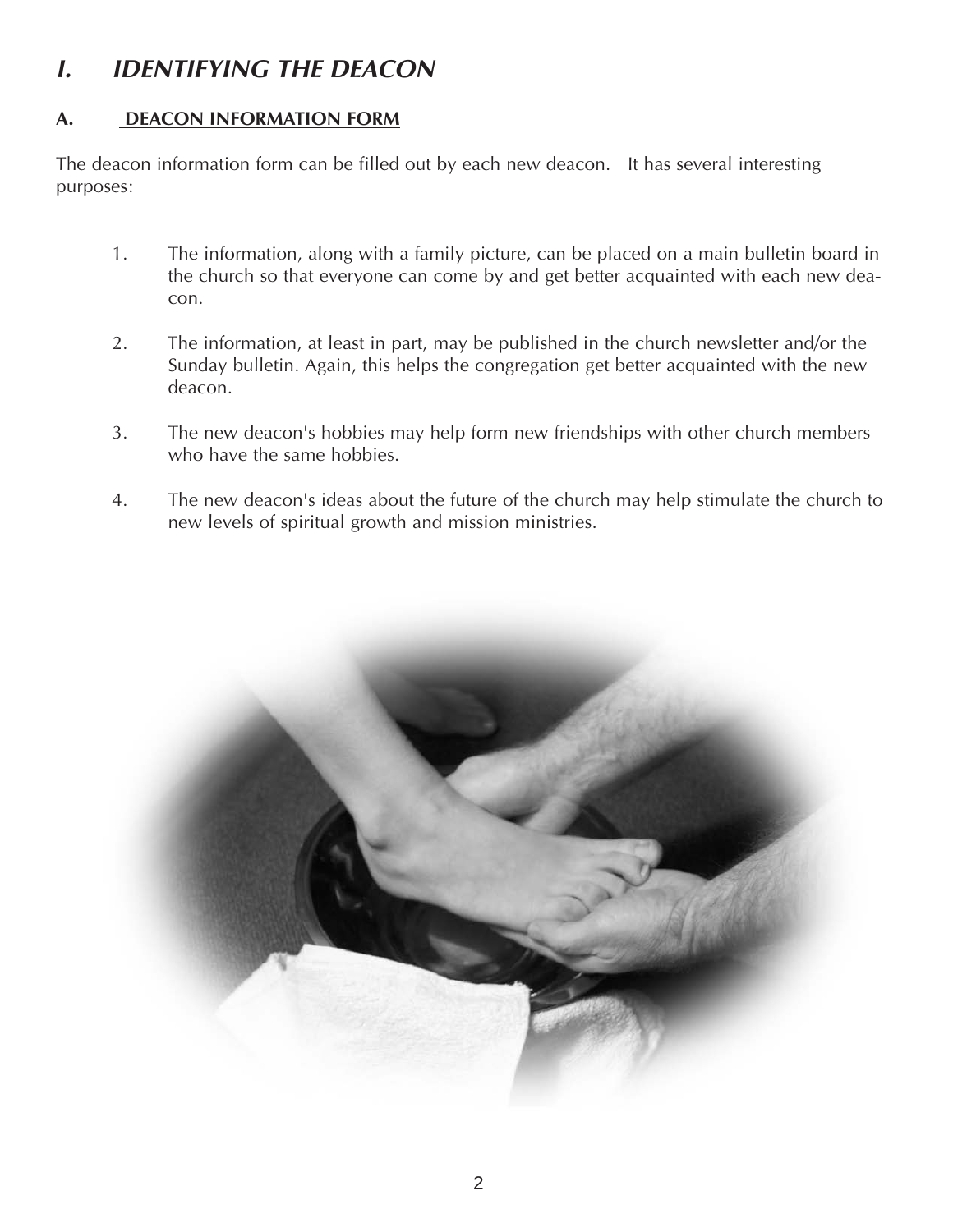# **SAMPLE**

# **DEACON INFORMATION FORM**

| ,我们也不能会在这里,我们的人们也不能会在这里,我们也不能会在这里,我们也不能会在这里,我们也不能会在这里,我们也不能会在这里,我们也不能会不能会不能会。""我们                                                      |  |
|----------------------------------------------------------------------------------------------------------------------------------------|--|
|                                                                                                                                        |  |
|                                                                                                                                        |  |
|                                                                                                                                        |  |
| PRESENT CHURCH RESPONSIBILITIES OTHER THAN DEACON: ______________________________                                                      |  |
| <u> 1980 - Johann Harry Harry Harry Harry Harry Harry Harry Harry Harry Harry Harry Harry Harry Harry Harry Harry</u><br>$HOBBIES: \_$ |  |
| SOME IDEAS YOU HAVE FOR THE FUTURE OF OUR CHURCH:                                                                                      |  |
|                                                                                                                                        |  |
|                                                                                                                                        |  |
|                                                                                                                                        |  |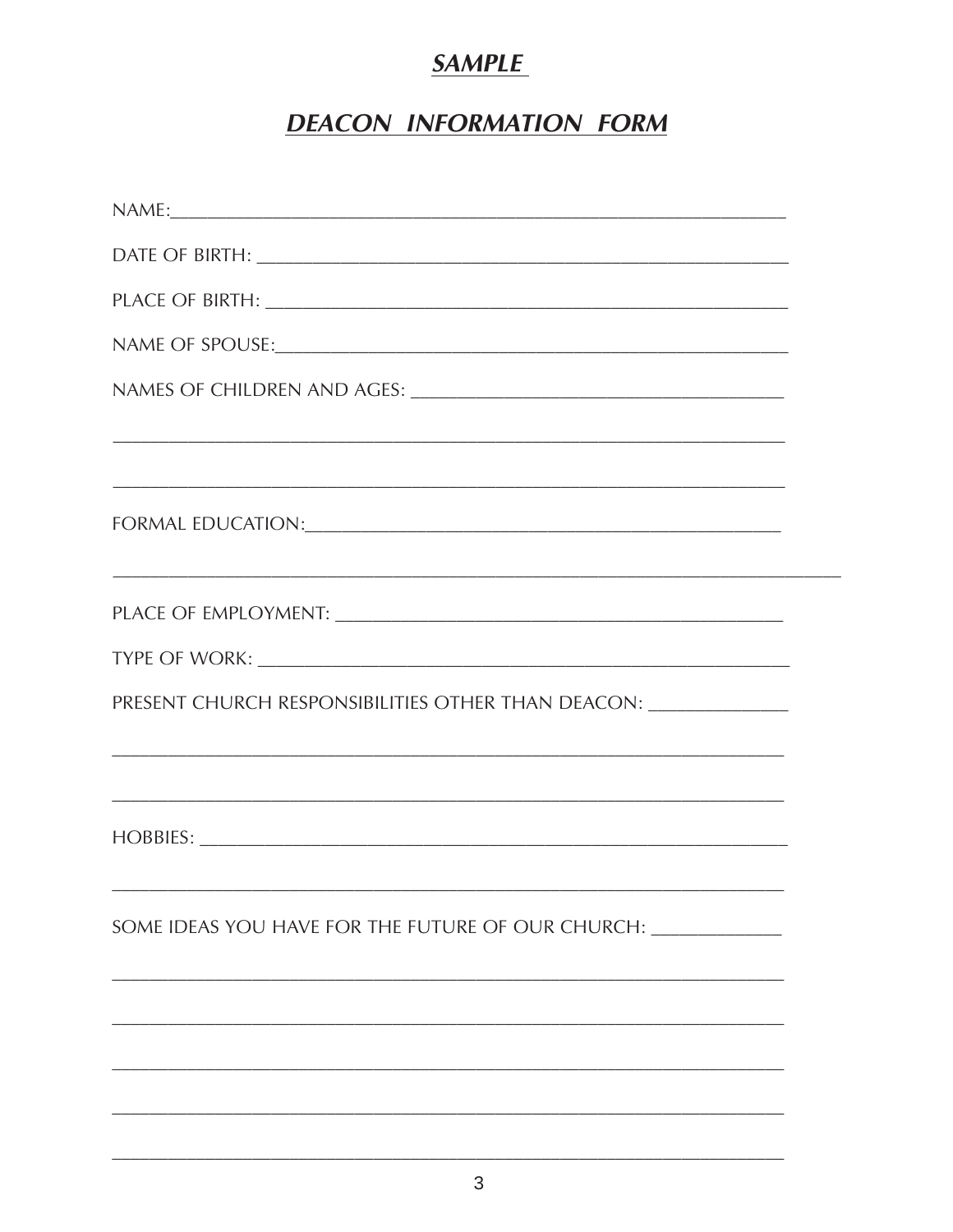# **B. DEACON TRAINING DISCUSSION QUESTIONS**

These incomplete statements may be used either personally for meditation, or in a deacon group session for audible completion.

- 1. The first deacon I remember is...
- 2. The deacon who has influenced me the most is...
- 3. When I was asked to be a deacon, I felt...
- 4. The main Christian characteristics a deacon should have are...
- 5. The most important work a deacon does is...
- 6. My dream for the deacons of our church is...
- 7. The one thing I need to work on in my spiritual life to make me a better deacon is...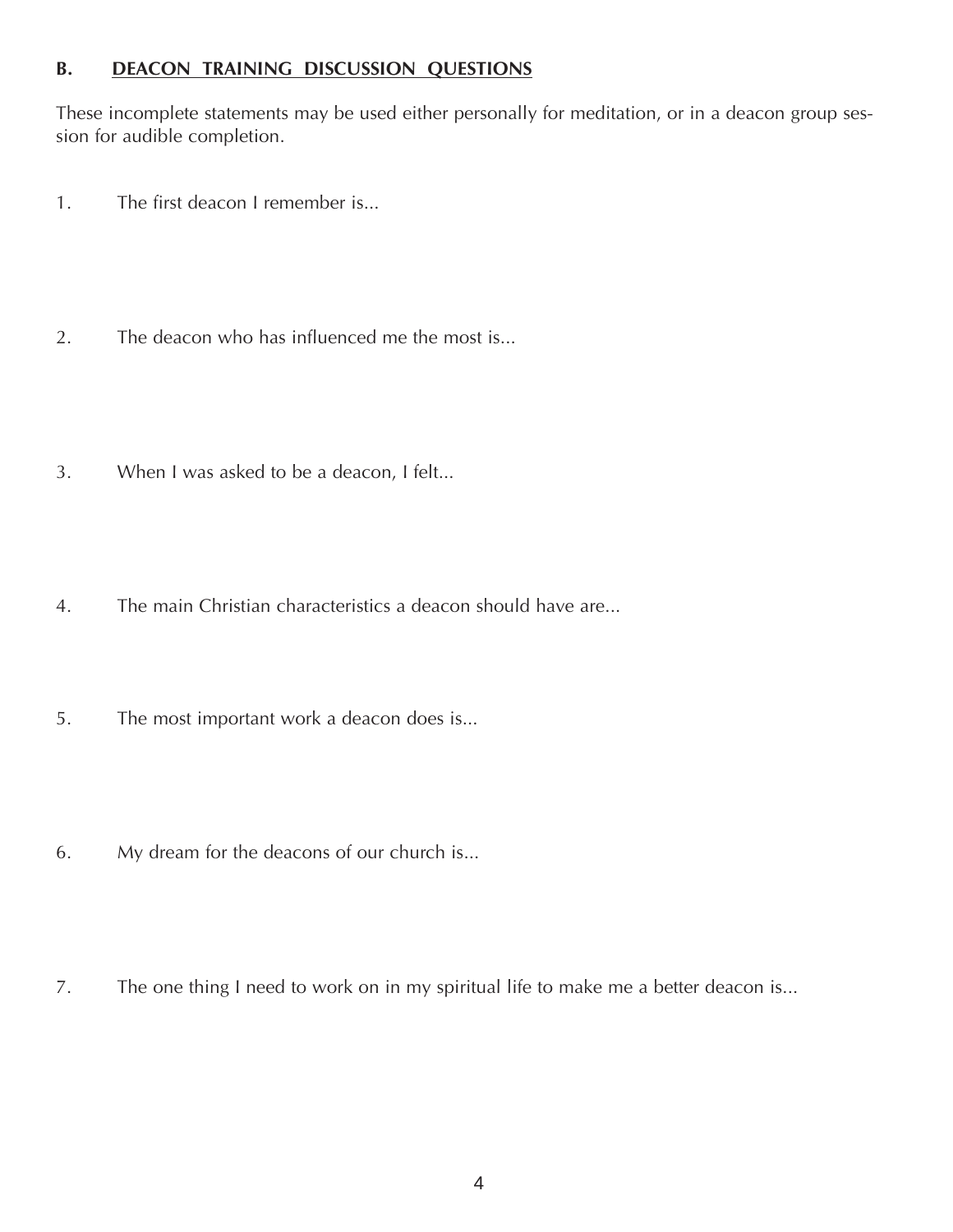# **II. DEVELOPMENTS IN DEACON MINISTRY**

# **Explanation Notes:**

Carefully study the scriptures on the spiritual qualifications of deacons. Each qualification listed is an example of others that can be found in the scripture relating to a particular area of our spiritual growth.

For example, I Timothy 3:8 deals with the problem of drinking wine. Paul could just as well have used the problem of gluttony, which is very much with us today. Both problems raise the question of how temperate you are as a deacon. How much self-control do you have?

- \* Each church may use the scriptural qualifications as a study guide in the selection of its deacons.
- \* The suggested duties of a deacon in Section B will vary from church to church. Each church may approve its own list of duties for deacons.

# **A. SCRIPTURAL QUALIFICATIONS OF DEACONS INTERPRETED**

I Timothy 3:8-13

- 1. The qualifications listed are similar to those listed for the pastor in I Timothy 3:1-7. The standard of both character and conduct of a deacon is high and thorough. Yet no mention is made of the nature of the office nor is there a single duty suggested.
- 2. Deacons in the early churches of the New Testament period were selected on the basis of these Christian qualifications:
	- a. SERIOUS PURPOSE "Likewise must the deacons be grave." (KJV/3:8) or, "Deacons, too, must be serious." (Williams/3:8) Semnos (grave) comes from the root word meaning "to reverence" or "to worship." Persons in the presence of a deacon should feel reverence for spiritual matters. This seriousness of purpose would definitely include both optimism and humor.
	- b. HONEST IN SPEECH "Not double-tongued" (KJV/3:8) or, "sincere in their talk" (Williams/3:8) "Double-tongued" means saying one thing to one person and something else to another. A deacon should thus be in control of their tongue. They should not deceive anyone. They should speak out for righteous causes. They also have the responsibility for being slow to speak angrily. Their word must be honest. Gossip, talebearing, idle talking, or slander are not a part of a deacon's nature.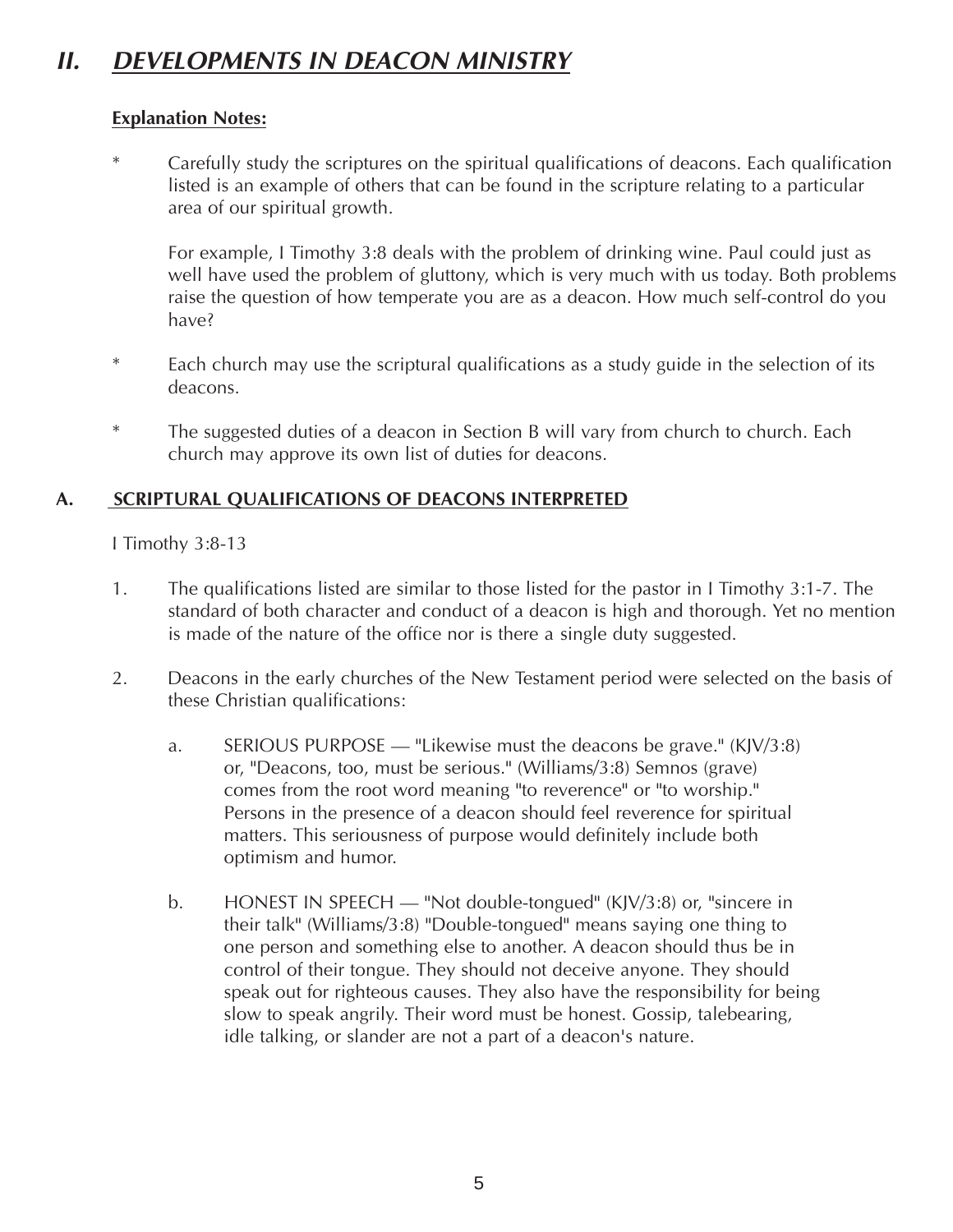- c. TEMPERATE IN LIVING "Not given to much wine" (KJV 3:8) or, "not dicted to strong drink." (Williams/3:8) The deacon should be free from any intemperance that would injure him/her and the family and make ineffective his/her Christian witness in a non-Christian world devoted to a variety of willful excesses in personal living.
- d. STEWARD OF POSSESSIONS "Not greedy of filthy lucre" (KJV/3:8) or, "not addicted to dishonest gain." (Williams/3:8) While deacons believe that material possessions are not evil or filthy, They are not controlled by a greedy obsession to obtain all the material possessions they can. They will have a caring concern for the needs of others; and they will desire to share material possessions with others.
- e. SPIRITUAL INTEGRITY "Holding the mystery of the faith in a pure conscience." (KJV/3:9) or, "they must continue to hold the open secret of faith with a clear conscience." (Williams/3:9) This means deacons should believe sound doctrine, and should hold firm to their convictions. Their spiritual integrity is above reproach.
- f. PROVED SPIRITUAL MATURITY "Let these also first be proved; then let them use the office of a deacon, being found blameless."  $(K|V/3:10)$  or, "They too should first be tested till approved, and then, if they are found above reproach they should serve as deacons." (Williams/3:10) This means that they should demonstrate these spiritual qualifications before being elected. Their daily attitudes, speech, and conduct should be observed for an appropriate period by fellow Christians. "Blameless" means that no one could level a charge of wrong doing against them. Only after they have thus been tested and proved true should they be elected.
- g. WOMEN "Even so must their wives be grave, not slanderers, sober, faithful in all things." (KJV/3:11) or, "The deaconesses too (acting as official servants) must be serious, not gossips; they must be temperate and perfectly trustworthy." (Williams/3:11) The Greek word, "gune," means "a woman." When it is used in reference to a marriage relationship, it is translated, "a wife." Here in verse 3:11 it should be translated "women." Many biblical scholars hold to this translation for these reasons:
	- 1. The words "even so" are the translation of hosautos, which is used in the Greek to introduce a second or third in a series. Here the series is of church officials: pastor, deacons, deaconesses.
	- 2. There is no possessive pronoun in the Greek, which would be necessary if the women were the wives of deacons.
	- 3. The four qualifications (grave, not slanderers, sober, and faithful) with some variations, correspond to the first four required of deacons.
	- 4. This section deals wholly with church officials. This passage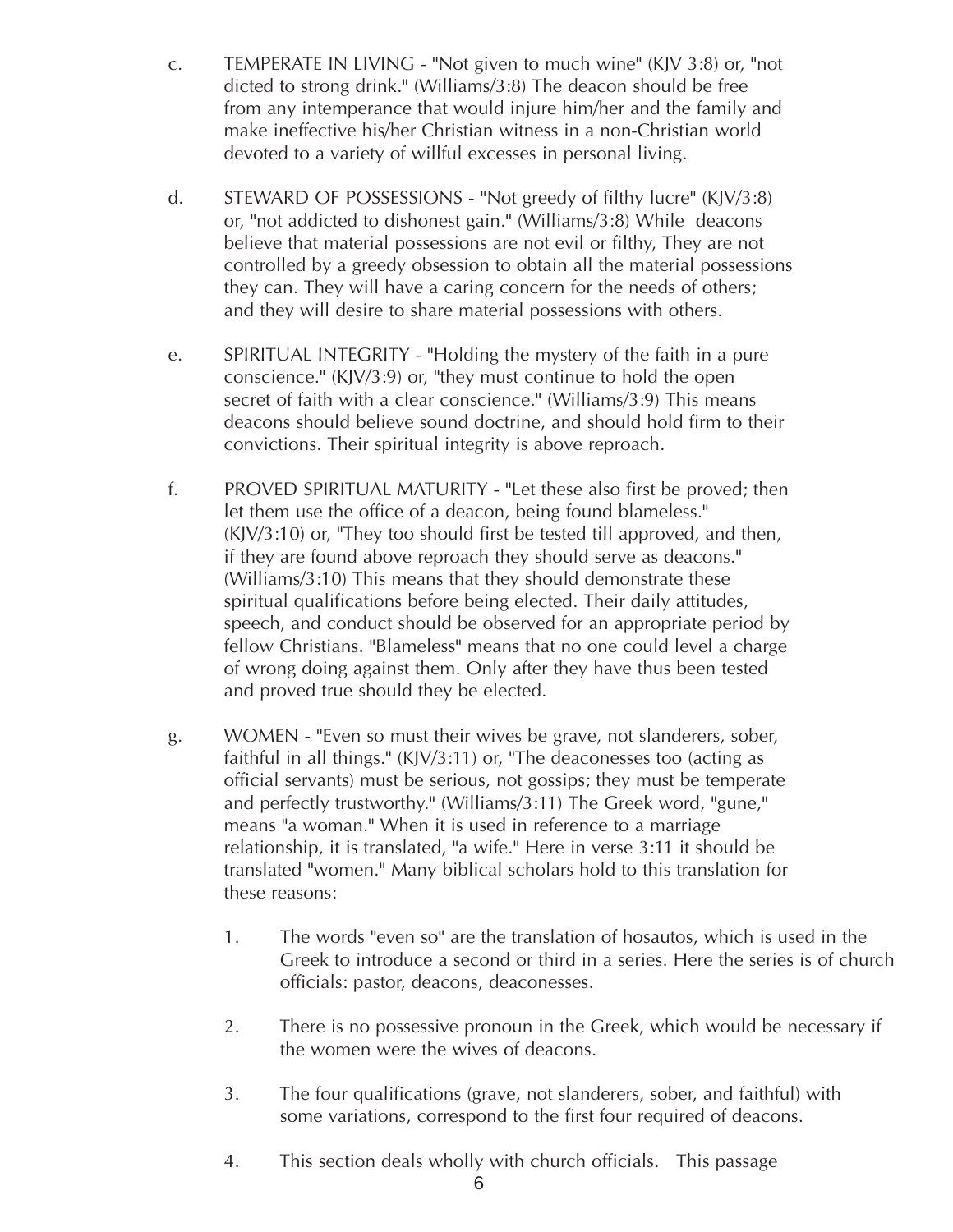(3:11) refers to women who held the office of deaconesses in the church, as Phoebe did (Romans 16:1).

- 5. Other biblical scholars claim the word should be translated "wives" for these reasons:
	- (a) If "deaconesses" was intended, a more specific word would have been used.
	- (b) The list of qualifications is too brief to refer to a category of officials.
	- (c) Women church officials are treated at length in 5:9-16.
	- (d) The sequence of thought is less awkward if "wives" rather than "deaconeses" is meant.
	- (e) Deacons' wives would often accompany their husbands in visitation and thus would also need to possess certain important qualifications.
- 6. If in doubt, consider carefully the spirit and the actions of Jesus, our living Lord, concerning women in relation to HIS concept of the church and its leaders from the time He began His ministry until His ascension. He raised the worth and role of women to a level God has always intended, but which we as church members have only begun to understand.
- h. The word GRAVE is the same word used in 3:8. The word SLANDERERS means to lead across, lead along, disgrace, accuse, defame. SOBER is the same word used in connection with a pastor in 3:2. It means to be calm, dispassionate, circumspect (attentive to all circumstances or consequences). The word FAITHFUL is used in the sense of fidelity, of being true to the trust placed by others.
- i. CHRISTIAN FAMILY LIFE "Let the deacons be husbands of one wife, ruling their children, and their own houses well." (KJV/3:12) or, "A deacon, too, must have only one wife, and manage his children and household well." (Williams/3:12) Dr. William E. Hull interprets this to mean at least three things:

First, it demands that a deacon maintain a healthy view of the home—seeing marriage as a calling within the will of God and seeing children as a stewardship responsibility given by God.

Second, the deacon is to be a model of faithful devotion to one wife; any type of immoral or extramarital relationship is repudiated.

Third, it reminds the deacon of his commitment to the sanctity of the marriage bond which is to continue "so long as you both shall live." The scripture is silent about a single man or woman serving as a deacon. Therefore, we assume that they, too, are qualified on this point if they have this Christian understanding of family life.

3. We can only assume that the qualifications of the "seven" as found in Acts 6:1-6 may also be applied to deacons specifically referred to in I Timothy 3. The "seven" are never called deacons. A Southern Baptist authority wrote: "Their duties arose out of an emergency situation. There is no indication that they were considered (church) officers or that their role was continued after the emergency."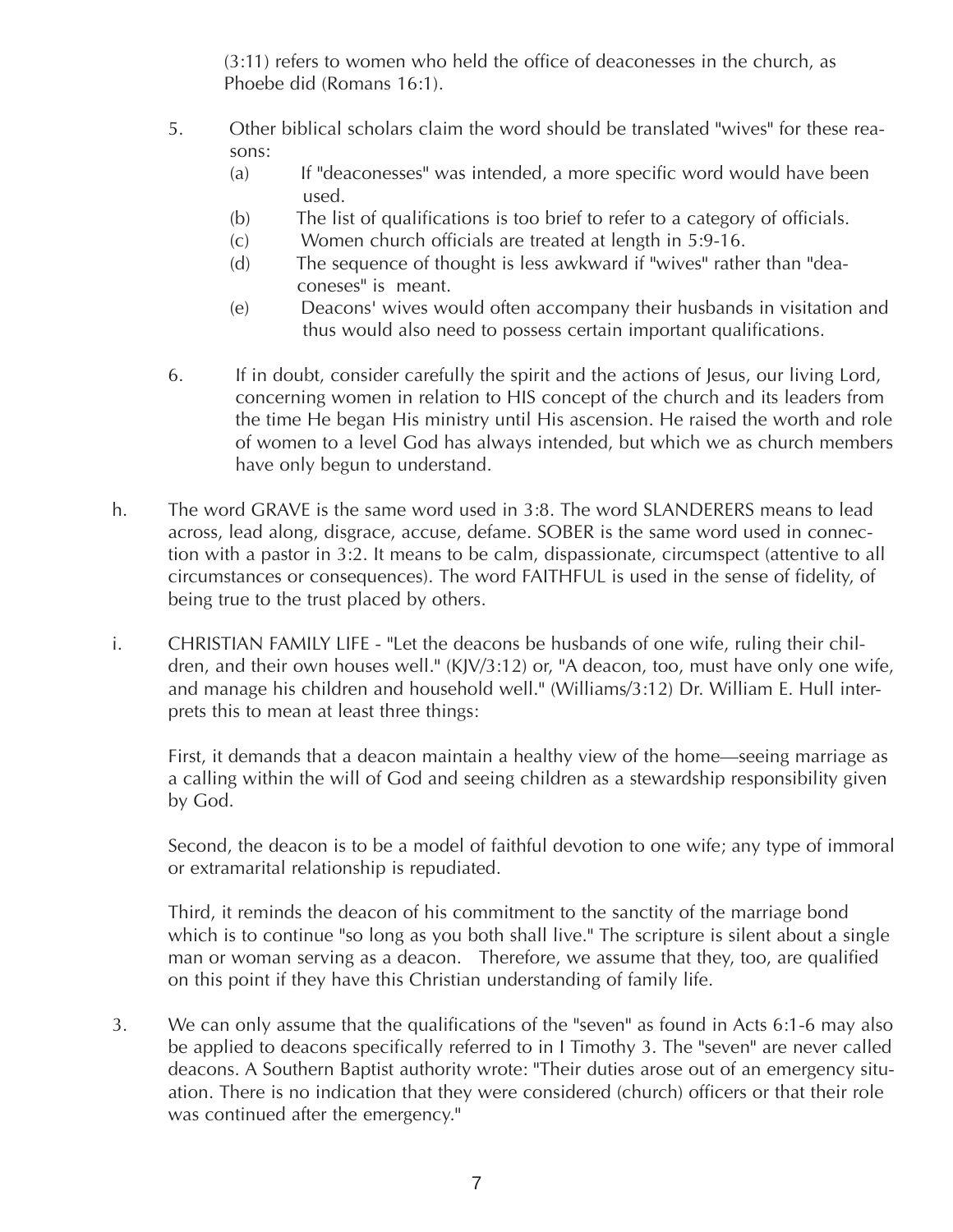- 4. Because of our traditional assumption, however, these scriptural qualifications are briefly explained.
	- a. HONEST This means that the consensus of opinion about the deacon is good, both within the church and within the community.
	- b. FULL OF THE HOLY SPIRIT The word "full" means "covered in every part, thoroughly permeated with, complete, lacking nothing" concerning God's Holy Spirit. The deacons are completely dedicated to the presence and guidance of God's Spirit in their personal life and in their daily work.
	- c. FULL OF WISDOM The word "wisdom" means the deacon, because of a relationship to God's Spirit, knows how to both choose and act wisely in all matters. Common sense is certainly a part of the meaning.
	- d. FULL OF FAITH This is not specifically stated as a requirement, but is inferred from the selection of Stephen. It means the deacon should be clear in their understanding of their own faith, and they should be strong first in its proclamation, and then, if need be, strong in its defense as they carry out their responsibilities.

REFERENCES:

Howard B. Foshee, The Ministry of the Deacon. (Nashville, Convention Press, 1968). Robert E. Naylor, The Baptist Deacon. (Nashville, Broadman Press,1955).

King James Version, The Holy Bible. Clyde V. Hickerson, "The New Testament Concept of Deacons and Present Practices." The Religious Herald. March 24, 1960, pp4-5, 12-13.

W. 0. Carver, "Introduction," p. 4, What Is The Church:. Editor, Duke K. McCall. (Nashville, Broadman Press, 1958).

Charles B. Williams, The New Testament. (Chicago, Moody Press, 1950). Fred D. Gealy, exegesis, I Timothy, pp, 417-418, The Interpreter's Bible. Volume 11, George A. Buttrick, Editor, (Nashville, Abingdon Press, 1955).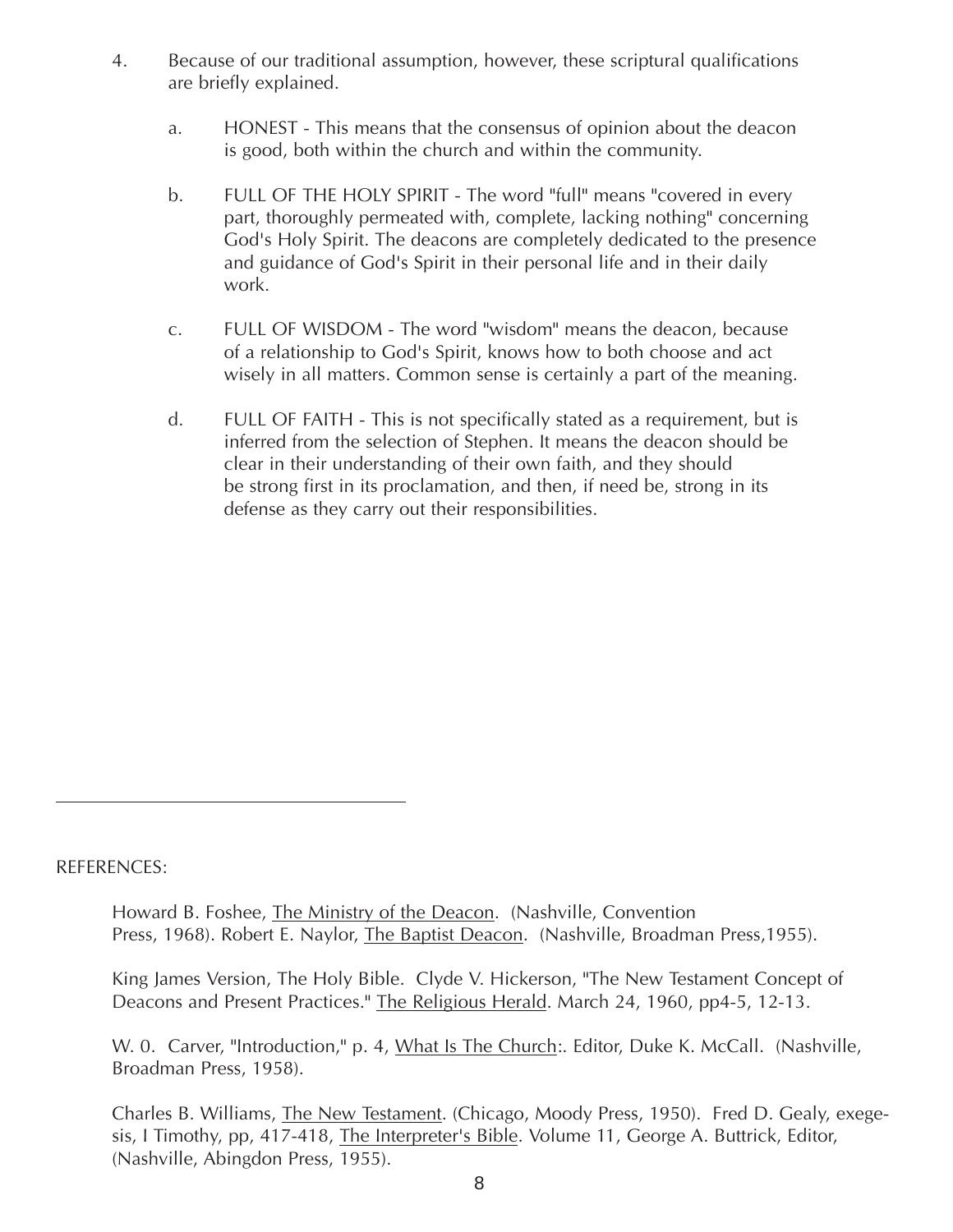## **B. CHURCH EXPECTATIONS OF DEACONS SUGGESTED**

THIS MAY BE USED AS A GUIDE BY THE CHURCH MEMBERSHIP IN SELECTING DEACONS.

- 1. The term "expectations" is used to describe a set of traits, characteristics, and duties which the church desires of persons serving in the capacity of deacon.
- 2. The purposes of such a set of Expectations of Deacons are:
	- a. To help deacons rediscover the office of deacon and to make new commitments to the purpose of God
	- b. To challenge deacons to grow in grace as they serve, accepting the "expectations" as goals and challenges, rather than excuses, to decline the office because they cannot fulfill all that is expected of them
	- c. To help the church and each member understand more fully the role of the deacons as the spiritual leaders, servants, and pastoral assistants
	- d. To provide a group of reminders for members to use when selecting new deacons
- 3. The word "expectations" is used in the overall listing since this word refers to "what is looked for or expected." It is the responsibility of the church to develop its own list of expectations or duties for deacons. It is felt, however, that deacons should meet spiritual requirements. Therefore, the title of the first portion of the listing includes the word "qualifications."
	- a. Some Suggested Expectations of Deacons That the Church May Adopt.
		- (1) Attends Sunday School and all worship services regularly
		- (2) Attends and participates in regular and special church business meetings, if at all possible
		- (3) Attends and participates in regular monthly deacons' meetings and in special meetings when needed
		- (4) Assumes responsibilities necessary to serve as a deacon officer or deacon committee member
		- (5) Serves communion on first Sunday of each month and for special services
		- (6) Takes church door assignments for speaking to members and visitors after each Sunday morning service
		- (7) Assists the pastor in helping conduct worship services
		- (8) Assists the pastor in arranging for pulpit supplies, and in obtaining leadership for revival meetings and special services
		- (9) Takes leadership assignments to conduct a regular worship service or prayer service, as requested by the pastor
		- (10) Serves as advisor to the church staff, as needed
		- (11) Takes individual or team assignments in visiting church familie
		- (12) Takes team assignments in visiting prospects
		- (13) Takes individual assignments in hospital visiting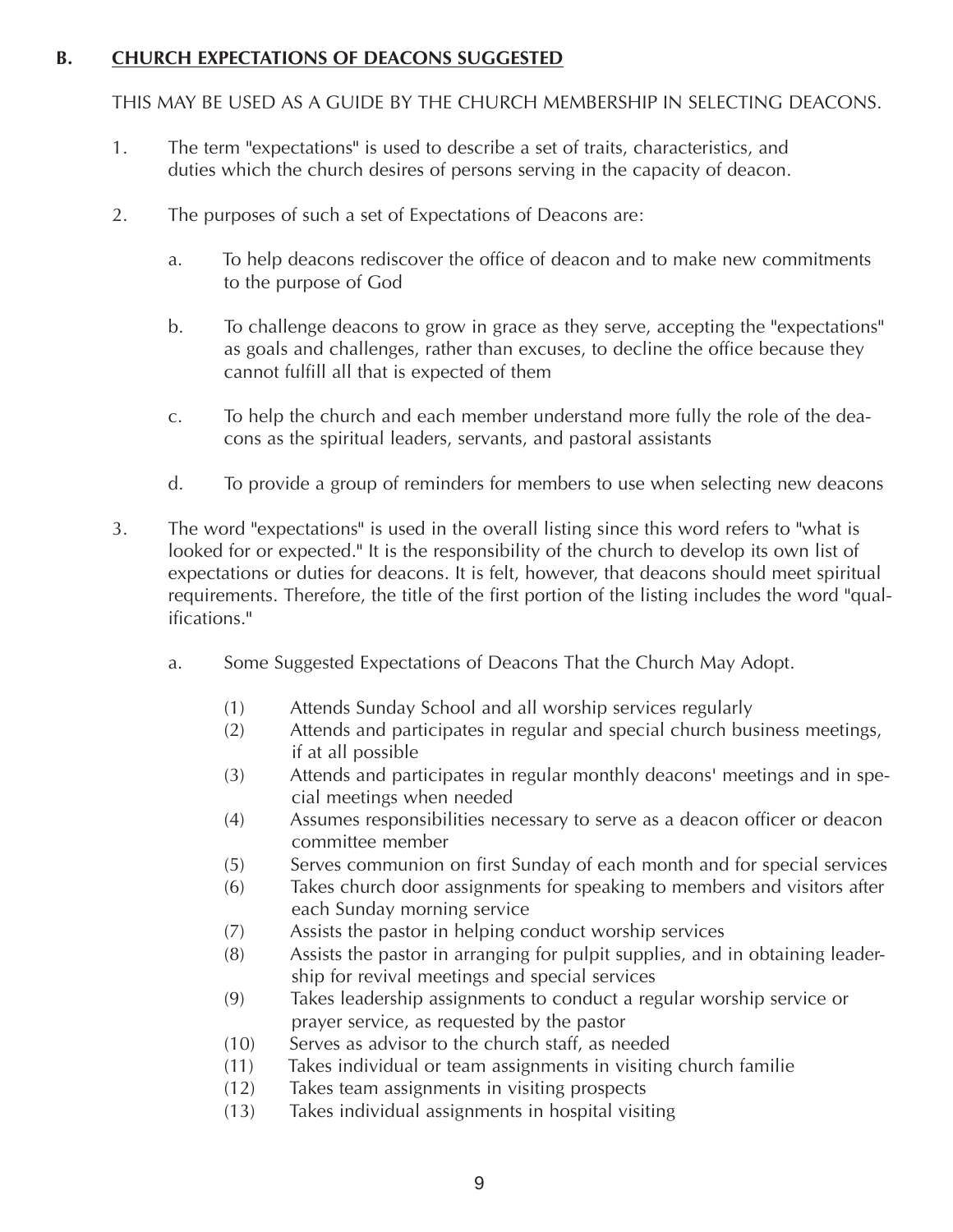- (14) Serves as advisor to church organizational leaders or church committees, as requested
- (15) Leads the church in handling spiritual needs in the community at large
- (16) Makes recommendations to the church in keeping with their responsibilities
- (17) Serves as counselor and reconciler in reference to all problems brought to their attention regarding individuals, families, or the church
- b. An analysis of the list of qualifications and duties reveals no traits or characteristics which could not be expected of any faithful Christian and church member. However, the deacon should stand out as an example of one who displays them to a greater degree in quantity and quality.
- c. It is difficult to know, and perhaps impossible to learn, whether a deacon or candidate meets certain conditions. Different interpretations can be attached to the qualifications or duties. The listing is not designed to be specific and all-inclusive, but is established to serve as a general guide for comparison and improvement.

# **C. DEACON DEVELOPMENTS IN CHURCH HISTORY**

# **Explanation Notes:**

- \* "History repeats itself," we say. Or perhaps it is more nearly the truth by saying, "We have a strong tendency to make history repeat itself!" This is certainly more accurate when we study the history of the role of deacons.
- \* All the key roles deacons have had in church history seem to go in cycles. The roles developed in the 2nd through the 5th century have both flourished and declined repeatedly. Now in our time they seem to be coming around in full cycle to flourish again.
- \* The roles that Southern Baptists emphasize today are certainly not new. We have simply put our own stamp of identity on each role.

# **1. The 2nd Through 5th Centuries:**

- a. Deacons were responsible for the following areas of pastoral work:
	- (1) Charity
	- (2) Administration
	- (3) Education
	- (4) Worship
- b. Deacon family ministry was begun in the 3rd century,
- c. "Subdeacons" were used as deacon assistants during A.D. 236-250.
- d. Ordination of deacons began in the 3rd century,
- e. Deaconesses were used beginning in the 3rd century; they were probably not ordained until the 4th century.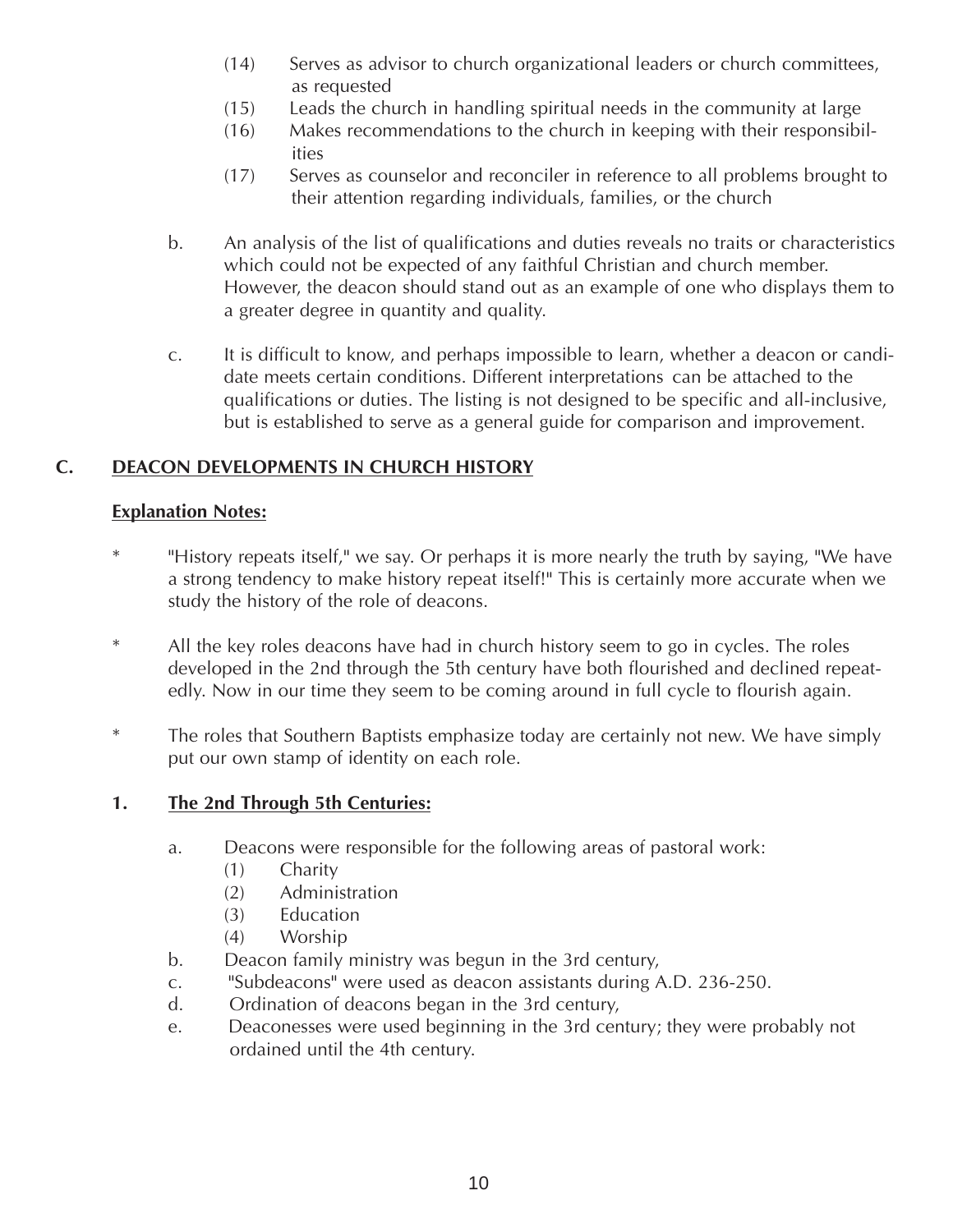# **2. The Middle Ages: (A.D. 500-1500)**

- a. The role of deacons experienced a serious decline because they were on the bottom rung, moving up the ladder to becoming a priest:
	- (1) In the Eastern Church
	- (2) In the Western Church
- b. The role of deaconess experienced a serious decline in all churches because women were not allowed to become priests.

#### **3. The Reformation Period: (16th Century)**

- a. The Reformers saw the need to return to New Testament patterns for deacons.
- b. The Continental Anabaptists: the role of deacon was reaffirmed as very important to the church.
- c. The English Separatists: the charity role for deacons was re-emphasized; the role of women deacons was revitalized.
- **4. England and Early America:** Several important principles emerged during these years:
	- a. Deacons received their authority from God, the New Testament, and the local church.
	- b. The authority given to deacons was for positive and practical purposes.
	- c. Deacons are responsible to their church.
	- d. The role of deacons as caretakers of the temporal and secular affairs of the church began to assume a priority it had not had before.

#### **5.** The 19th Century: (Southern Baptists)

- a. Deacon duties were redefined in terms of helping ministries.
- b. Rotation of deacons was begun.
- c. "Business" affairs of the church were a key role for deacons in many churches.
- d. "Executive Board" was often used to refer to deacons.
- e. Conflict was strong on the acceptability of deaconesses.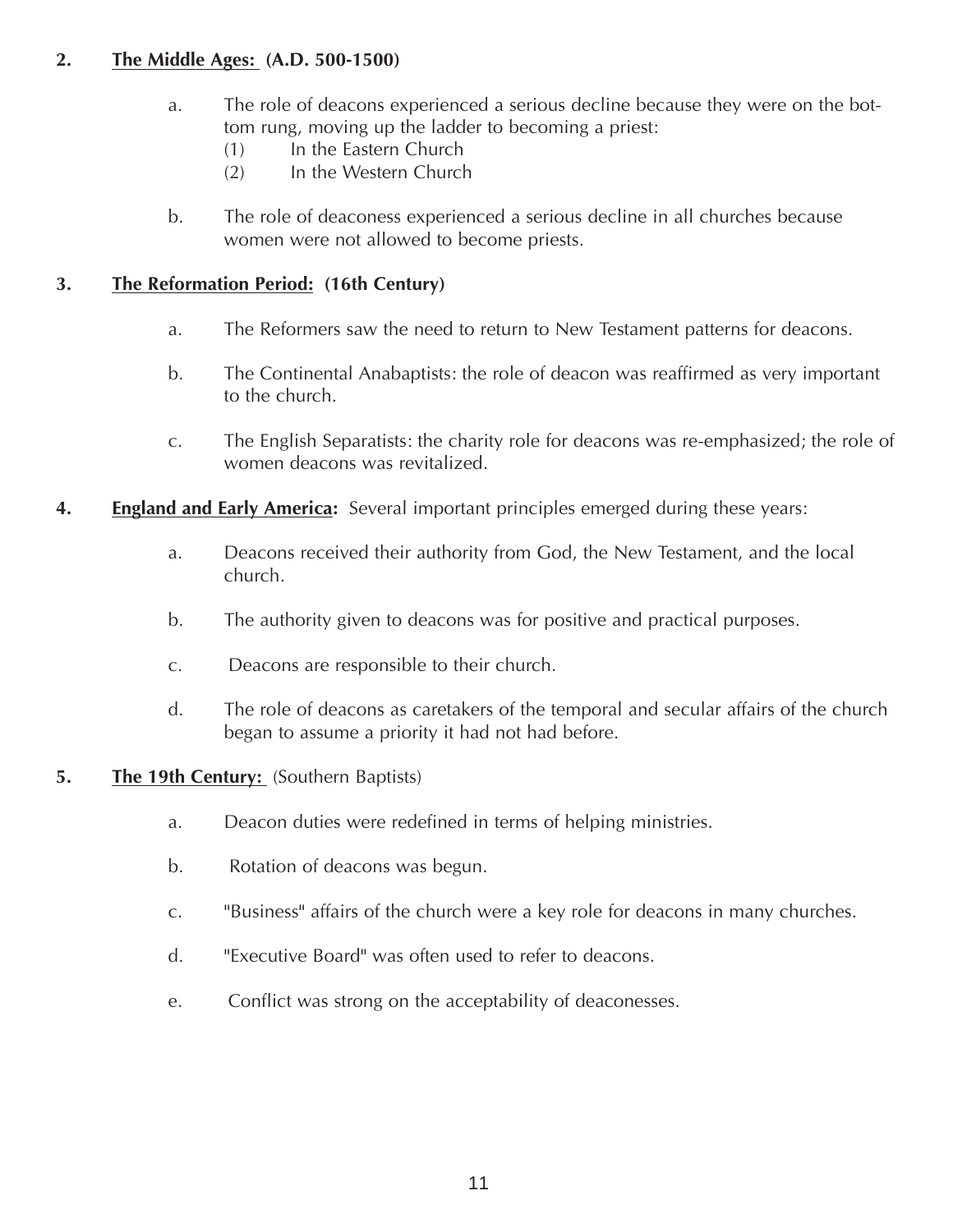# **6. The 20th Century:** (Southern Baptists)

- a. There is considerable reaction to deacons being too closely aligned with church business.
- b. Cautions were expressed concerning the misuse of authority by deacons.
- c. Deacons have spiritual duties to perform other than those related to church business and the ordinances.
- d. The concept of deacons being servants of the church re-emerged in 1950.
- e. Pastoral ministries of the deacon were re-emphasized in 1968.
- f. Deacon family ministry plan was re-emphasized in 1972.
- g. Spiritual maturity of the deacon as a church leader was given new emphasis in 1980.
- h. Women serving as deacons on the same level as men is a current trend.

REFERENCE: Charles W. Deweese, The Emerging Role of Deacons. (Nashville, Broadman Press, 1979).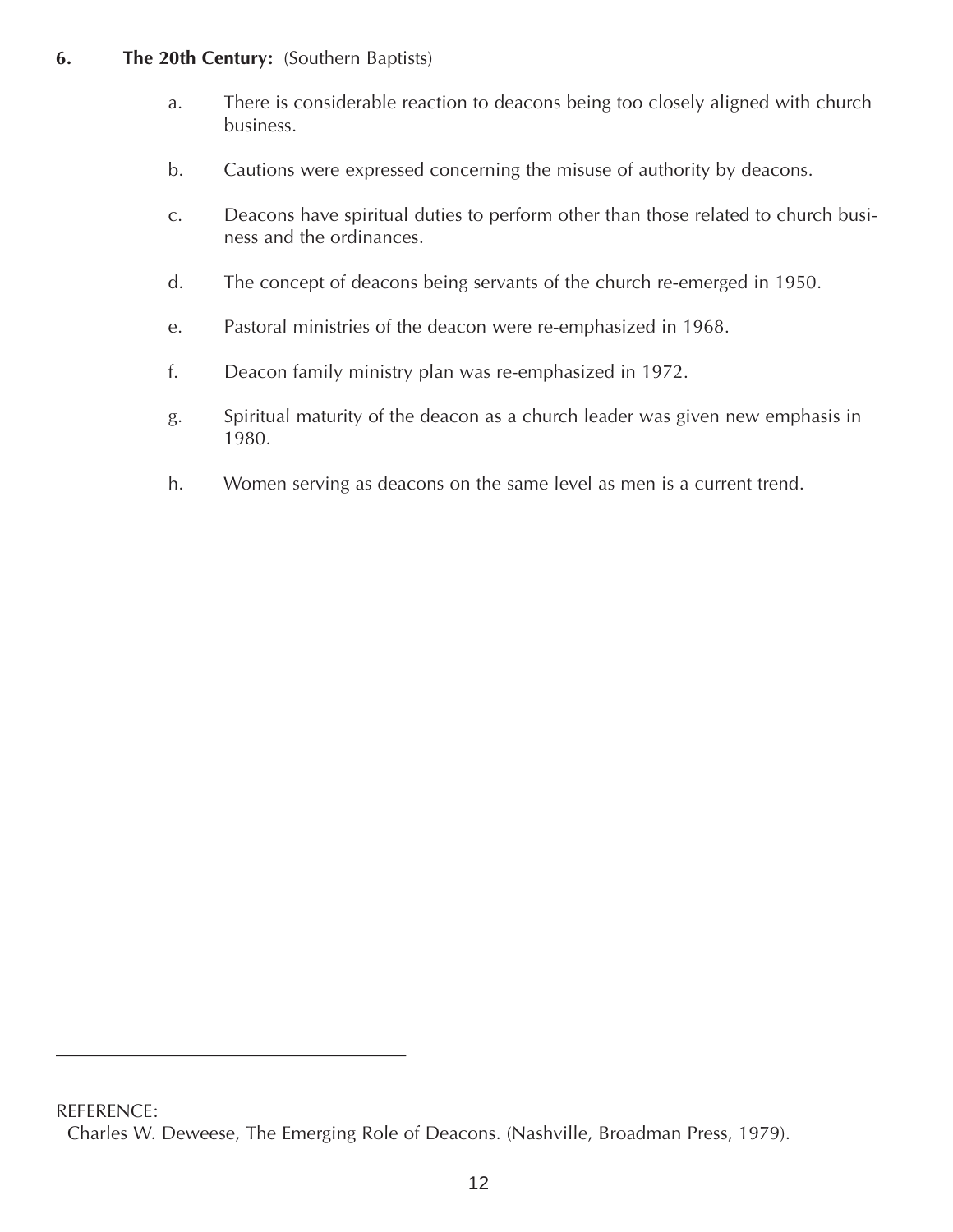# **III. AREAS OF DEACON MINISTRY**

# **Explanation Notes:**

- \* Three main areas of deacon ministry are outlined. There are many practical ways deacon groups can implement each one of these generalized statements.
- \* Know your people, and new ways to minister to their needs will continuously sur face. Be Spirit-led initiators of good ideas to strengthen the church and minister to all people.

# **A. Proclaim the Gospel to All People**

- 1. Better witnessing to the unsaved
- 2. More effective worship services
- 3. Leading in church and community evangelistic revivals/crusades

# **B. Lead the Church in Accomplishing Its Mission**

- 1. Lead the church to understand its mission
- 2. Involve members and families in Bible study
- 3. Build and maintain the fellowship of the church
- 4. Involve members in ministering to one another
- 5. Lead members to relate to the community

# **C. Care for People in the Church and in the Community**

- 1. Provide care for every resident member and family
- 2. Visit active and inactive members
- 3. Help families relate to community agencies that can help them

REFERENCE: Charles F. Treadway, Deacon Chairman Planning Guide. Editor, Henry Webb (Nashville, Convention Press, 1978) p. 25.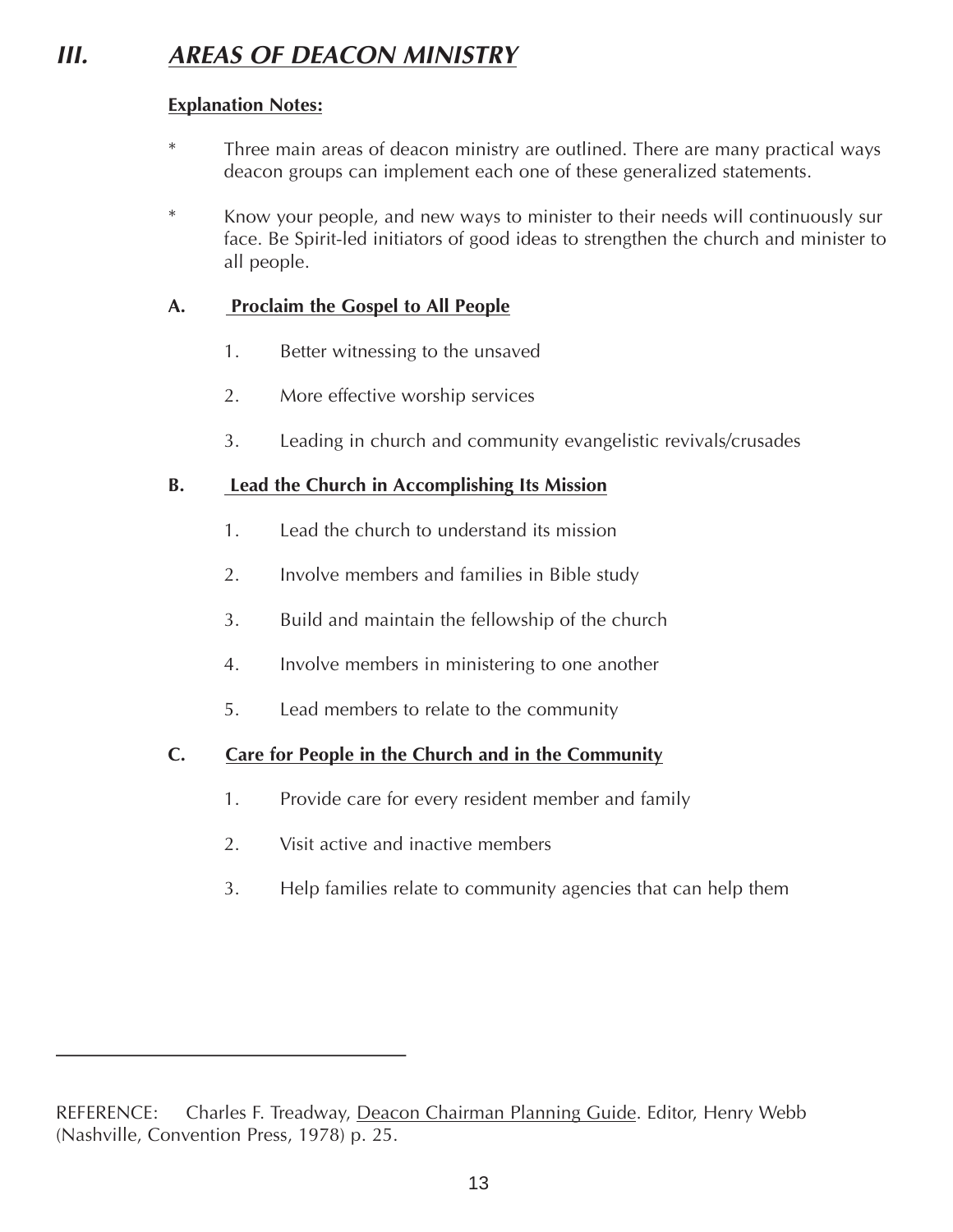# **IV. ORGANIZATION FOR DEACON MINISTRY**

## **Explanation Notes:**

- \* The concept of the Deacon Family Ministry Plan is undergoing at least four major changes:
- \* In past years, deacons have understood the plan to be a visitation ministry to church families. More recently, the plan is best understood as a caring ministry to church modern-day family units of one person or more. It includes home visitation but involves caring for each family member wherever his/her need may be expressed. The deacon may minister in the hospital, at a ball game, in the grocery store, in a church hallway, etc.
- \* Some churches are experimenting with the idea of implementing the Deacon Family Ministry Plan through the Sunday School. If your church is interested in this approach, contact the proper consultant at the Virginia Baptist Resource Center, Richmond, Virginia, for more information.
- \* If the deacon-family unit ratio is too large to manage well, note the suggestions in Number 17 of the Twenty Steps to Conducting the DFMP. Dedicated couples are being enlisted to help the deacon and his/her spouse.
- \* With more women now serving as deacons, and also since some married couples now serve together, different ways of assigning family units have become necessary.
- \* More recently some churches are using a Deacon Team Ministry Plan. It is based on the congregaton's needs and the interests and abilities of each deacon. See item B., which is the next section.

# **A. The Deacon Family Ministry Plan**

A definition of the plan: "It is a systematic plan for reaching every family unit in the church through personal ministry."

# **1. Benefits of the plan:**

- a. The entire church is strengthened.
- b. Families will be reminded that the church really cares for them.
- c. Trust in the deacons will grow
- . d. Families will be able to discuss their problems with the deacon and benefit from his ministry.
- e. Programs of the church will be interpreted more clearly.
- f. Fellowship of the church is strengthened.
- g. It will lighten the load of the pastor and staff.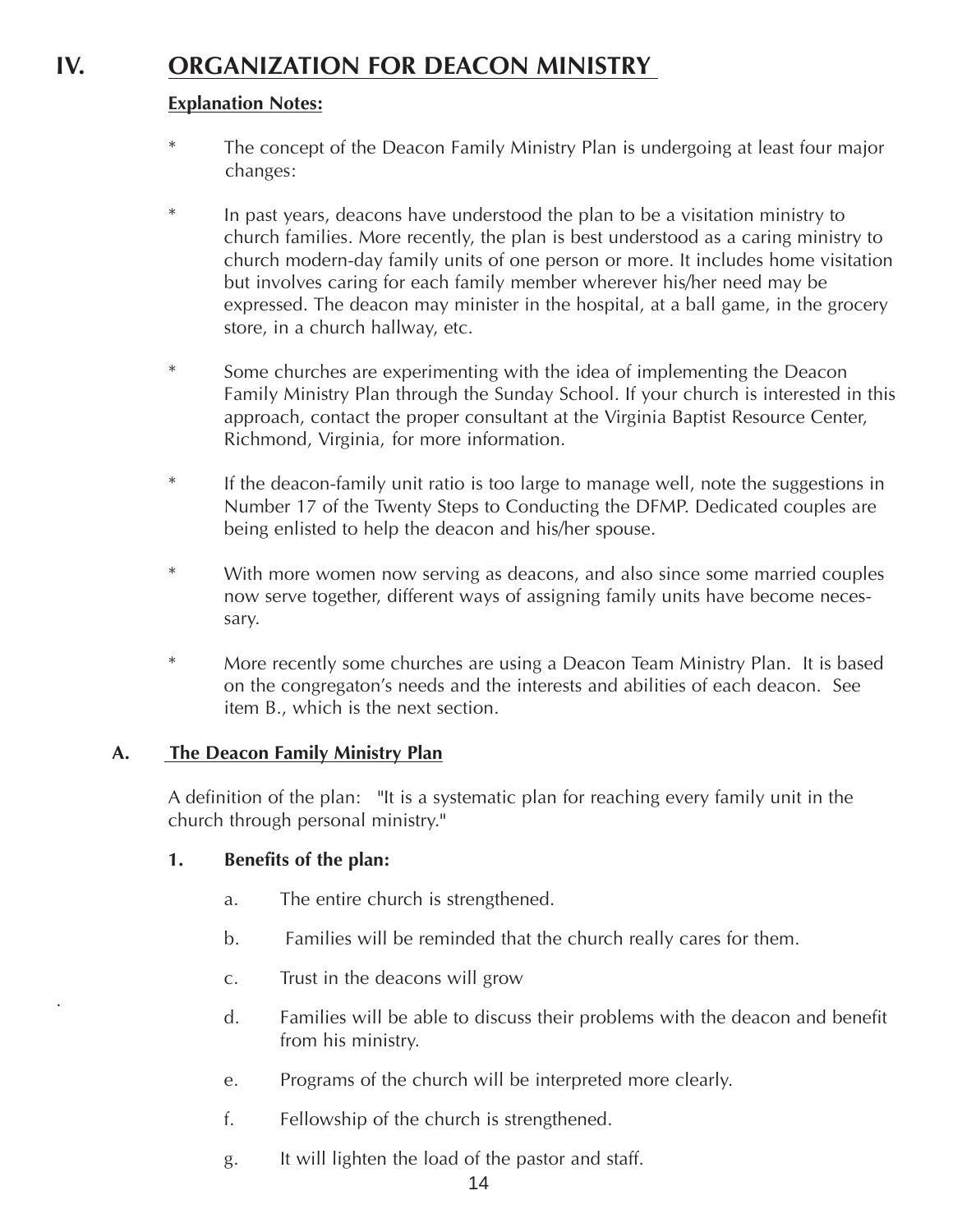h. Deacons will discover the real meaning of the servant role.

# **2. Organization of the plan:**

- a. Deacon-family ratio
- b. Basis of assignment
- c. Date of assignments
- d. Length of assignments
- e. Responsibility for assignments
- f. Alternate plans:
	- By Sunday School classes
	- By Deacon committees

# **3. Responsibilities for the plan:**

- a. Deacon Chairman
- b. Deacon Secretary
- c. Associate Deacon Chairman
- d. Individual Deacons
- e. Other Deacon Leaders

# **4. Projects of the plan:**

- a. Proclamation projects
	- (1) Sermon series discussion
	- (2) Support church revivals
	- (3) Personal witnessing visits

# b. Care projects

- (1) Listening to needs
- (2) Using books in ministry
- (3) Practicing referral
- c. Fellowship projects
	- (1) Celebrating with new Christians
	- (2) Family retreat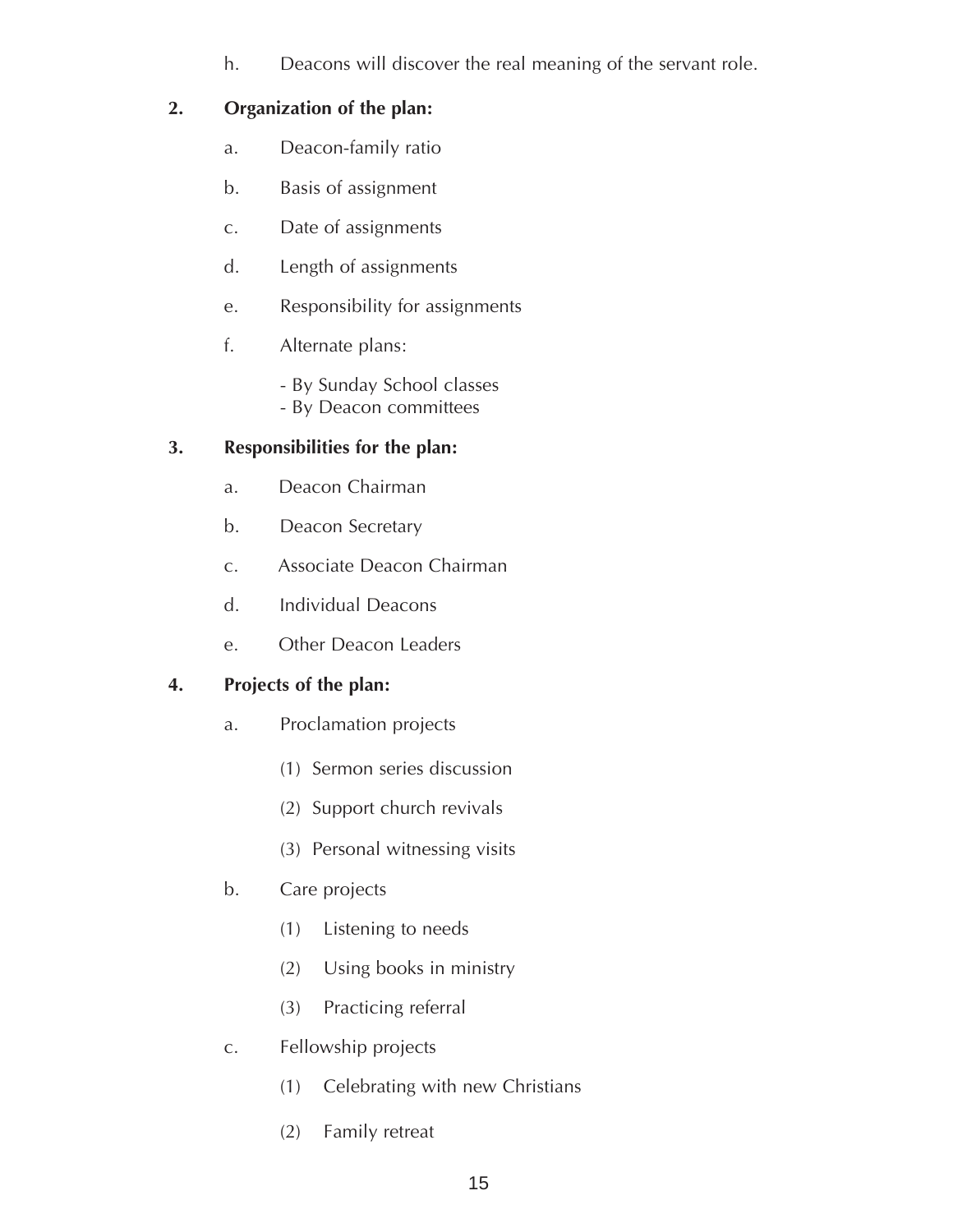- (3) Recognition of deacons and families
- d. Community relations projects
	- (1) Influencing community decisions
	- (2) Recognizing community leaders
	- (3) Community influence inventory
- e. Keeping records in the plan:
	- (1) Deacon family information form
	- (2) Deacon family ministry calendar
	- (3) Deacon ministry referral form
	- (4) Deacon ministry prayer list
	- (5) Deacon family ministry monthly report

# **5. Twenty Steps to Conducting the Deacon Family Ministry Plan**

- 1. Lead deacons to discuss and pray about beginning DFMP. Secure copies of program help, "The Deacon Family Ministry Plan." They may be ordered on undated literature order form from Lifeway.
- 2. After prayer and discussion, (1) lead deacons to vote to implement the plan, and (2) present the plan as a recommendation to the church congregation for their final approval.
- 3. Divide families of the church into groups of 10 to 15 families and assign a group to each deacon.
- 4. Secure copies of The Deacon Family Ministry Plan Resource Book, one for each deacon assigned a group of families.
- 5. Fill out family information form for each family and the twelve calendar forms. Use available information and add reference notes as the plan is conducted.
- 6. Lead deacons to read and discuss directions on how to use The Deacon Family Ministry Plan Resource Book, provided in each book.
- 7. Inform the church about the family ministry plan and how it will be conducted.
	- a. Show the video, "The Deacon Family Ministry Plan," to the entire church and give opportunity for discussion. Lead church to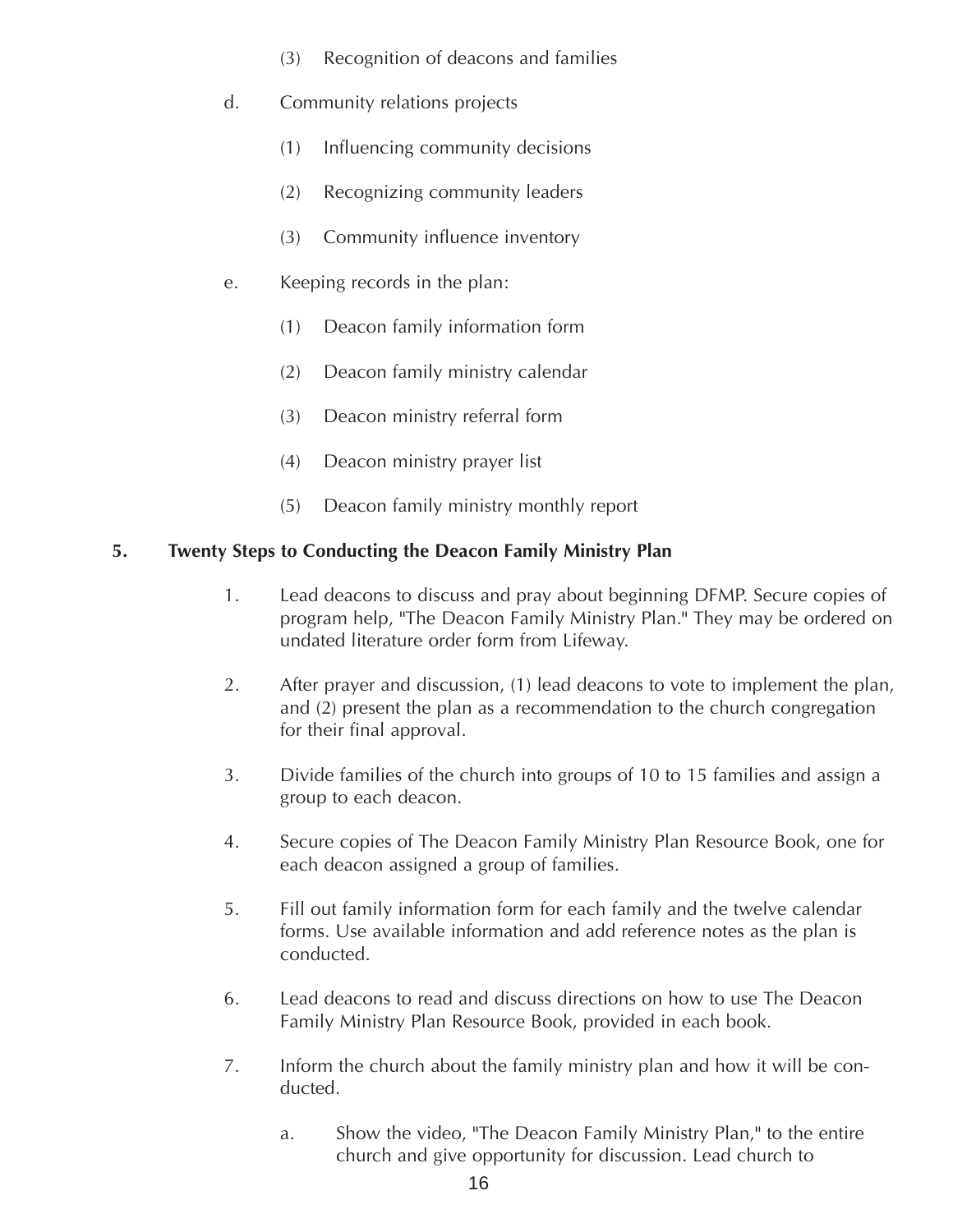approve the plan and be committed to supporting deacons in conducting it.

- b. Provide enough copies of all groups and deacons assigned to them for each family to have a copy of all of the groups and deacons to whom assigned.
- c. Place one or more copies of family groups in the church office and post a copy on each bulletin board.
- d. Publish several groups in church bulletin over a period of weeks. List families for whom addresses and other information are needed, encouraging church members to share information they may have.
- e. Complete information on each family in the books and publicize the date the plan will go into operation. (The best time to begin operating the plan is at the beginning of the church year, but may be started at any time.)
- 8. Lead deacons to write a letter to each family assigned to them prior to beginning operation of the plan. (A suggested letter may be found on page 87 of the book. The Ministry of the Deacon, by Howard Foshee. Another letter to new families added to the membership of the church and assigned to the deacons throughout the year is on page 88 of the same book.)
- 9. Prepare a "New Member's Kit" (if one has not already been prepared) to be given by deacons to new members and families. Suggestions for the kit may be found on page 86 of The Ministry of the Deacon.
- 10. Lead the deacons to keep a record of ministry actions for each family on the back of each family information form.
- 11. Insist that each deacon turn in a report of ministry actions each month, using the Deacon Family Ministry Monthly Report, Form D-35. (Twelve of these forms are in each Resource Book.) If a deacon does not perform ministry actions, he should still turn in a form with the word "None" written across it, for this is a report. The deacon secretary, or another deacon assigned the responsibility, should compile the reports each month and at the end of the year.
- 12. Allow time in each deacons' meeting for a discussion of the reports and for prayer about family needs.
- 13. Evaluate the progress of the family ministry plan at least quarterly in the deacons' meetings. Provide for adjustments and improvements in the family groupings.
- 14. Include in the deacons' report to the church information about the progress of the plan and suggestions as to how all the members may give their support.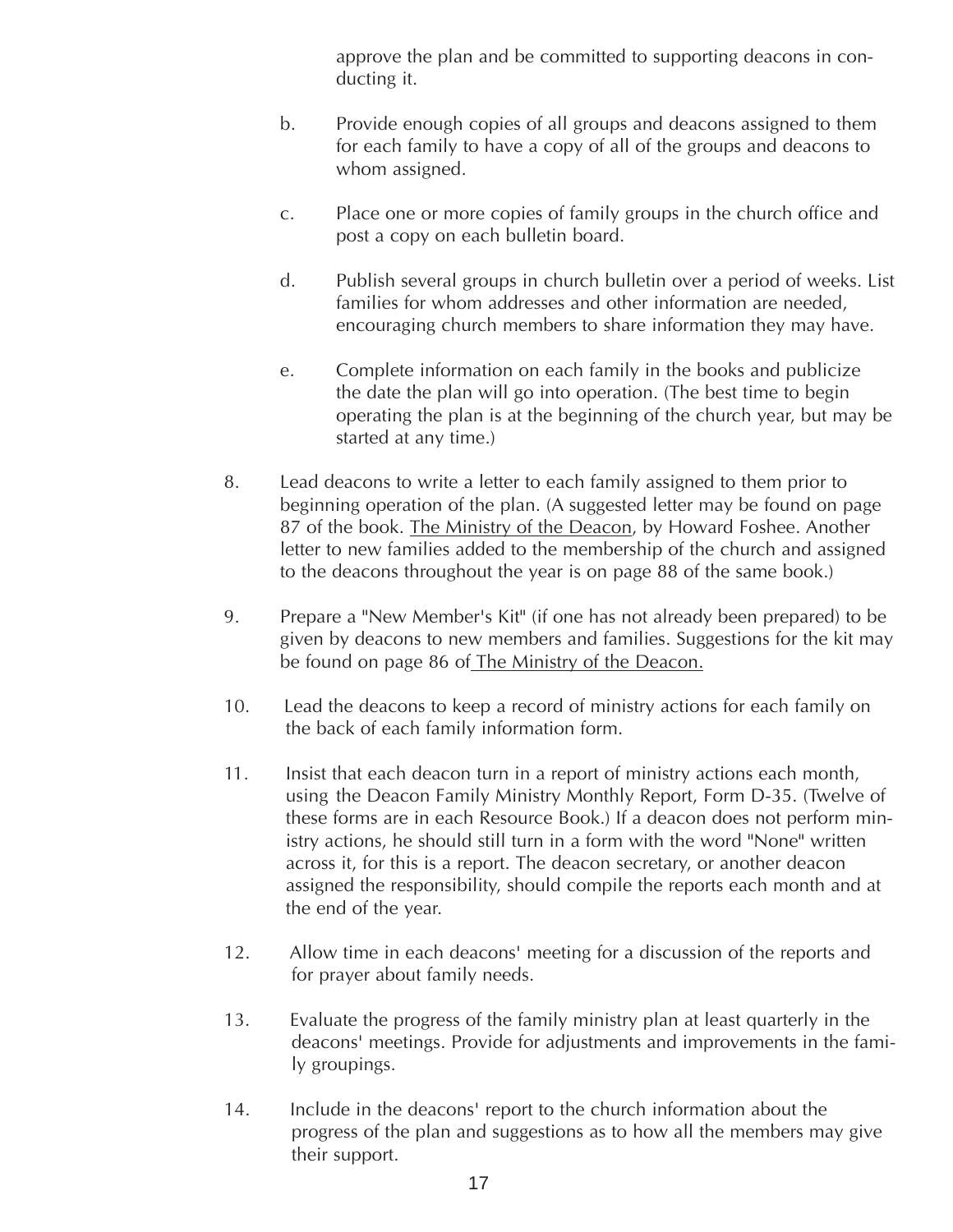- 15. Lead the church to elect more deacons as the number of groups increases. The ideal ratio is one deacon for every ten families in the church.
- 16. As the end of the year nears, revise and update each book, and have all the books ready to be reassigned to different deacons for use in the new year. (Some churches may prefer to make assignments of books for more than one year.)
- 17. Involve the spouse of deacons in working alongside them in ministering to the families in their groups. Some churches encourage each deacon to enlist a deacon in reserve or a capable layperson to serve as a yoke-fellow to work with the deacon in ministering to his/her families. A more recent method is to enlist two couples living in each deacon's assigned area to help the deacon in this ministry.
- 18. Provide training opportunities for deacons in developing their skills in ministering.
- 19. Lead church members to become aware of needs of fellow members and to become involved in ministering to each other.
- 20. Undergird all efforts to minister with prayer and the leadership of the Holy Spirit.

NOTE: Current trends requiring changes in administering the plan

- (1) More women are being elected as deacons than we have had in the past, especially in Virginia. (See my survey report)
- (2) Married couples often are elected to serve at the same time.
- (3) Tight schedules at work, at home, at school for many parents, at church, and at civic community organizations for every active and able family member affects the time that many deacons can devote to DFMP.
- (4) Many deacon couples are both employed outside the home, and each of them finds it very difficult to minister to the traditional number of assigned family units.
- (5) The definition of a modern-day family unit has drastically changed the way a unit is assigned.
- (6) Some churches are now using elders as well as deacons. (See my survey report)

These are the most obvious trends. Research on these trends is in order. Experimentation needs to be done by deacon fellowships to effectively deal with much-needed changes in the DFMP.

REFERENCES: The Deacon Family Ministry Plan Revised (Nashville, The Sunday School Board of the Southern Baptist Convention, 1972. Revised 1977). The Deacon Family Ministry Plan Resource Book.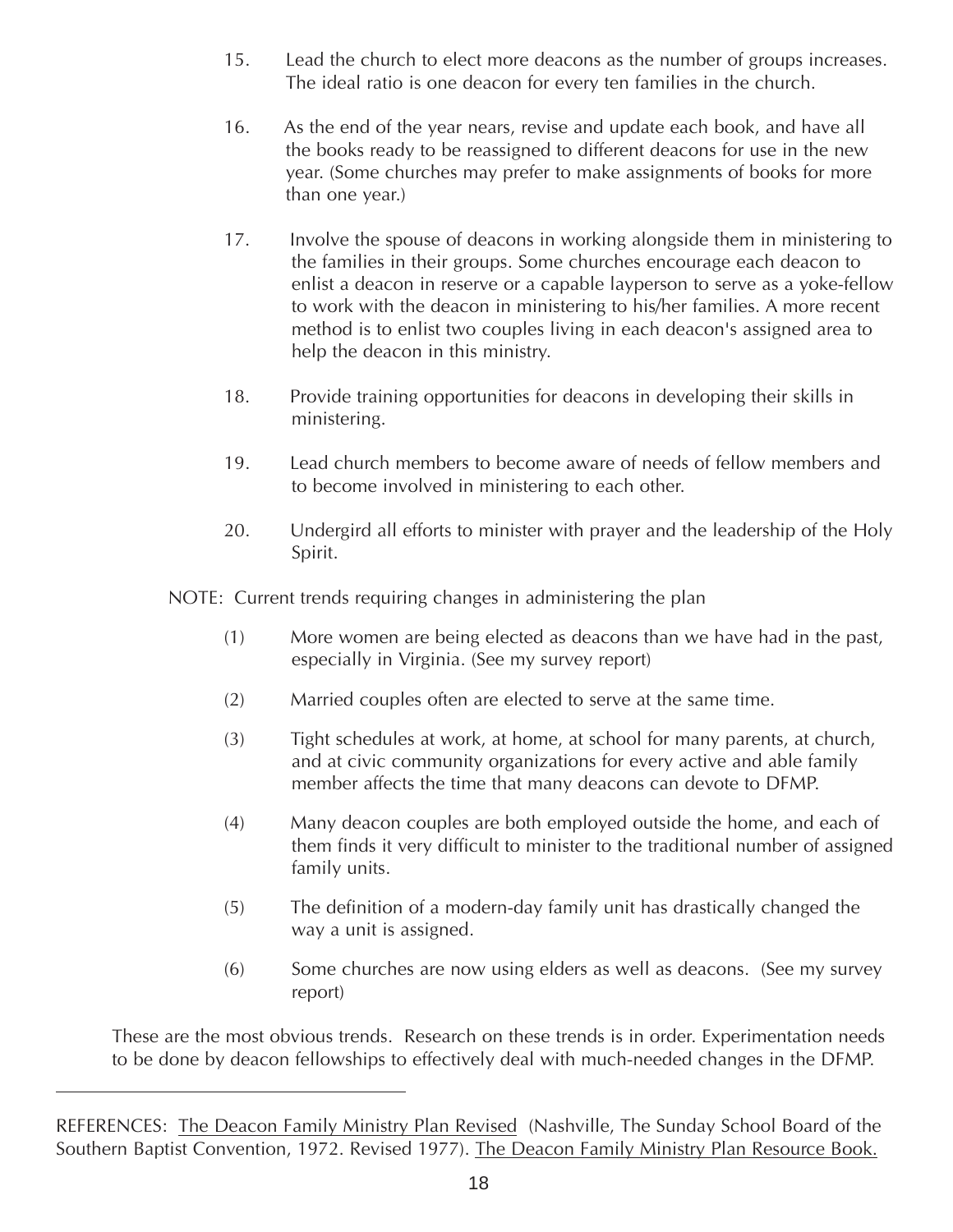#### **B. The Team Ministry Plan**

A definition of the plan: It is a systematic plan for ministering to individual or group needs in the church through a volunteer caring ministry.

# **1. A List of Possible Teams:**

- Newcomers Visitation
- New Member Orientation
- Hospital Caregiving
- Nursing Home/Shut-ins or Homebound
- Benevolence and Crisis or Casseroles
- Widows and Widowers Transportation
- Small Repairs or Small Jobs or Helping Hands
- Prospect Visitation/Witnessing or Evangelism
- Neighborhood Canvassing/By Phone on In Person
- Inactive Member Recovery
- Church Ordinance
- Deacon emeritus
- Celebration
- Prayer
- Teacher Equipping
- Bereavement
- Home Health Care
- Crisis Intervention
- Pastoral (to retired Ministers/Missionaries)
- Jail Ministry
- Public Relations/Church Greeters and Guides
- Staff Support
- Age Groups
- Member Visitation or Telecare (By Phone each quarter)
- E-mail Communication
- Add Your Own

\*Note: Some churches use only deacon ministry teams. Church committees are disbanded. Other churches use a combination of deacon ministry teams and church committees. Do what is best for your church.

# **2. Composition of the Ministry Teams:**

- a. Persons on each team need to have the gifts necessary to meet the specific need.
- b. Special tests to help each member discover one's spiritual gifts are suggested.
- c. Deacons may compose the membership of the team or organize as in "d".
- d. A deacon will serve as team leader while other members of the team are volunteers from the congregation. (Suggestion: after a special worship service, let the congregation go to a particular table and sign up to serve on a specific ministry team that will utilize their gifts. Some churches do this without using the nominating committee.) Usually when a church member volunteers, they are more committed to do the work.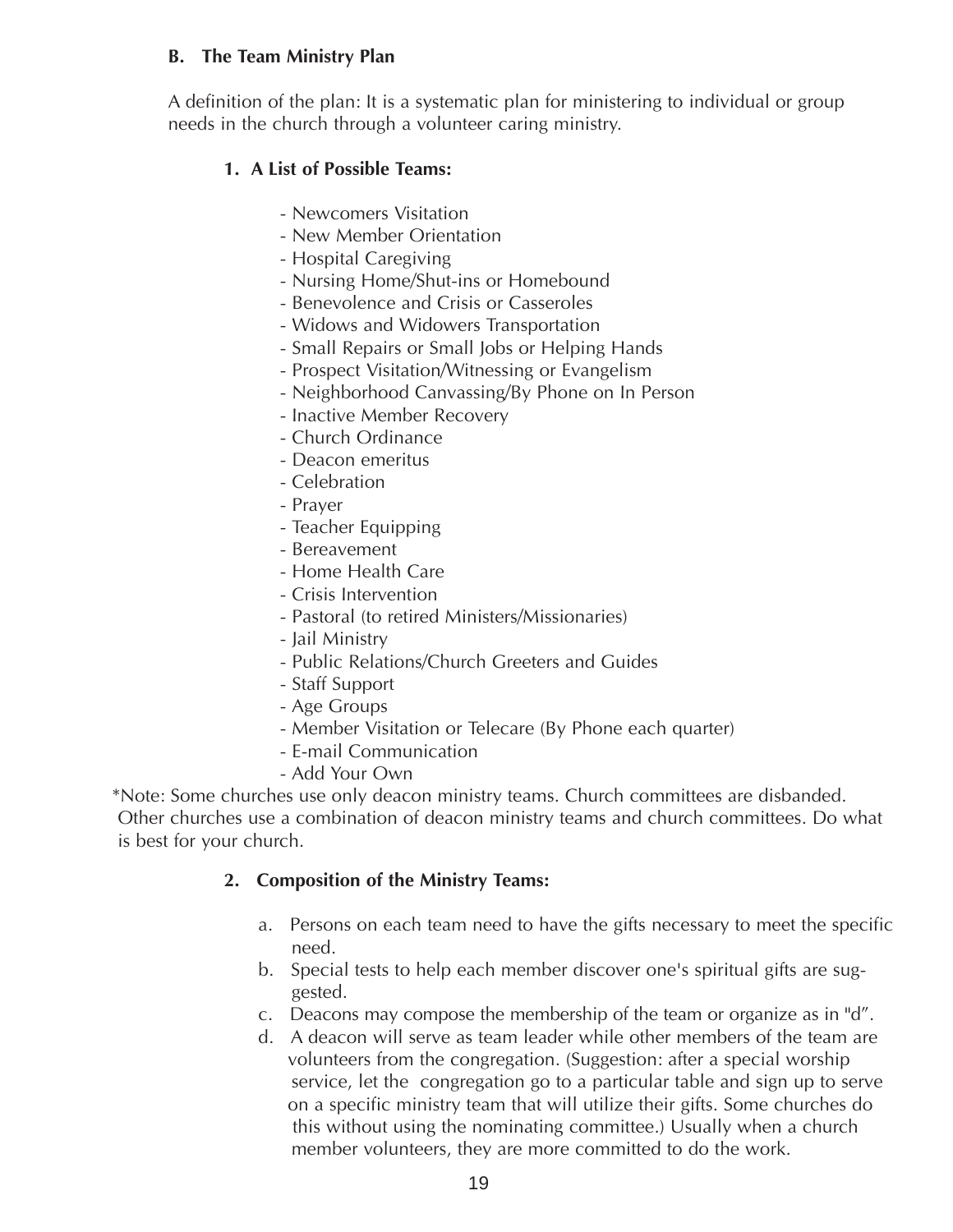e. Allow a team member to change to another team if they feel led of the Lord to serve another way.

# **3. Duties of the team leader:**

- a. Set a good example
- b. Lead the team in writing out the team goal and responsibilities
- c. Follow up on team member assignments
- d. Train the team as needed
- e. Report to the deacons in their meetings

# **4. Duties of the team members:**

- a. Take training when it is offered.
- b. Work with team leader to write out the team goal and responsibilities (The goal should answer this question: "How will this team make a difference in our church?"
- c. Take assignments and follow through on meeting the specific need of the individual or a group.
- d. Make a report to the team leader.
- e. Make suggestions to the team leader of how to improve the team's work
- f. Change to another team as you feel the need to do it.
- g. Disband when the team is no longer needed by the congregation.

# **5. Disadvantages of the Deacon Team Plan:**

- a. All families in the church will not have a specific deacon to minister to them,
- b. Finding deacon team leaders who are highly motivated
- c. Provides a place for some deacons to "hide" from ministry.
- d. There may be a tendency to have too many teams causing some of them to lose interest when their team does not have much to do.

# **6. Advantages of the Deacon Team Plan:**

- a. Every member of the church family, over time, will receive a need ministry from one or more teams.
- b. The plan can include volunteers from the church family as team members instead of only deacons being used.
- c. The plan gives both deacons and other church members opportunities to use their spiritual gifts and abilities in a meaningful ministry to others.
- d. Some teams can be continued from year to year, while others can be dropped or added as needs change.
- e. The plan provides the opportunity for high motivation both of the deacon and volunteers to do a good job because they actually want to provide a ministry that really will help others in their faith journey. The team has a sense of "divine call" to serve.
- f. The Team Plan provides the Pastor with a wider scoped support system to help meet the needs of the church and community.
- NOTE: A good number of churches have provided information on their ministry plan. I greatly appreciate their assistance.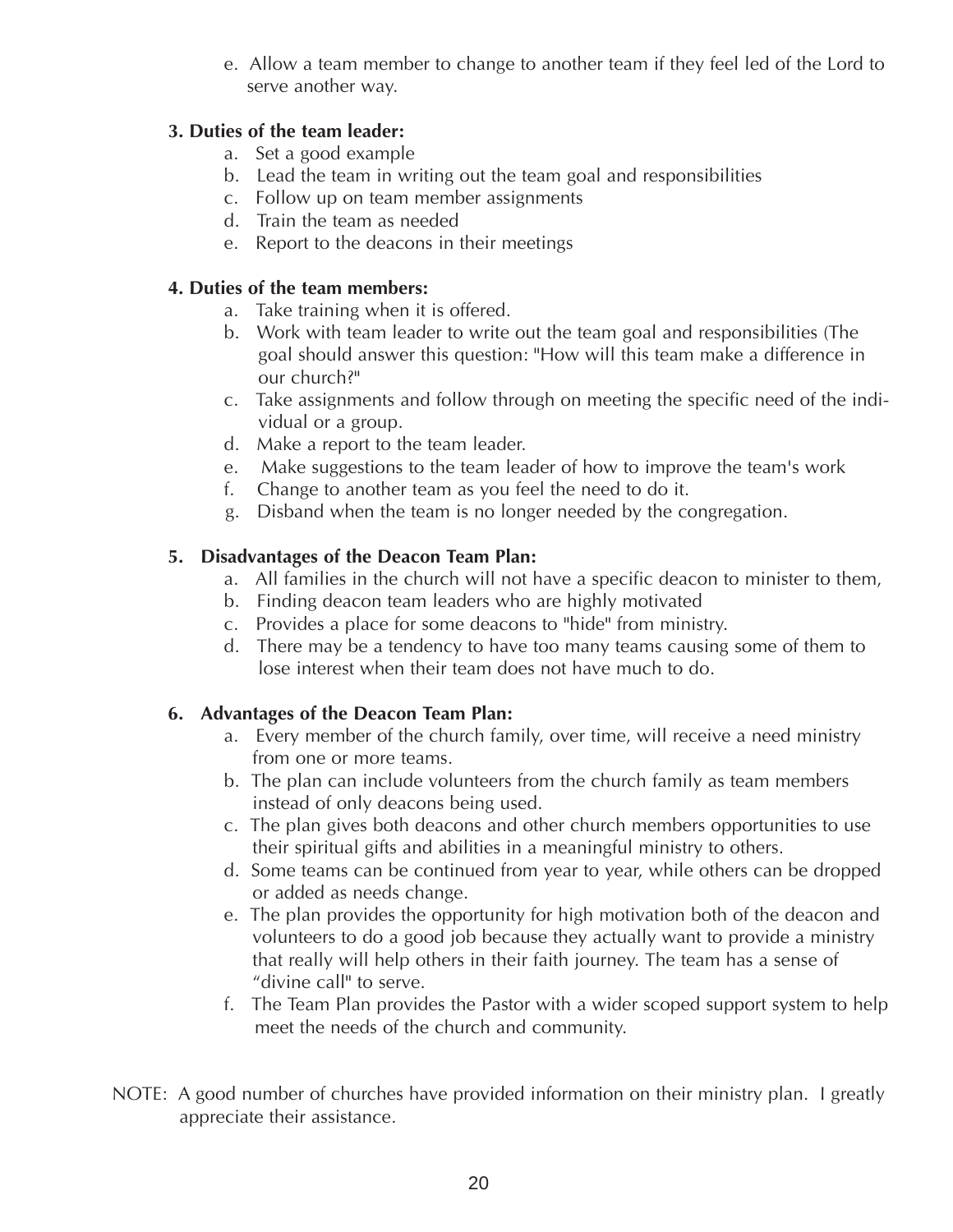# **C. Methods of Selecting Deacons**

# **Explanation Notes:**

- \* Use a method that will not embarrass anyone who may be nominated, such as nominating two persons for each vacancy.
- \* Involve the congregation as much as possible.
- \* Encourage your minister to preach on the biblical qualifications for deacons.
- \* Encourage the congregation to remember that electing deacons is not a popularity contest.
- \* Do not hesitate to find out how other Baptist churches elect their deacons; share ideas on the best methods.

This outline includes some basic methods of selecting deacons. There are many variations of these methods being used.

### **1. Nomination bv Deacons:**

- a. Deacons discuss need for more deacons.
- b. Deacons make nominations to the church.
- c. There are advantages and disadvantages.

# **2. Nomination bv Pastor:**

- a. The pastor needs to be involved in deacon selection.
- b. There are advantages and disadvantages.

# **3. The Nominating Committee:**

- a. The committee should have good knowledge of those best qualified to serve.
- b. The committee presents to the congregation only as many names as are needed for election.
- c. There are advantages and disadvantages.

#### **4. Nomination by the Congregation:**

a. The congregation nominates by ballot the number of deacons needed.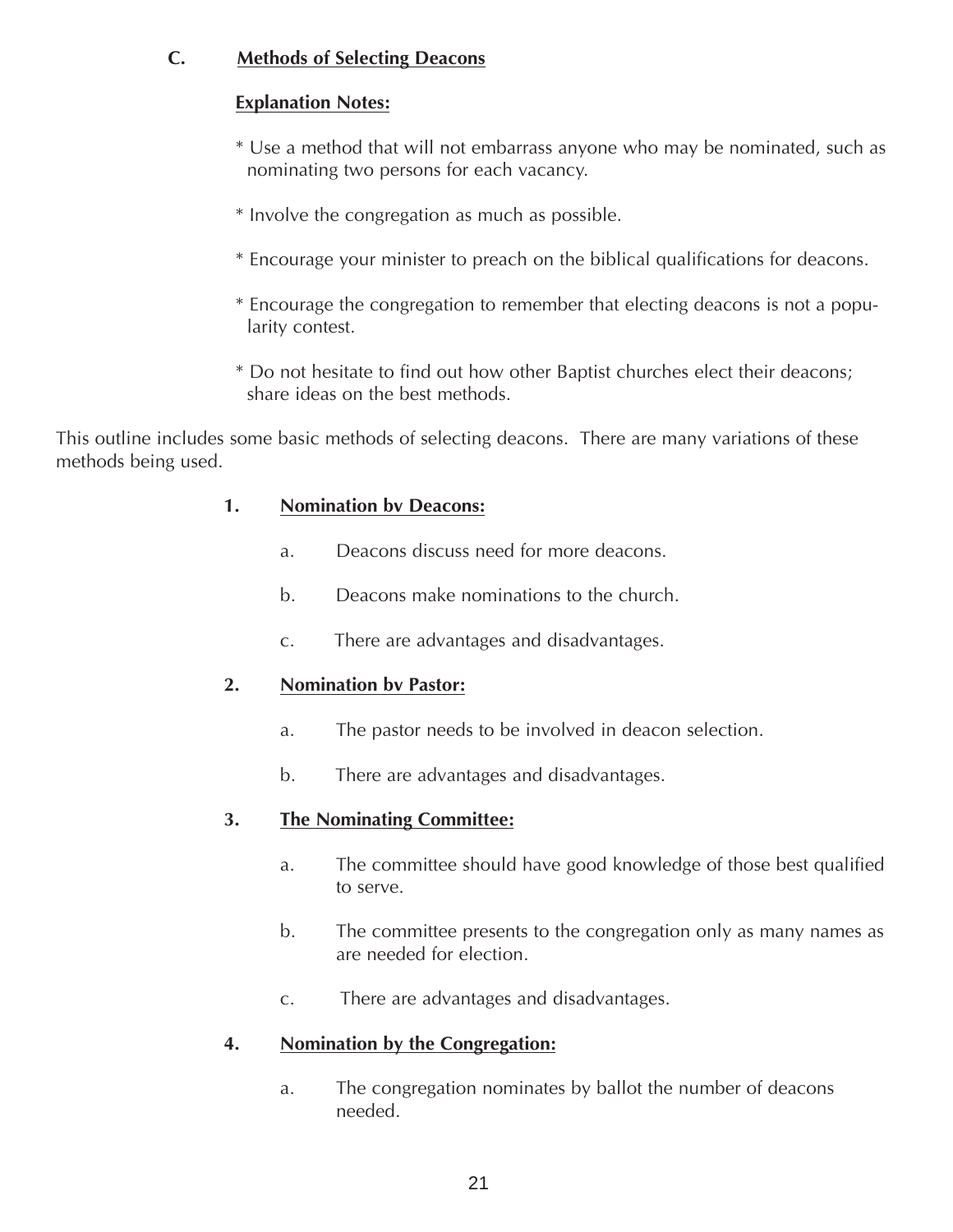- b. A committee is assigned to visit each person receiving the most ballot nominations.
- c. Those willing to serve are officially elected by the congregation.
- d. There are advantages and disadvantages.

# **D. Ordination Service for Deacons**

# **Explanation Notes:**

- \* One change is taking place in deacon ordination services. More churches are encouraging other members of the congregation to participate in the "laying on of hands" after all ordained persons have shared with each candidate.
- \* You will notice that in Item "j" emphasis is given to putting the deacon ordination certificate in a frame, ready for hanging. That is a good gesture for the church and a meaningful one for a new deacon.
	- 1. This event should be a genuine worship experience for all participants.
	- 2. The entire service should be carefully planned.
	- 3. It is suggested that these elements may be included in the service:
		- a. Appropriate musical selections: hymns, choir selections, etc.
		- b. Appropriate scriptures and prayers
		- c. Selected responsive reading
		- d. Charge to the deacons
		- e. Charge to the church
		- f. Introduction of each candidate
		- g. Testimony by each candidate
		- h. Sermon
		- i. Laying on of hands
			- (1) By all ordained persons present
			- (2) By all others in the congregation
		- j. Framed certificate presented to each new deacon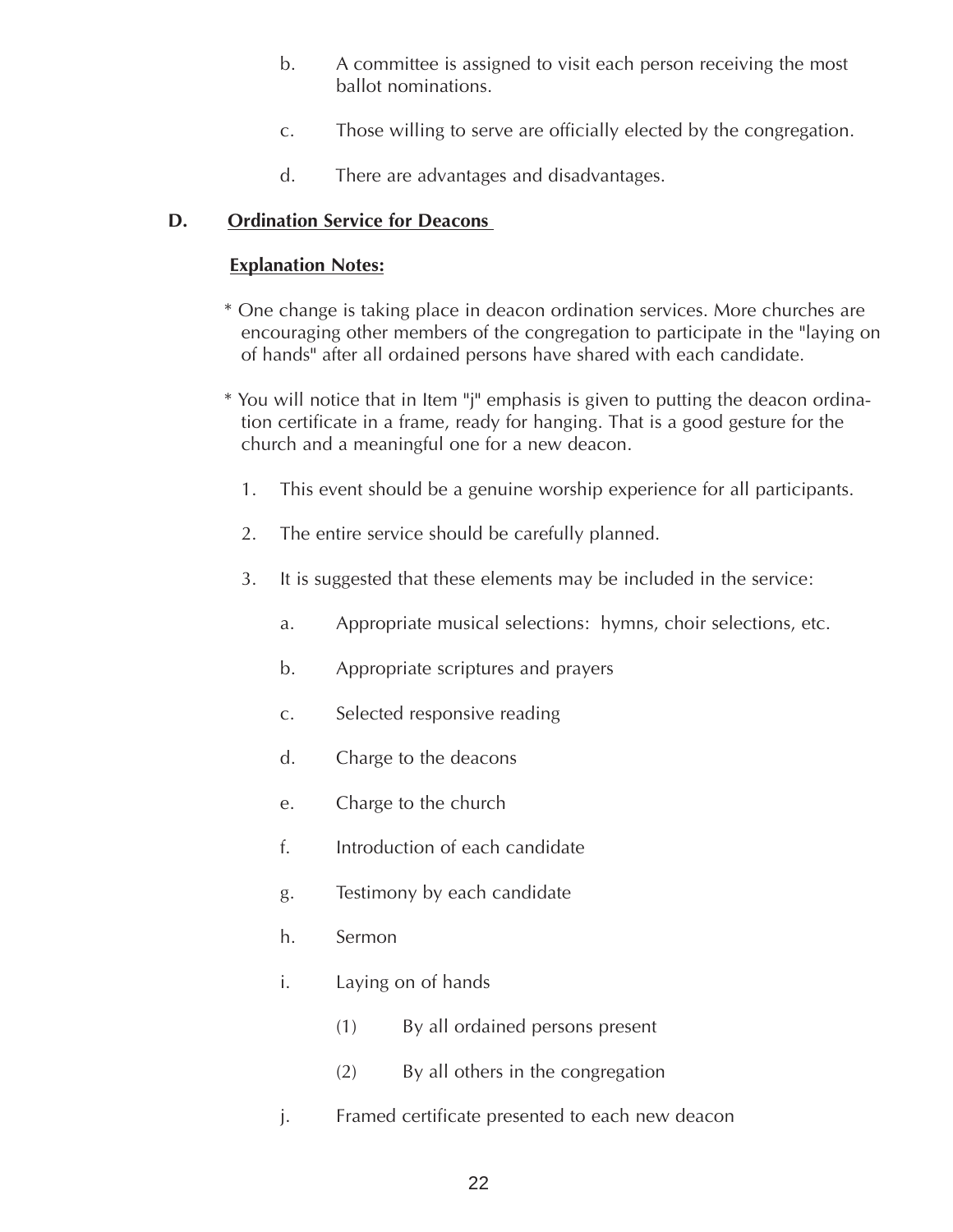4. The pastor and/or the chairman of deacons should inform each candidate what to expect and what he/she is to do during the ordination service.

# **E. Duties of Deacon Officers**

## **Explanation Notes:**

- \* The number of deacon officers should be determined by the need of your size church. Elect only those officers that are needed. Combine some duties, if necessary.
- \* Deacon training is essential. A separate officer is needed for this, or another officer needs to be assigned this important responsibility.

### **1. Duties of the Chairman:**

The duties will include the following, regardless of the size of the church or the number of deacons:

- a. Lead the deacons in planning, conducting, and evaluating all of their work.
- b. Plan, conduct, and evaluate deacons' meetings.
- c. Provide deacons with adequate training and resources for their work.
- d. Guide deacons in organizing and conducting a ministry to families in the church.
- e. Serve as a member of the church council. Interpret deacon work to the council and provide deacons with information about the total work of the church.
- f. Participate in all deacon work, including ministering to a group of families in the deacon family ministry program.
- g. Report regularly to the church on the work of the deacons.
- h. Give guidance to the pastoral ministries of the church when it is without a pastor.

#### **2. Duties of the Associate Chairman:** (as needed)

- a. Serve as moderator for deacons' meetings in the absence of the chairman.
- b. Assist the chairman in fulfilling his/her responsibilities as assigned.
- c. Participate in all deacon work, including ministering to a group of families in the deacon family ministry program.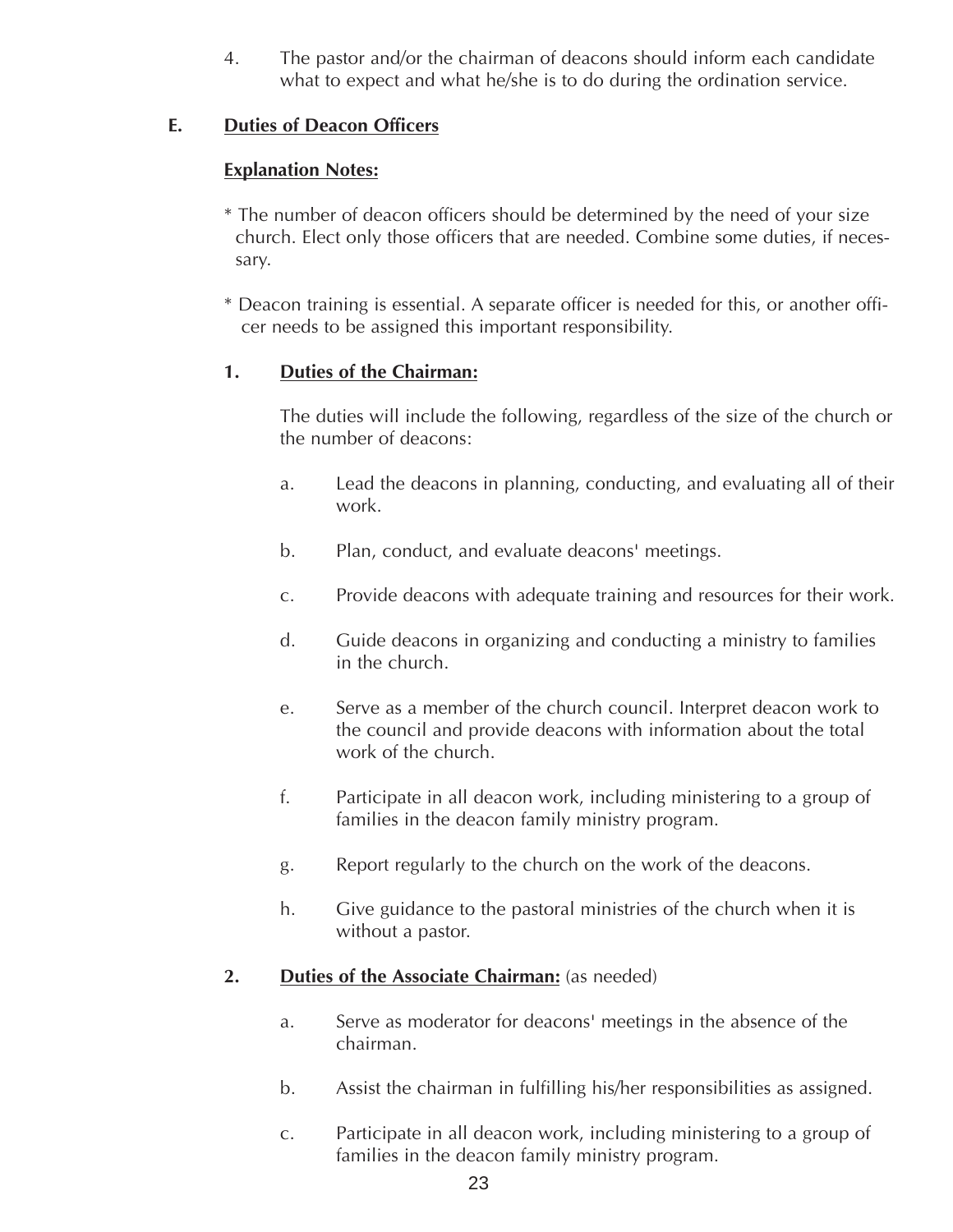## **3. Duties of the Secretary:**

- a. Keep accurate minutes and records of deacon work and prepare deacon ministry reports.
- b. Prepare and revise notebooks or resource books for deacons' use in family ministry.
- c. Compile and submit to the deacon chairman monthly reports of deacons' family ministry actions.
- d. Participate in all deacon work, including ministering to a group of families in the deacon family ministry program.
- e. Order and maintain a supply of deacon ministry materials for deacons to use in their work.

# **4. Duties of the Family Ministry Associate:** (as needed)

- a. Organize family ministry groups and coordinate the Deacon Family Ministry Plan.
- b. Assist the chairman in fulfilling the responsibilities for deacon ministry.
- c. Participate in all deacon work, including ministering to a group of families in the deacon family ministry program.
- d. Keep the church aware of deacons' ministry to families.

#### **5. Duties of the Proclamation Leader or Committee:**

- a. Discover opportunities for deacons to witness and preach.
- b. Lead in planning and implementing witnessing and preaching activities.
- c. Lead in planning and implementing deacon involvement in re vival meetings.
- d. Enlist deacons to participate in witnessing and preaching activities.
- e. Secure resources for witnessing and preaching activities.
- f. Report regularly on work to the deacon body.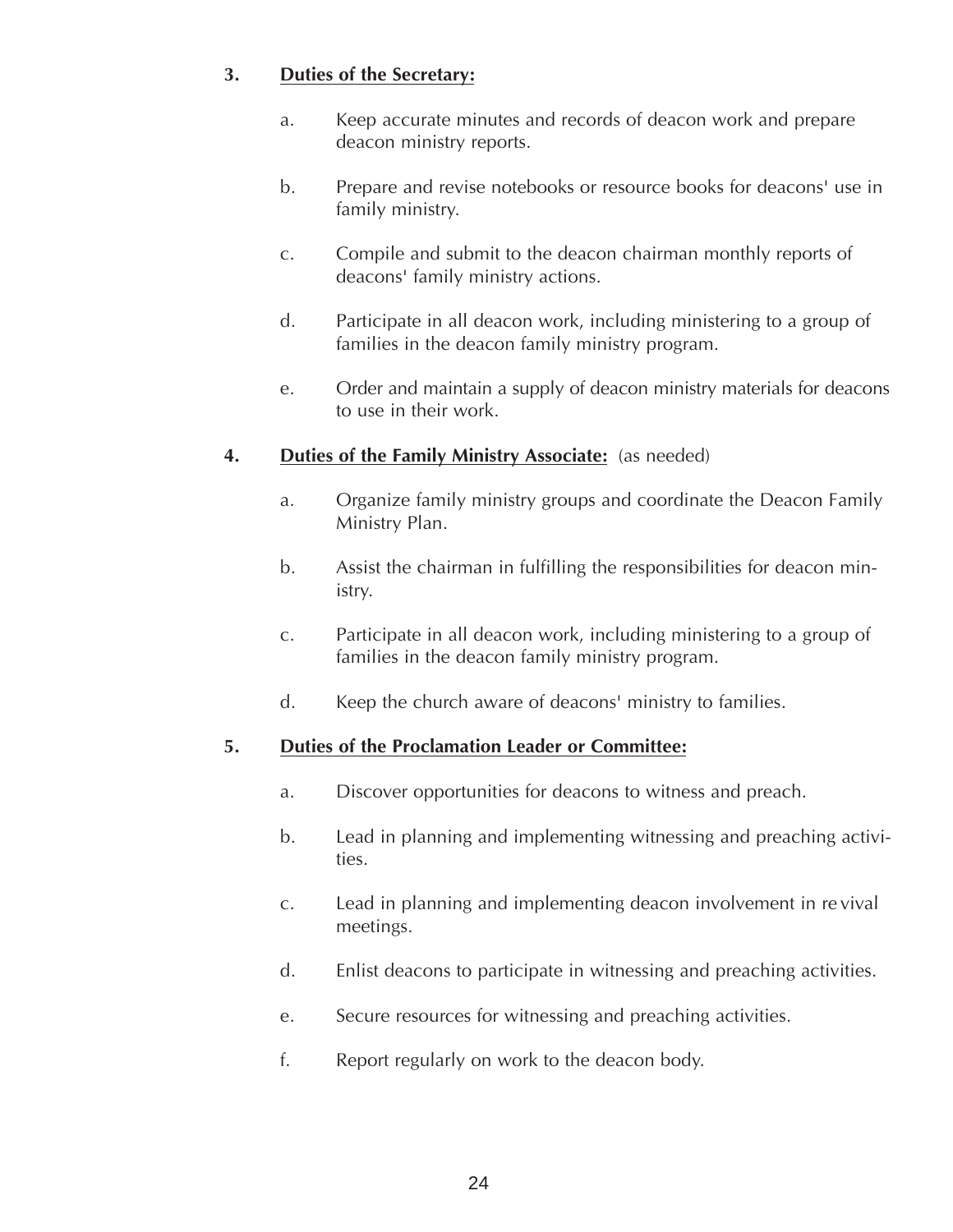#### **6. Duties of the Care Leader or Committee:**

- a. Discover opportunities for providing care for families and for individuals.
- b. Lead deacons in providing care for individuals and families in times of crisis.
- c. Lead deacons to give counsel to individuals and families with specific problems.
- d. Lead deacons to provide vocational guidance.
- e. Lead deacons to provide benevolent care for individuals and families in need.
- f. Secure resources for family care activities.
- g. Report regularly on work to the deacon body.

### **7. Duties of the Fellowship Leader or Committee:**

- a. Discover opportunities for improving church fellowship.
- b. Lead in planning and implementing activities for improving communication among church members.
- c. Lead in planning and implementing activities to increase church members' concern for discipline.
- d. Enlist deacons to participate in activities to improve church fellowship.
- e. Secure resources for fellowship improvement activities.
- f. Report regularly on work to the deacon body.

# **8. Duties of the Community Relations Leader or Committee**:

- a. Discover opportunities for strengthening church and community relationship.
- b. Lead deacons and other church leaders to study community needs.
- c. Lead in planning and implementing deacon involvement in moral action in the community.
- d. Lead in planning and implementing deacon involvement in civic responsibilities.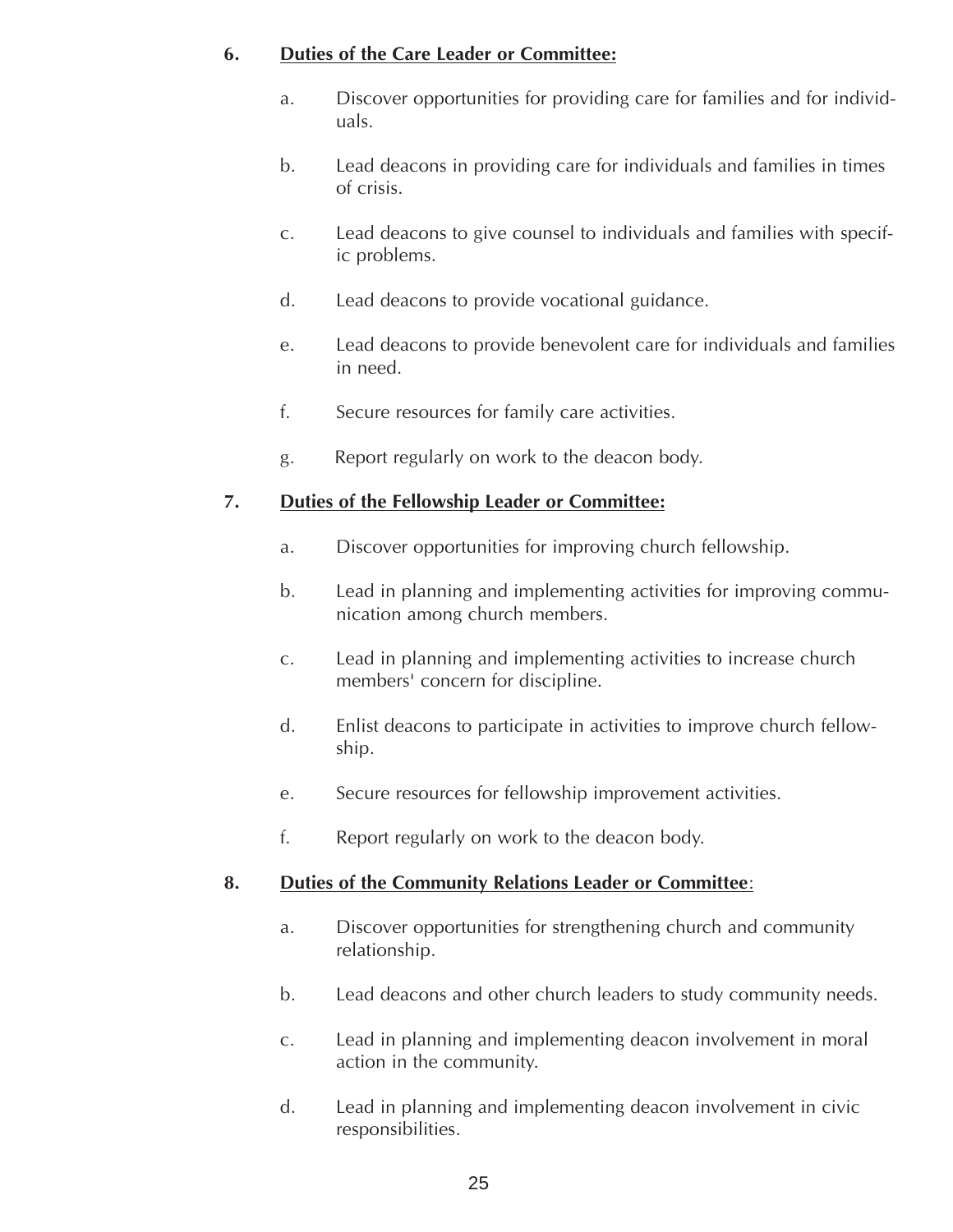- e. Lead in planning and implementing deacon activities to improve church and community relations.
- f. Enlist deacons to participate in community relations activities.
- g. Secure resources for community relations activities.
- h. Report regularly on work to the deacon body.

# **9. Duties of the Training Associate:** (as needed)

- a. Work with the Discipleship Training Director in providing training opportunities in deacon ministry for all church members.
- b. Provide training events and opportunities for training in deacon ministry for deacons, pastor, and staff members and their spouses. These include group and individual study; church retreats; associational, state, and national deacon ministry conferences.
- c. Keep record of deacon ministry training.
- d. Participate in all deacon work, including ministering to a group of families in the deacon family ministry program.

In some churches, the work of the associate chairman and the family ministry associate may be combined. In others, the associate chairman may also be in charge of deacon ministry training. The best organizational structure for deacons in any church is the one that works most effectively.

If the church has a large group of deacons in service, the officers shown in the diagram on the following page may be needed. These leaders may serve on a continuing basis or only temporarily when there is need for added emphasis and activities in proclaiming the gospel, ministering to church families, improving church fellowship, and relating to and influencing community affairs. Each of the four leaders will be sensitive to needs in his assigned area and give guidance in planning and implementing appropriate activities. In churches where deacons are conducting the Deacon Family Ministry Plan, the four leaders can give support and encouragement to deacons as they minister to their groups of families.

REFERENCE: Howard B. Foshee, The Ministry of the Deacon. (Nashville, Convention Press, 1968) pp. 95-99.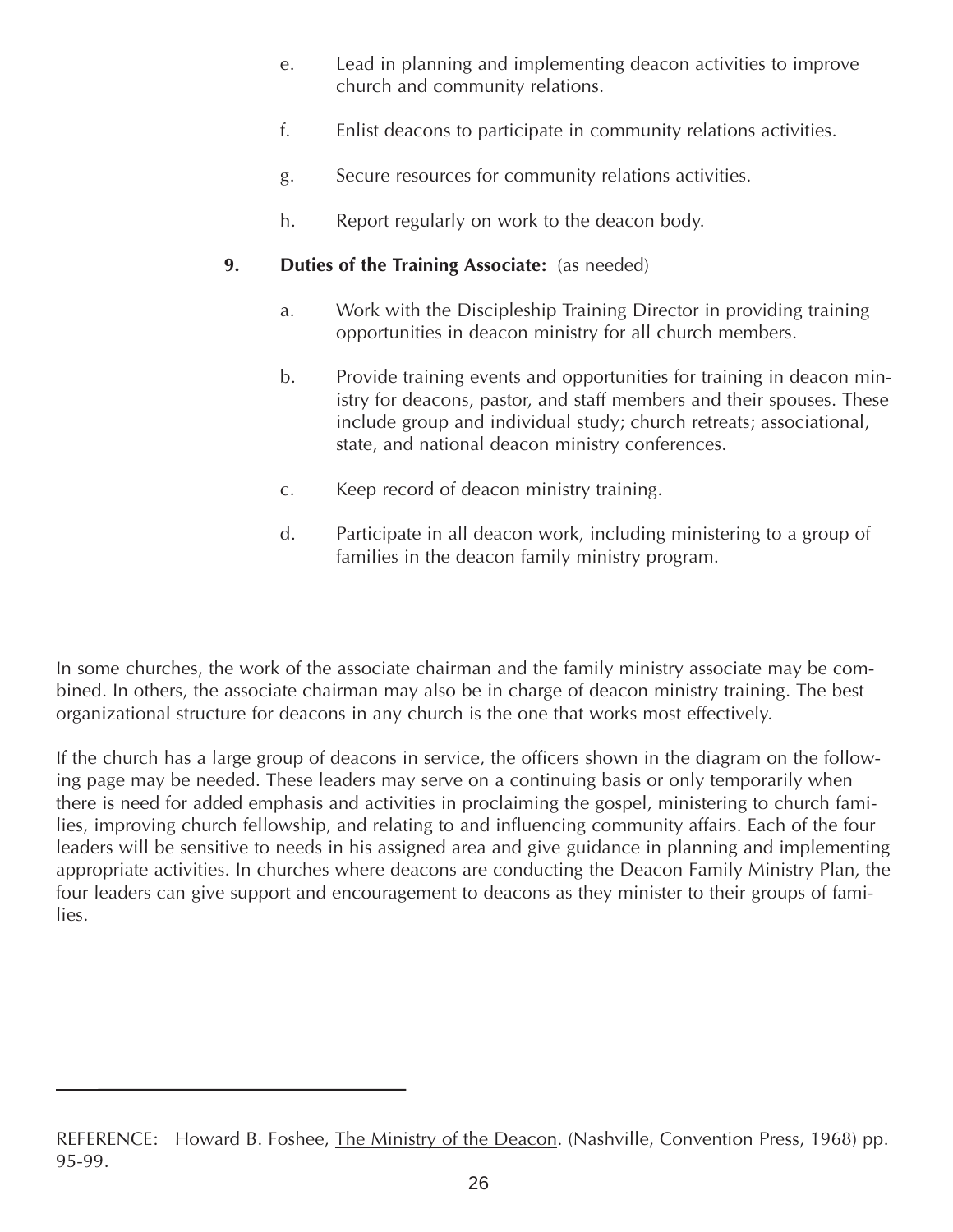# **F. Diagram of Deacon Organization**



This is a sample deacon organization pattern. You design the pattern that best fits yor size church and the number of deacon officers needed.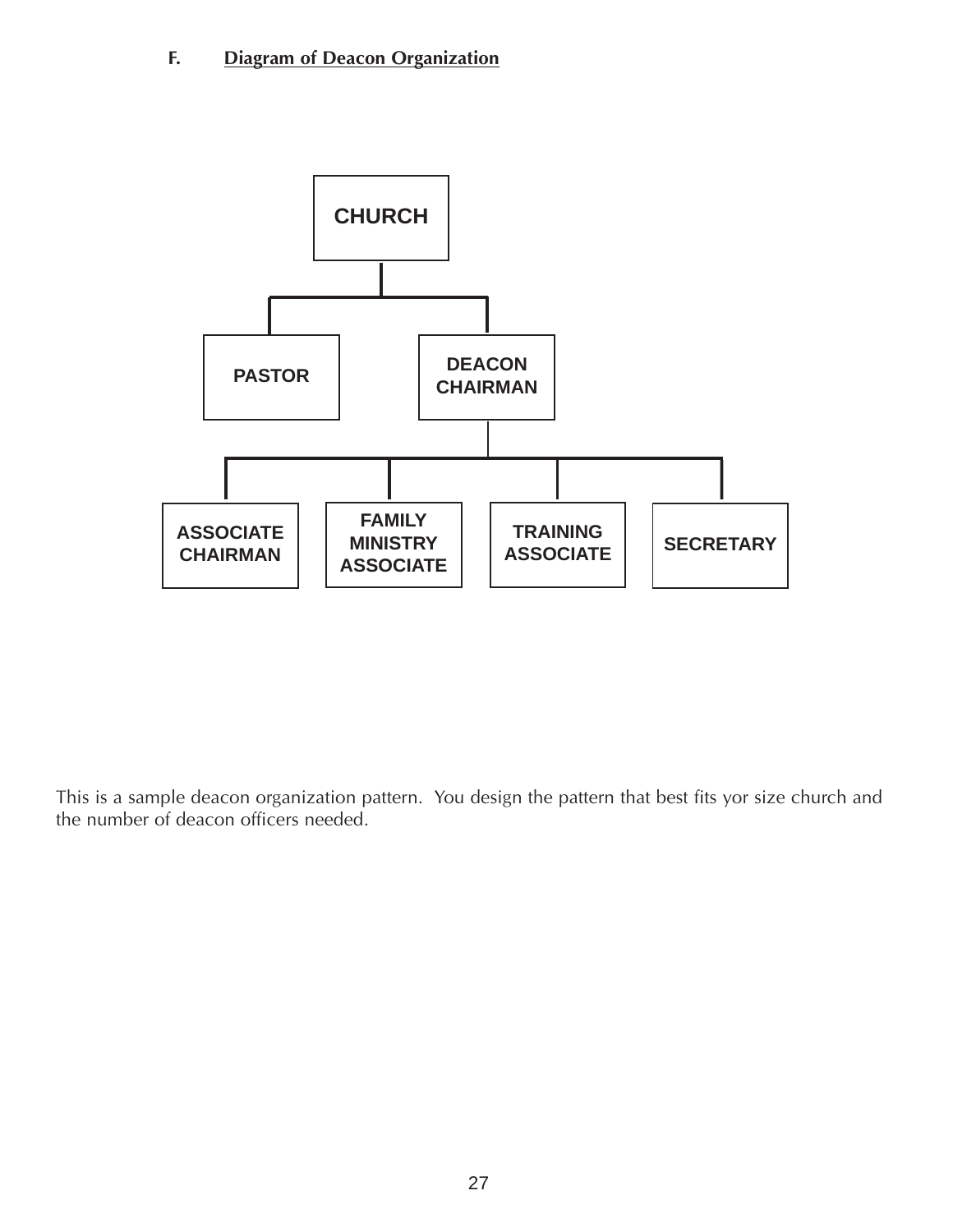# **G. Deacon Meeting Agenda**

# **Explanation Notes:**

- \* If the deacons' meeting agenda looks radically different, it is because it is based on the deacons being servant ministers and not a board of managers for their church. When the concept of what deacons do is changed, so does the agenda change.
- \* The time schedule is flexible; however, each meeting usually should last long enough to include adequate time for all of the eight items.
- \* Item No. 3 in the agenda may be done in small groups, especially if the deacon fellowship is large in number. This is now being used by some large churches.
- 1. Devotion, prayer requests, prayers (5-8 minutes)
- 2. Reading and approval of minutes (5 minutes)
- 3. Sharing Family Ministry or Team Ministry reports (25-30 minutes)
	- a. Hear reports
	- b. Discuss special needs, concerns
	- c. Pray for church members and families and special concerns
- 4. Training period See section on training for suggested topics (25-30 minutes)
- 5. Discussion period Items listed in priority order (15-20 minutes)
- 6. Pastor's period Matters of special interest and concern to deacons (5-10 minutes)
- 7. Information period Reports from church staff, church council, and other leaders about areas of church life; for information only, not for review or action (8-15 minutes)
- 8. Prayer

Total Time: One and one-half to two hours

REFERENCE: Charles F. Treadway, Deacon Chairman Planning Guide. Editor, Henry Webb (Nashville, Convention Press, 1978). p. 57.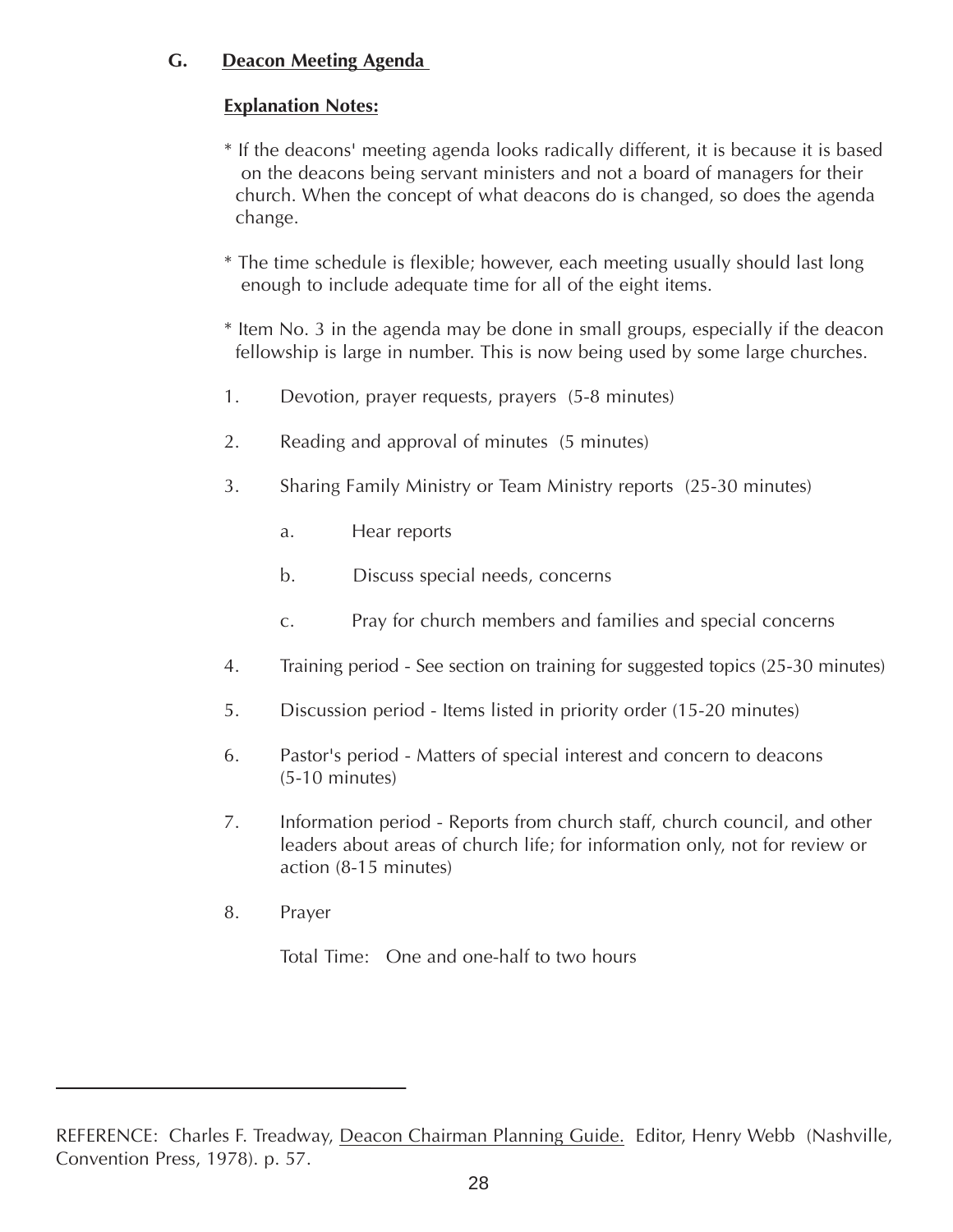# **H. A STUDY OF WOMEN DEACONS AND CHURCH ELDERS**

This research survey is limited to present practices of women deacons and elders serving in churches related to the Baptist General Association of Virginia.

While serving more than twenty-five years as a deacon trainer, I have made three research studies on women deacons serving here in our state. In 1984, my study revealed that 150 churches had women deacons. Another 25 churches were committed to electing women deacons even though, due to rotation, none were serving at the time of the survey. Again, in 1990, there were 242 churches with active women deacons. At least 38 additional churches were committed to electing women deacons. Finally, the 1999 study revealed 363 churches reported having women deacons. Another 37 churches were committed to electing woman deacons. Churches having women deacons are located in rural, suburban, city and innercity geographical locations. The membership size of these churches range from some of our smaller churches to some of our largest.

The churches having women deacons are located in 38 district associations and all 6 Kingdom Advance Field Strategy Regions. Only 5 associations have not had any churches to ever elect women deacons.

To elect or not elect women deacons to serve is exclusively a local church decision. This is in accord with Baptist belief in the autonomy of the local church.

Basic scriptures used by churches concerning women deacons are; I Timothy 3:8-13 (especially verse 11) and Romans 16:1. Biblical scholars have provided us with differing interpretations of these and other scriptures used in a study of women deacons. For additional information I refer you to your personal library, your church library, college, university, or seminary libraries, and the Virginia Baptist Historical Society. These resources also apply to more study on elders.

The 1999 research also revealed some churches are now using elders. In some cases elders are used exclusively. In other cases deacons are used in conjunction with elders. Currently, there are 13 churches with elders. These churches are located in 8 of the 43 district associations. At least 3 to 5 more churches identified in this study are considering the use of elders. It is too early to say that the use of elders is a trend, but it does deserve future study.

Churches having elders generally identify themselves as being contemporary churches. They focus primarily on reaching unchurched people. Leadership structure does not follow denominational church organization. Neither do they use traditional Baptist church terminology. They use the terms "shepherd" and "sheep" when referring to the church body. Sheep have to be led. Part of that leadership includes elders, and in some churches deacons too.

Who can be an elder? An elder is any man church member (or in a few cases any woman) who is considered qualified to lead the church. The quality of leadership gifts and skills is based on the person's present life style and Christian work being done. Such leaders are considered "called" and in some churches are not even "elected." The churches using only men as elders give this reason: elders support the pastor (also an elder) by close relationships. They provide accountability, communication, and encouragement. Elders are accountable not only for what the pastor does, but for who he is. This relational authority should be man to man. For this reason the elder team in these churches consists of men only.

What are the basic qualifications of elders? (1) They must be of good character based on I Timothy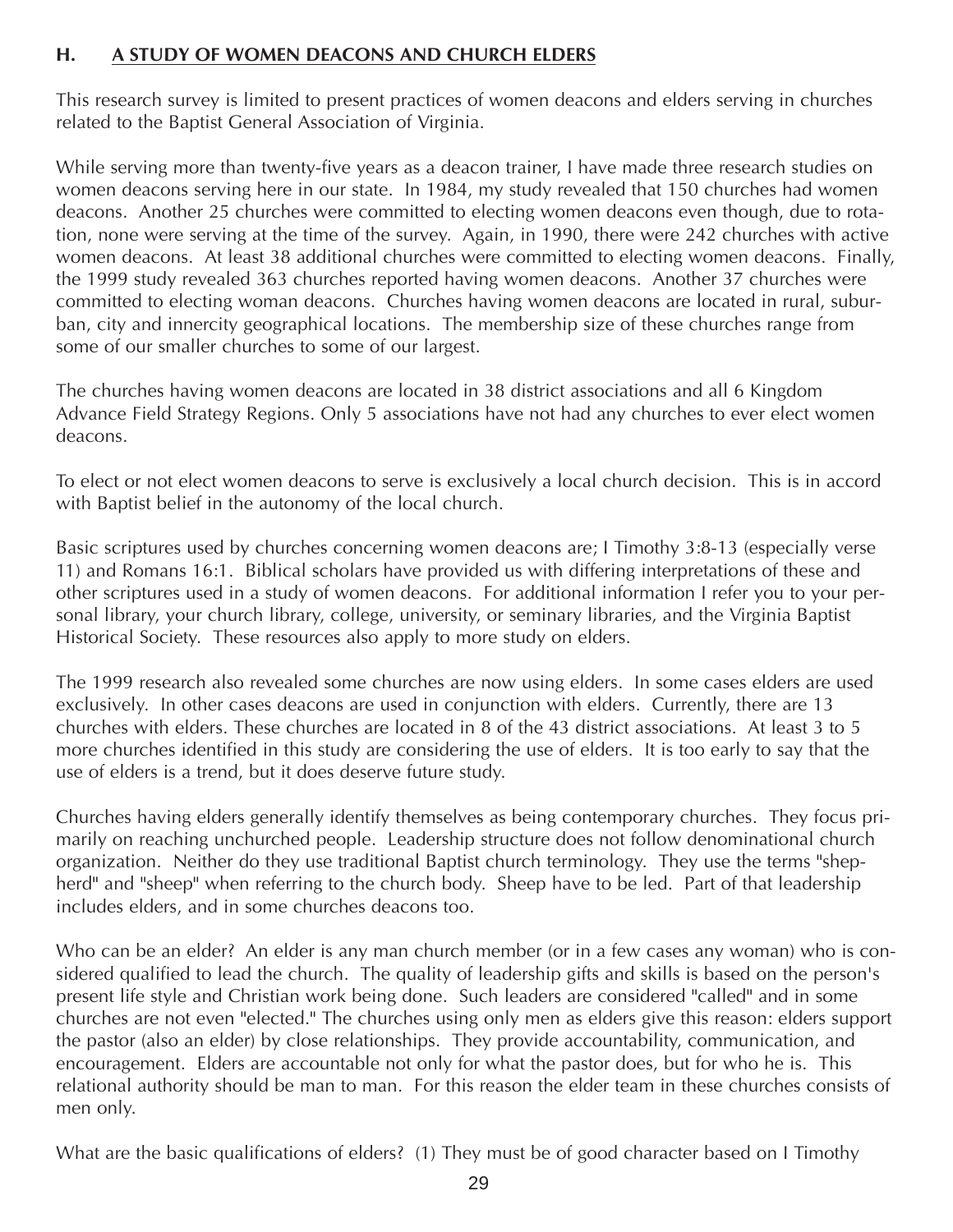3:1-7 and Titus 1:7-9; (2) They must show evidence of spiritual leadership. (3) They must be committed to the Lord and the work of their church. (4) They must be able to give supervision, encouragement, and instruction to those needing their attention. (5) They must be able to motivate the congregation to carry out the mission of the church. (6) They must be able to lead the church to avoid conflict; but if it occurs, elders must be able to lead in quick resolution of the conflict.

What is the role of elders? This varies from church to church in specifics. All of them do give attention to certain basics. (1) Oversee the spiritual management of the church. (2) Assist the senior pastor and staff in providing an annual strategy recommended goals for church-wide growth. (3) Deal with conflict management as needed. (4) Give overseer leadership to key divisions of church ministries. (5) Report on their activities and make necessary recommendations to the congregation as needed, and especially in the annual church membership meeting.

How many elders serve at a time? The number varies from one (the pastor) to as high as twelve. Some serve three years and rotate off for one year before being eligible to serve again. Others serve for five years. A few churches allow them to serve indefinitely.

How are elders selected? The process varies. (1) Some churches encourage individual church members to nominate a lay person to be an elder. The elders interview the nominee and carefully study the person's qualifications. If all is well, the elders recommend the person be elected by the congregation. (2) In other churches new elders are nominated by the serving elders to the congregation for election. (3) In one church the elders are chosen by the pastor because they have already demonstrated that they are spiritual leaders. They have been "called" and therefore, they do not need to be "elected." (4) Another church uses ballots, nominating committees, deacon interview, and investigation, and a final vote by the congregation.

What scriptures are used in defense of elders? The key scriptures are I Timothy 3:1-7;, Titus 1:5-9; and I Peter 5:2-3. Many other scriptures concerning elders are used in printed materials of the churches. What about the use of deacons in these churches? At least four use deacons and elders. In these churches women also serve as elders as well as deacons. Deacons serve in administrative roles much like the "7" in Acts 6:1-7. This allows the pastor and other elders to give their attention to the spiritual matters of the church. They also serve in a caring role. Deacons advise and assist the pastoral staff in maters relating to specific needs or concerns of church families such as: praying for and visiting the sick, outreach visitation, grief support, counseling, discipling, and training others.

Some personal observations conclude this article. (1) In over 50 years of ministry I have observed many changes in deacon ministry here in Virginia. Election of women deacons has been evolving for a long time. The new deacon team concept for ministry has rushed to the forefront within the past ten years. All reports indicate it is working well. Based on these facts, a word of caution on the use of elders seems in order. Let us not pre-judge unnecessarily this new change. It may be that at least some of what is being done now in these churches will be necessary if our churches are to effectively reach the multitudes of unchurched people living in every community. (2) Pastor search committees and pastors planning to make a change will need to know where they and the church stands on the issues of women deacons and elders as they make their decisions on a new pastor or a different church. (3) Thanks to the Directors of Missions, pastors, and church staff who have willingly helped me collect the data, and understand the spoken word and printed material provided.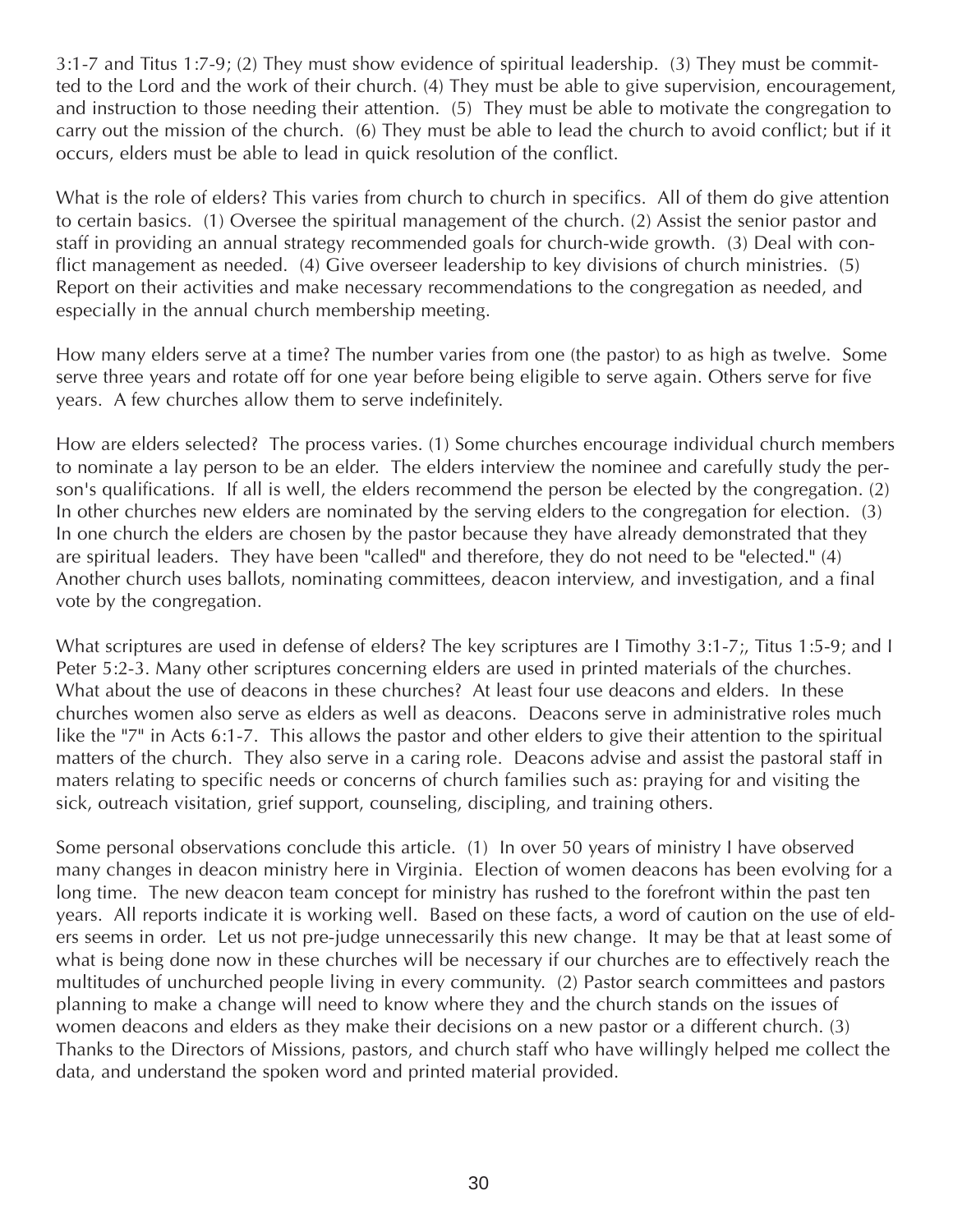# **V. SPIRITUAL PREPARATION FOR DEACON MINISTRY**

# **Explanation Notes:**

- \* Each deacon, as a growing Christian, needs to have some plan for daily personal devotions. Many devotional materials are available for this purpose. Choose one that interests you.
- \* For scripture study, it may be helpful to use several different translations or versions of the Bible.
- \* When you study the scripture, consider using meditation suggestions made in an unusual devotional book by William Clemmons. Try them as you read and study Psalm 139 from the King James Version.
- \* Another passage of scripture in which the word "deacon" appears is in Philippians. For a tremendous devotional experience, read a portion each day, or read the entire book of four chapters in one sitting. Better still, do both. Leaving out a few words, read it like this:

"Paul and Timothy, bondservants of Jesus Christ, to all the . . . deacons; Grace to you" Paul is at his best in this moving letter to his fine Christian friends who still need to grow spiritually, and that obviously includes deacons.

### **A. How to Meditate and Pray**

- 1. CENTERING DOWN -- Spend some time in "silence" trying to get in touch with your innermost self.
- 2. Now, SELECT A PASSAGE OF SCRIPTURE and apply the "five Ps" listed as follows:
	- a. PREPARING -- Write down any thoughts you have about the passage. Enter into a vital dialogue with Christ under the leadership of the Holy Spirit.
	- b. PICTURING -- Use your imagination and intellect. Remember all you can about this passage. Relive it as if you are in the events happening.
	- c. PONDERING -- Imagine you are in the presence of Christ. Dr. Clemmons suggests that you ask the question, "Jesus, what do you have to say to me through this word of scripture?" Write it down. This is spiritual confrontation at its best.
	- d. PRAYING -- Now you reply to Him. But do not forget to listen to Him! Praise Him. Intercede for persons depending on you to pray for them.
	- e. PROMISING -- Out of your conversation with God that seems to have spoken to the deepest level of your life today, make a promise. You can say, "As a result of this conversation today, I promise ..."

REFERENCE: William P. Clemmons, Discovering The Depths. (Nashville, Broadman Press, 1976), pp. 27-28.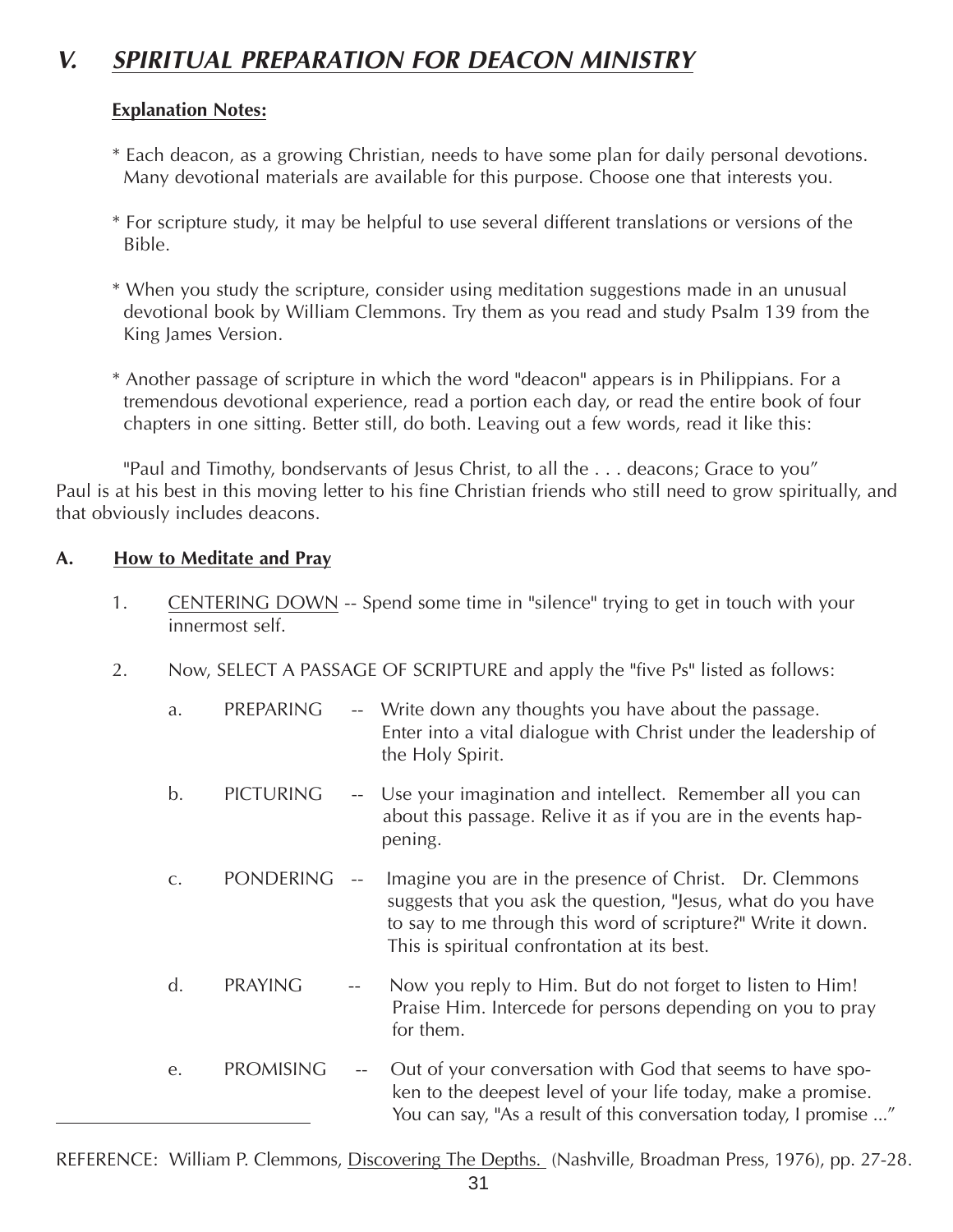#### **B. Bible Study**

#### PSALM 139(KJV)

- 1 0 Lord, thou hast searched me, and known me.
- 2 Thou knowest my downsitting and mine uprising; thou understandest my thought afar off.
- 3 Thou compassest my path and my lying down, and art acquainted with all my ways.
- 4 For there is not a word in my tongue, but, lo, 0 Lord, thou knowest it altogether.
- 5 Thou hast beset me behind and before, and laid thine hand upon me.
- 6 Such knowledge is too wonderful for me; it is high, I cannot attain unto it.
- 7 Whither shall I go from thy Spirit? or whither shall I flee from thy presence?
- 8 If I ascend up into heaven, thou art there: if I make my bed in hell, behold, thou art there.
- 9 If I take the wings of the morning, and dwell in the uttermost parts of the sea;
- 10 Even there shall thy hand lead me, and thy right hand shall hold me.
- 11 If I say. Surely the darkness shall cover me; even the night shall be light about me.
- 12 Yea, the darkness hideth not from thee: but the night shineth as the day; the darkness and the light are both alike to thee.
- 13 For thou hast possessed my reins: thou hast covered me in my mother's womb.
- 14 I will praise thee; for I am fearfully and wonderfully made: marvelous are thy works: and that my soul knoweth right well.
- 15 My substance was not hid from thee, when I was made in secret, and curiously wrought in the lowest parts of the earth.
- 16 Thine eyes did see my substance, yet being unperfect; and in thy book all my members were written, which in continuance were fashioned, when as yet there was none of them.
- 17 How precious also are thy thoughts unto me, 0 God! how great is the sum of them!
- 18 If I should count them, they are more in number than the sand: when I awake, I am still with thee.
- 19 Surely thou wilt slay the wicked, 0 God: depart from me, therefore, ye bloody men.
- 20 For they speak against thee wickedly, and thine enemies take thy name in vain.
- 21 Do not I hate them, 0 LORD, that hate thee? and am not I grieved with those that rise up against thee?
- 22 I hate them with perfect hatred; I count them mine enemies.
- 23 Search me, 0 God, and know my heart; try me, and know my thoughts;
- 24 And see if there be any wicked way in me, and lead me in the way everlasting.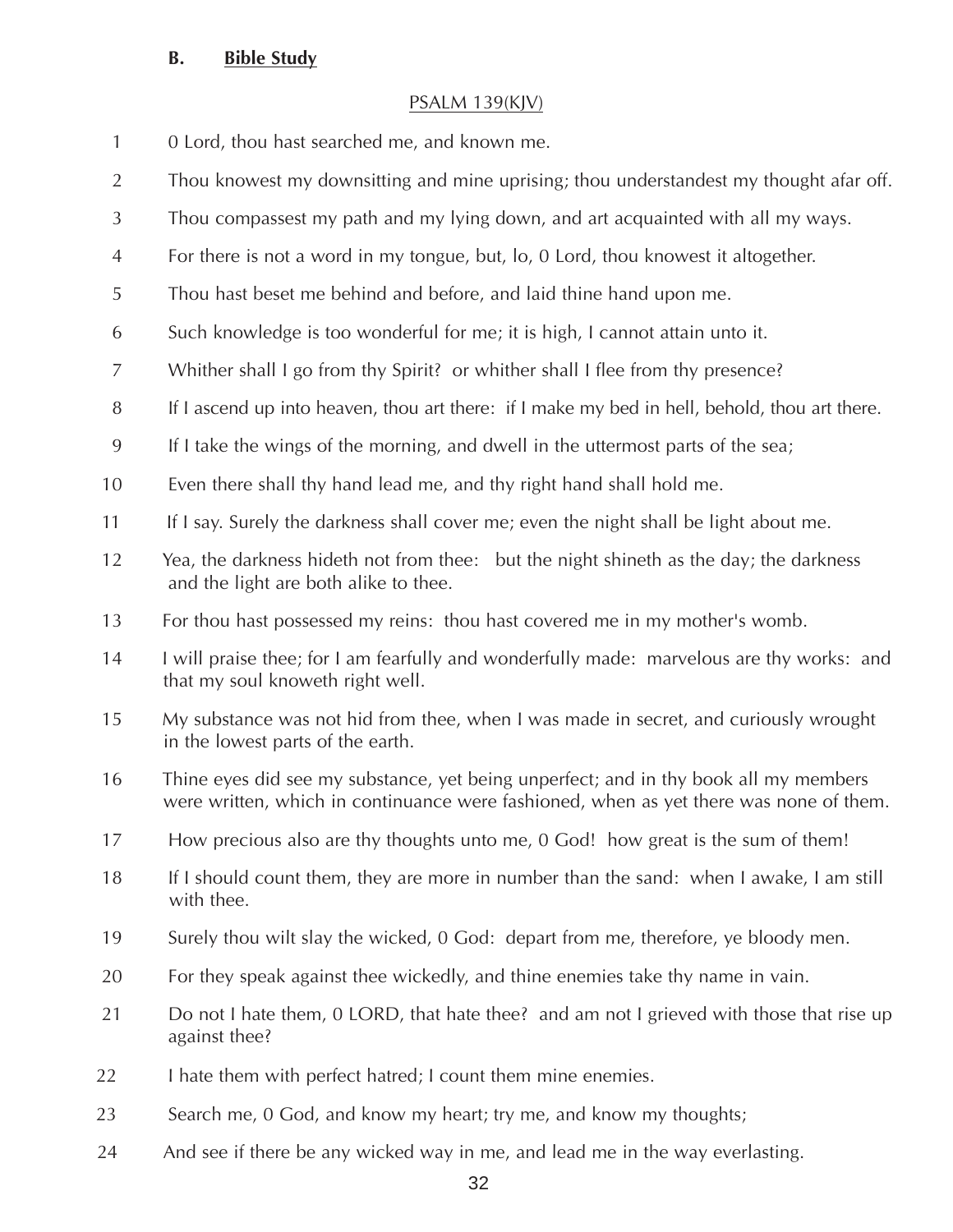# **VI. PARTNERS AND PEACEMAKERS IN DEACON MINISTRY**

#### **Explanation Notes:**

- \* Deacons work as partners with all paid staff and all volunteer church-elected leaders.
- \* Deacons are to work as team players. They are not to be dictators or church bosses.
- \* Deacons need to understand the mission of their church and help the church to both understand it and fulfill it.

#### **A. Shared Ministry Concepts**

#### **1. Deacons minister with others in the church:**

- a. Understand your role in relationship to that of other partners in ministry. What is your main role?
- b. All partners are equal in responsibility, though not in gifts and skills,
- c. You are to be a role-model leader in your ministry.
- d. Remember you are responsible to God and the congregation who selected you as a deacon.

#### **2. Deacons minister with the pastor:**

- a. The pastor is expected to be first among equal partners as the church leader.
- b. Deacons are to work as a support team alongside the pastor in ministry, both to the churched and unchurched.
- c. Deacons also minister to their pastor and his family,
- d. Deacons need to be visibly supportive of the pastor.
- e. Deacons should work cooperatively with their pastor in worship opportunities.

### **3. Deacons minister with other staff (if your church has paid or volunteer persons who serve as staff):**

- a. Deacons should work at cultivating personal friendships.
- b. Deacons are to work cooperatively with their staff partners.
- c. Deacons also need to be visibly supportive of the programs administered by the staff.
- d. Deacons need to help interpret to the congregation the roles and ministries of each staff person.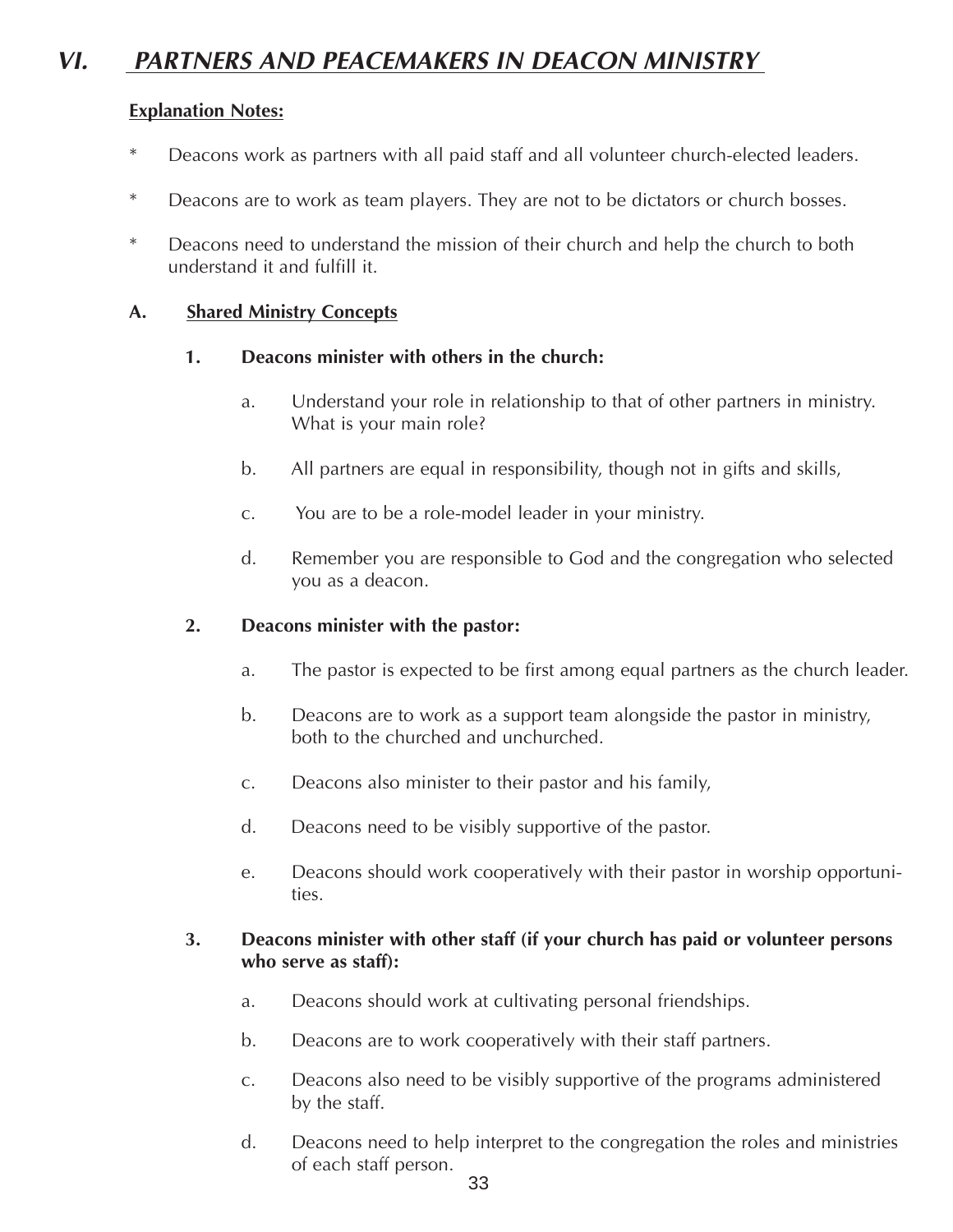# **4. Deacons minister with volunteer church leaders:**

- a. Deacons should work cooperatively with program organization leaders. Know what these organizations do for the congregation.
- b. Deacons should work cooperatively with church committees. Know the purpose and functions of each committee.
- c. Deacons should work cooperatively with mission ministries. Know how to help your church to reach out and minister to others in their needs, especially in their need to know Christ, the Lord.
- d. Deacons should work with the volunteer church leaders to develop good personal relationships that are mutually supportive.

# **5. Deacons minister with the congregation:**

- a. Deacons should help lead the congregation to understand their Godgiven mission.
- b. Deacons should help lead the church to develop specific priorities, goals, and plans of action to fulfill their mission.
- c. Deacons should help the individual members discover their gifts and skills that God can use in the mission ministries of the church.
- d. Deacons should help the members to grow spiritually in their relationship to God and to one another. Remember, they look to you as an example.

REFERENCE: Henry Webb, Compiler, Equipping Deacons as Partners in Ministry. (Nashville, Convention Press, 1985).

# **B. Developing Ministry Skills**

# **Explanation Notes:**

- \* Deacons need continuous update training in how to minister to church family units in any situation calling for caring help.
- \* In training, deacons may help train themselves by sharing their reading of training materials and their caring experiences; church members with special skills, or community resource people, may be invited to lead in training.
- \* Deacons need to learn when to refer any member of their assigned families to other persons professionally trained to handle difficult situations. Notice the list of needs prepared by the deacons of one church. As new needs develop in our society, they may be added to the list. New deacons also can share such a pamphlet with their family units as they begin the Deacon Family Ministry Plan assignments.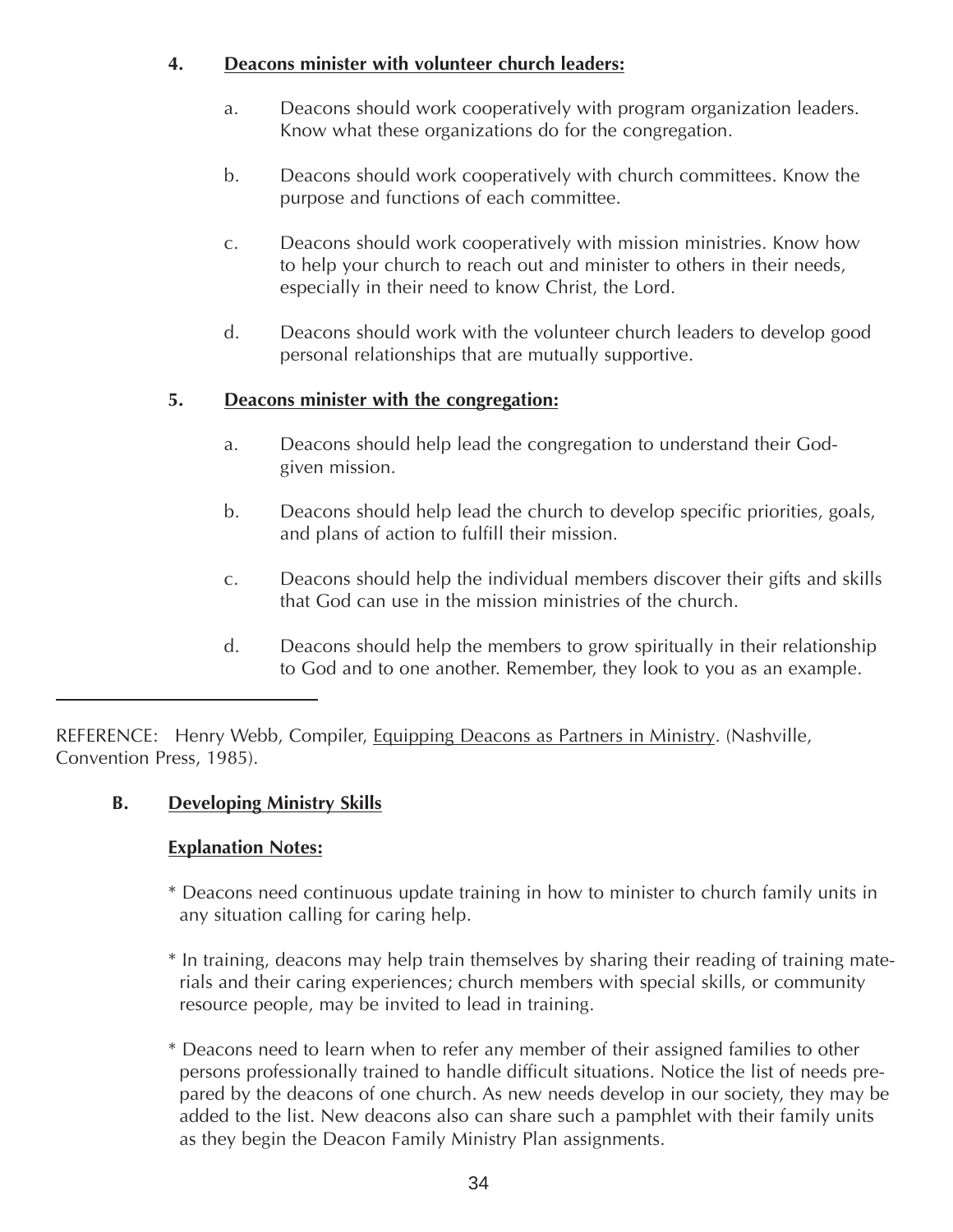# **1. Jesus developed His skills**

- a. Mark 1:29-31 Simon Peter's mother-in-law was sick. Jesus developed His skills in ministering to the sick.
- b. Luke 10:38-42 Mary and Martha were in conflict. Jesus developed His skills in dealing with family conflict.
- c. Luke 8:40-56 Jairus' daughter had died. Jesus developed His skills in helping families deal with grief.

# **2. Identify personal and family needs and take training to meet these needs**

- a. Please see the list one group of deacons used to minister to their congrega tion. The list follows in section C. Indentify Ministry Needs.
- b. Ask your church to supply sufficient quantities of booklets bearing the titles of key personal and family needs. They can help you communicate genuine caring. "Help" organizations can provide these.

# **3. There are other needs that require ministry skills**

- a. Get the necessary training that will enable you to witness to the lost, both those in your assigned family units and those in the community but not affiliated with any church.
- b. Remember that your own Christian lifestyle is basic to being winsome. Sometimes you are conscious of your witness; at other times you are not aware of your Christian influence on a person.
- c. Help new Christians to develop and mature, especially those belonging to your assigned family units. They can be encouraged by you to participate in a class provided by the church and designed to meet this need. Or you can take materials, such as the Survival Kit for New Christians, and work with the person yourself.
- d. Help other Christians, especially in your assigned family units, to identify, use, and develop their own gifts and skills for ministry to be used in the church; in community missions; in associational missions; and in state, home, and international missions, as God leads and calls them to serve.

# **4. Be an encourager to the ministerial staff, the congregation at large, and to other deacons.**

- a. Barnabas is a good biblical example:
	- \* Sold a plot of ground and gave the proceeds to the church (Acts 4:36). This was an encouragement to the whole church, both in commitment and in Christian stewardship.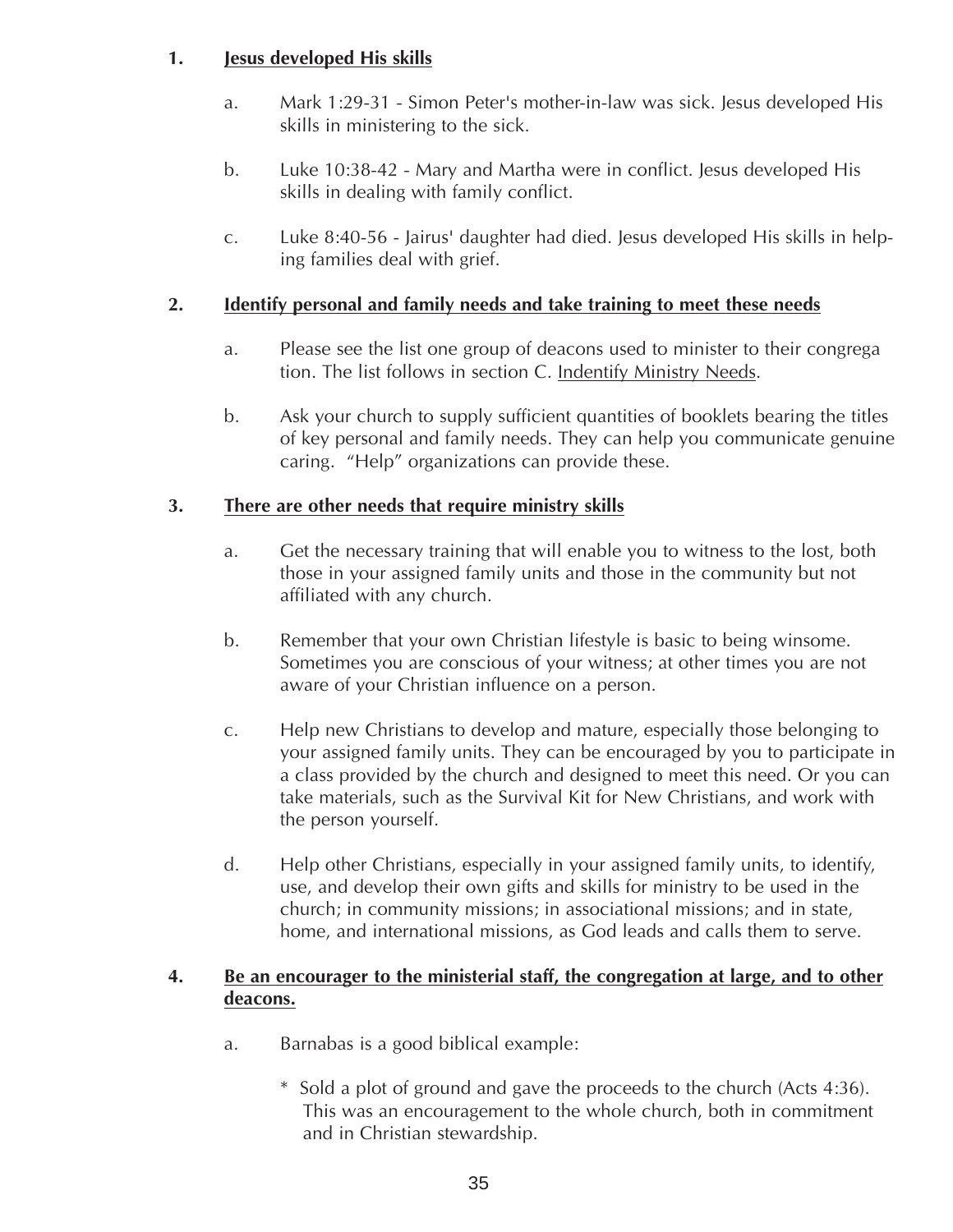- \* Spoke up for Saul (Acts 11:25-26). He stood by to help a new staff member until he gained acceptance from the church in his own right.
- \* Stood by John Mark (Acts 15:36-39). He did all he could to encourage a young person who had been a disappointment in his commitment. Barnabas helped him grow and mature until John Mark became a valuable servant of the Lord. Later, John Mark made a lasting contribution to the church by writing the gospel that bears his name.

### **5. Know when and how to refer**

- a. Refer to another deacon any family assigned to you with whom you are having trouble relating.
- b. Refer any personal or family need to your pastor when needed or when his/her skill for the particular situation exceeds yours.
- c. Refer persons to Sunday School classes, as needed, especially the sick, shut-ins, new prospects, etc.
- d. Refer persons to a professional counselor, with the help of your minister, when an individual or a family needs that kind of help. Your association may provide a local listing of Christian counselors and local Baptist ministers who have had proper training and would be willing to help a person or a family on a limited basis.
- e. Refer persons to community helping agencies. Learn who these agencies are, what they do, the cost (if any), and where they are located. Help the persons who need special care to get it as soon as possible.
- f. Refer everyone in need, including yourself, to the Lord in daily intercessory prayer.

REFERENCES: Henry Webb, Compiler, Terry A. Peck, editor. Equipping Deacons in Church Growth Skills. (Nashville, Convention Press, 1982).

Robert L. Sheffield, Author-compiler, Equipping Deacons in Caring Skills. Volume 2. (Nashville, Convention Press, 1988).

Homer D. Carter, Equipping Deacons in Caring Skills. (Nashville, Convention Press, 1980).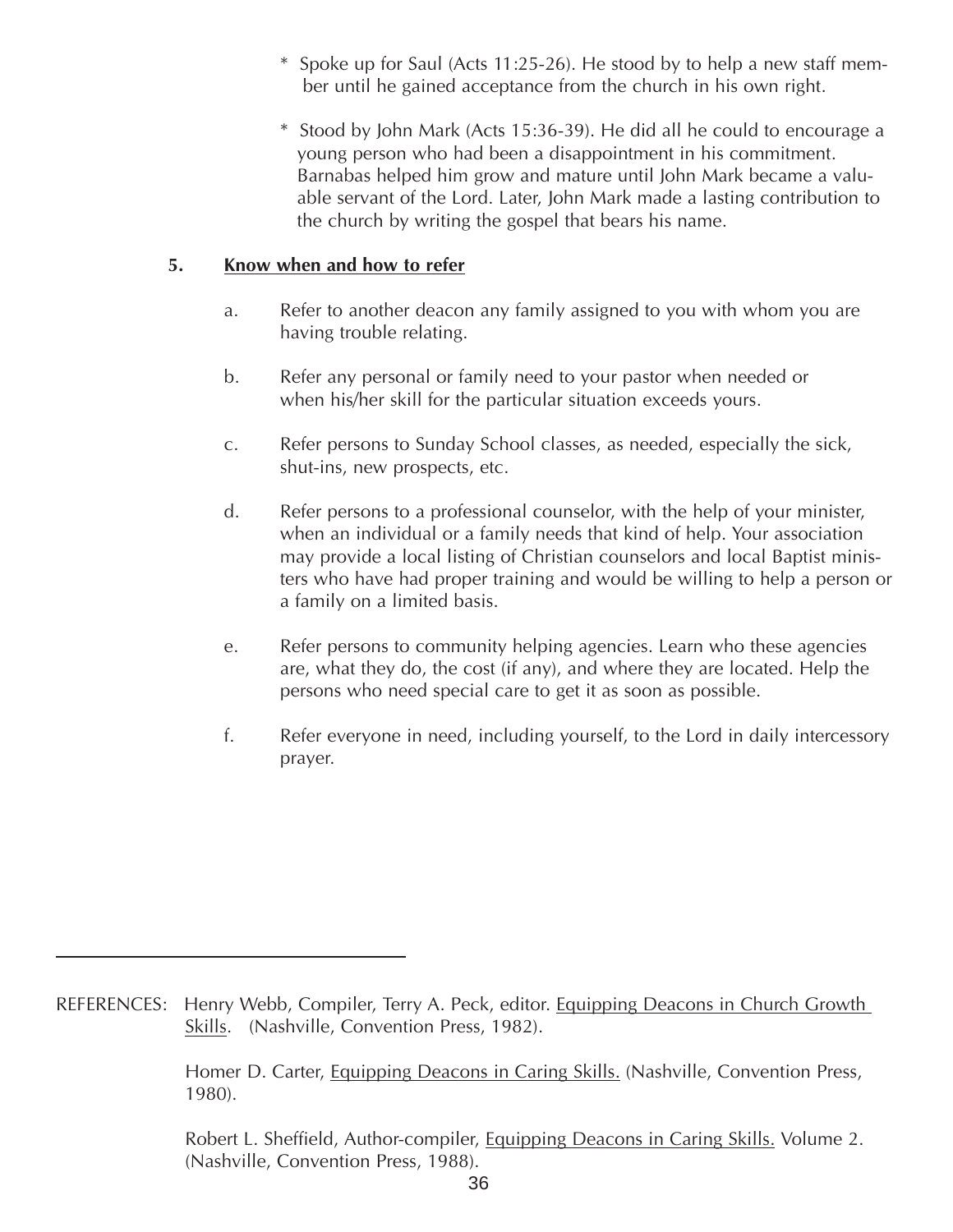# **C. Identify Ministry Needs**

- 1. The deacons and the pastor have discussed ways in which they, as the spiritual shepherds of our church, can be of service to you. The primary responsibility of the deacon is to share with the pastor the personal ministry to the membership.
- 2. Each member of our church is assigned to the special care of a deacon who will assist the pastor in expressing concern and offering help in every way possible to those in his keeping. You are urged to keep your deacon informed about your personal needs and to discuss with him/her any aspect of our corporate life within the fellowship. You are urged to inform your pastor of any occasion when he may serve you.
- 3. Some people have the idea that the services of a pastor should not be sought except in times of critical illness or when death claims a loved one. This is a very limited view of the ministry, for there are many other times in life when a pastoral call can be of help.
- 4. Although the most obvious part of a minister's work is the conducting of the worship services of the church, his most crucial work is done through personal contacts with individuals. Your pastor has had some professional training in counseling and in meeting the common problems of life. He, with your deacons, is available at any time. You do not have to shoulder your concerns alone.
- 5. In order to give you a larger picture of the pastoral ministry, your pastor and your deacons have prepared the following statements which suggest the kinds of situations that warrant the support of your spiritual leadership:
	- a. WHEN YOU ARE CONSIDERING JOINING THE CHURCH

Church membership is a serious matter, whether one comes upon profession of faith or by letter. Your pastor and deacons stand ready to discuss with you your church, its policies, and beliefs. They will genuinely seek to guide you in making the right decision.

#### b. BEFORE BEING HOSPITALIZED

If you are to receive surgery or to be admitted to the hospital for any reason, your pastor would like to know this before the experience, to express (through prayer) the Christian's confidence in the presence and healing power of God. If there is illness in your home and you telephone your doctor, telephone your deacon and your pastor too.

#### c. AT THE BIRTH OF A BABY

Your church always likes to know when a baby is expected or an adoption considered, for there are helpful materials available to instruct the family in anticipating this event. When the baby arrives, notify the pastor and your deacon immediately, for they will want to call at the hospital and will want to invite the entire church to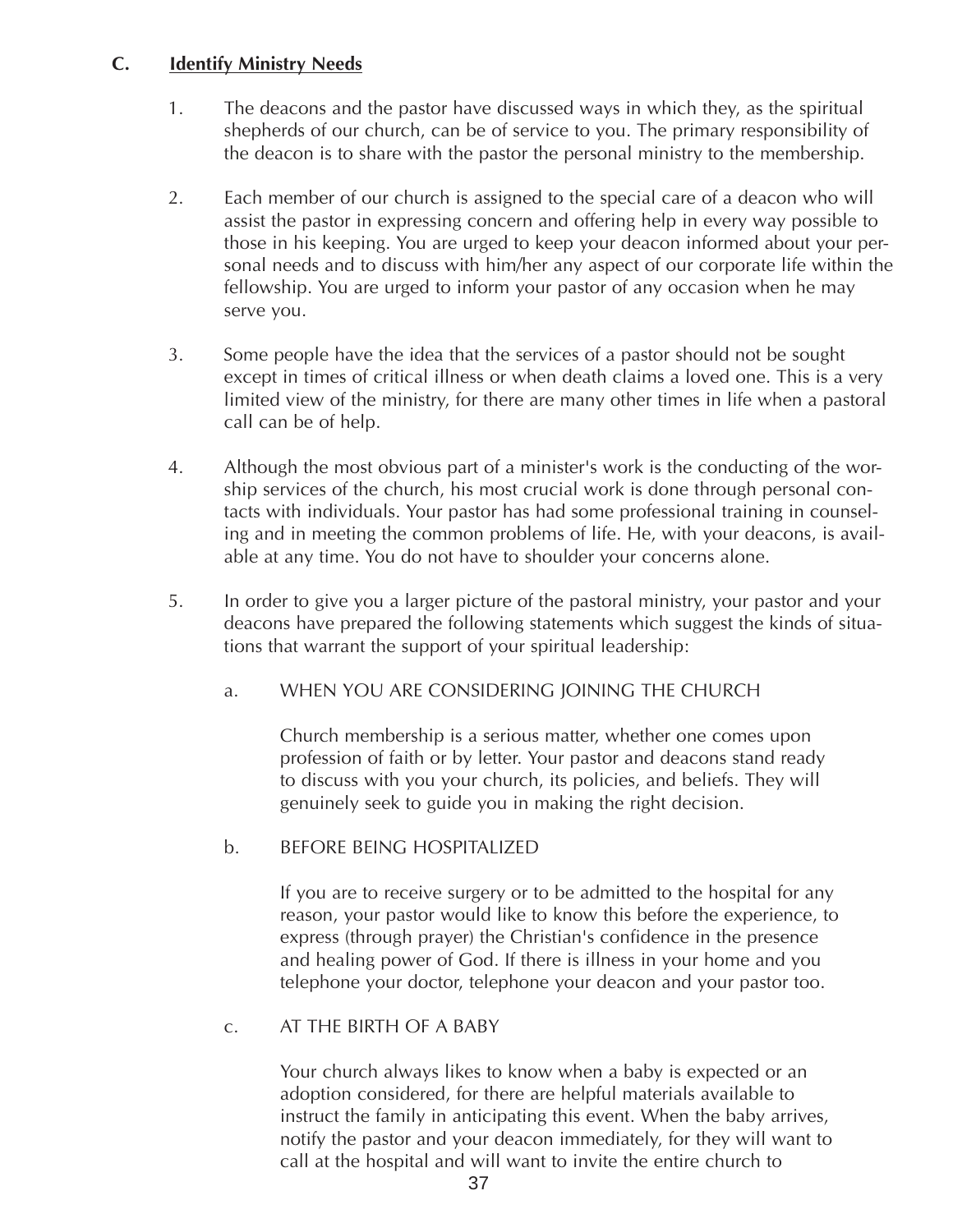rejoice with the family. We will want to offer prayers asking God's blessing upon the baby, and the pastor will plan a service of dedication for the parents as they accept the responsibilities of parenthood.

#### d. WHEN THERE IS A DEATH IN THE FAMILY

The Christian faith has a confident word to speak about death, and the church can offer considerable consolation when death takes a loved one. No matter how strong your faith, there is always pain at this time. Your pastor and your deacon will want to share with you in this hour to discuss the significance of what has happened and to read helpful passages of scripture and offer comfort and strength through prayer. Call upon your pastor to assist you in making funeral arrangements. The funeral is a worship service of the church, thus the church is the appropriate place for the funeral.

#### e. IF THERE IS A LENGTHY PERIOD OF GRIEF

It is perfectly natural for us to be grieved at the death of someone we love, for death requires a new adjustment to life and it means a temporary separation from someone we have loved. However, a prolonged time of grief is often an indication that a person needs help in making this adjustment. Your pastor will be able to help you emerge from "the valley of the shadow" if you request his aid.

#### f. BEFORE BEING MARRIED

If you are contemplating marriage, you will want to speak with your pastor about this long before setting the date for the wedding. He will have materials available to help you with such questions as: How well are we fitted for each other? What does our love mean to us? Do we really know each other? Your pastor will want to share with you helpful books on marriage and will want to arrange a series of pre-marital counseling sessions with both of you. Marriage is one of the most important decisions of life and should never be entered into impulsively, lightly, or unadvised. The appropriate place for a Christian marriage is in the sanctuary of the church.

#### g. WHEN THERE IS CONFLICT WITHIN THE FAMILY

Of course, this does not mean that every family argument is an occasion to summon the pastor! It does mean, however, that you should seek counsel when there is a serious breach in personal relationships. Marital difficulties can often be resolved through the help of another. Marriage has its beginning in the taking of sacred vows; if these vows are taken seriously, you will want to discuss your problem (in the light of these vows) before engaging a lawyer to dissolve the relationship. Your pastor has resources available that speak to the multiple occasions of conflict that are likely to arise within the family circle and is able to put you in touch with additional professional guidance, if needed.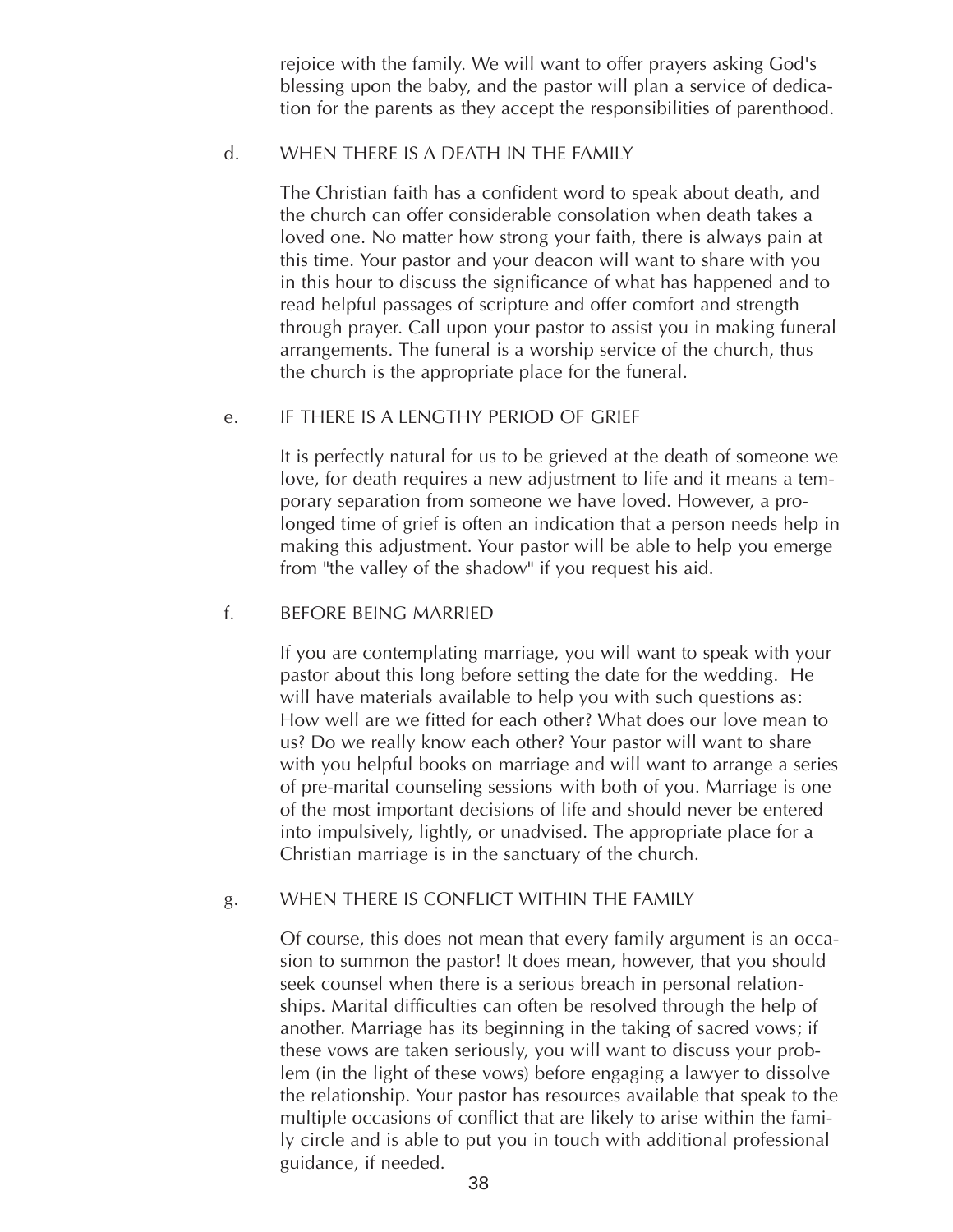#### h. WHEN YOU ARE FACING A MAJOR DECISION

Whenever you are confronted with the necessity of making a major decision that has life-determining consequences, it is natural to want to consult someone else about it. What vocation should I enter? Ought I to change my job? Am I ready for marriage? God did not intend for us to face decisions by ourselves. Through the fellowship of the church, we find encouragement and guidance. Often another person can shed new light on the matter or can suggest other wise alternatives. Your pastor and deacon will be happy to consider such problems with you, in confidence, and to offer prayers for divine direction.

#### i. WHEN YOU LEAVE HOME

Your church wishes to maintain a close contact with you when you leave home to begin your college career, to enter the armed services, or to undertake any new task. Your pastor and deacon can be helpful in directing you to good schools, and in informing you of spiritual resources available. You will want to keep the church informed of your accurate address so that we may keep in touch with you and assure you of our prayers and interest.

#### j. WHEN ALCOHOL (DRUGS) IS A PROBLEM

Alcoholism is one of the most prevalent problems of our society. Nearly every family has a relative or a friend who has lost control of his life due to excessive drinking. Such persons are critically ill and need sympathetic concern and professional guidance. They are not hopeless sinners but desperately sick people. The alcoholic problem is exceedingly difficult to solve, but your pastor, with your deacon, will be able to provide assistance that could lead to complete recovery

#### k. WHEN YOU CANNOT FIND A SATISFACTORY ANSWER TO A THEOLOGICAL QUESTION

Life presses in upon us in such a way that we must wrestle with very big questions. What is the meaning of life? Why are we here? Why must men suffer? What happens to us when we die? How can I be sure that there is a God? How can I deal with my doubts? Questions like these should not be suppressed, but adequate answers should be sought for them. Your pastor has had special training in philosophy and religion, and he has many excellent books on these subjects that he would be pleased to share. Bring your questions to him.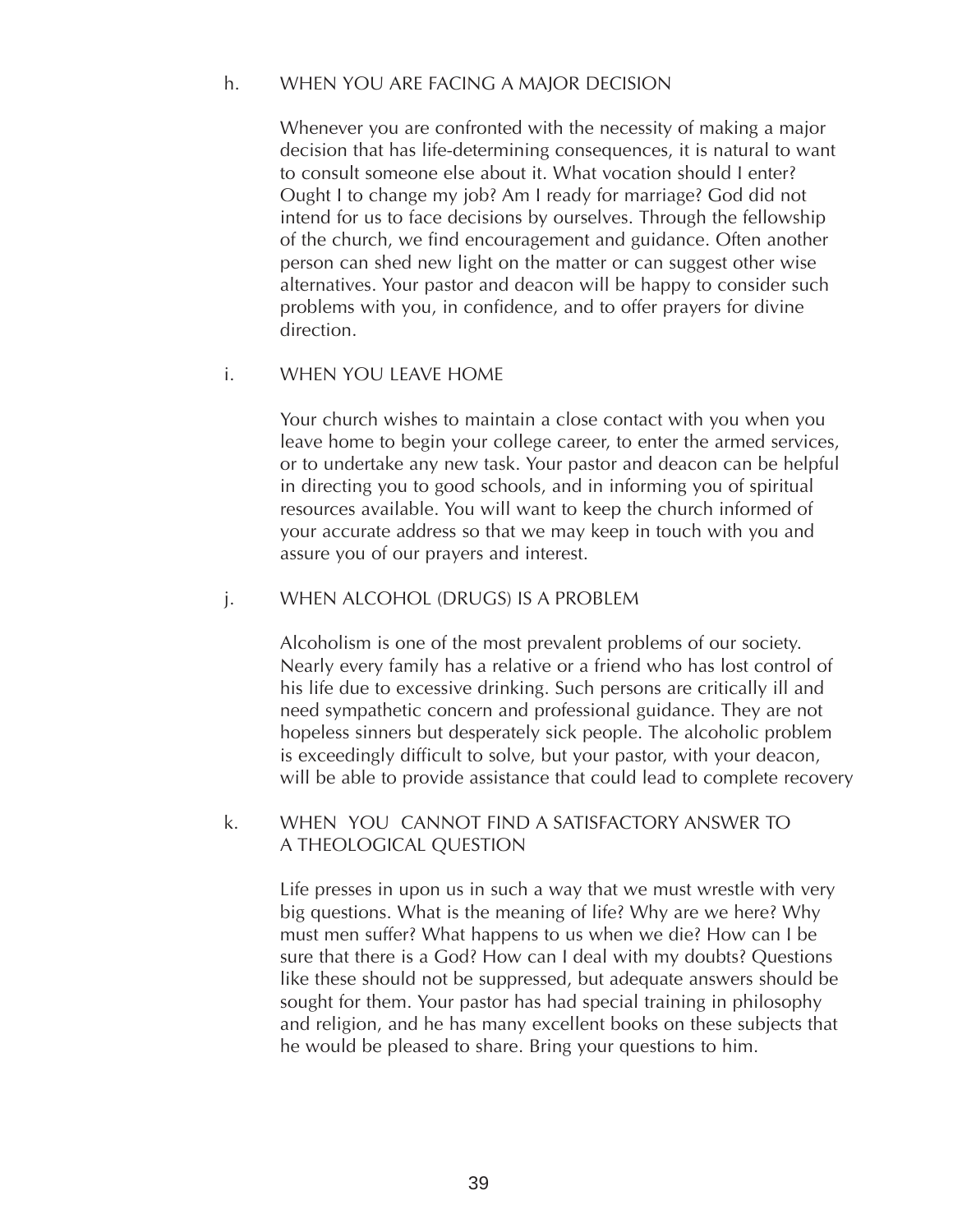#### l. WHEN YOU ARE SPIRITUALLY EXHAUSTED

Even the great saints of the church testify to those periods in life when God seems far away and life seems to lose its zest. Help is available when such seasons come. You make a mistake when you struggle with your spiritual depression all alone. God intended for us to hold each other up and to be mindful of one another in our prayers. Your pastor or your deacon may not be able to give you a quick panacea, but he will stand by you and try to lead you to a renewal of life. Often such dark nights of the soul afflict us when we have fallen into temptation or when we have betrayed our better selves. The Bible suggests that it is sometimes helpful to confess our sins to one another. Your pastor will seek with you the assurance of God's forgiving love and restoration.

#### m. WHEN YOU MOVE TO A NEW COMMUNITY

Always notify your church when you are faced with the necessity of moving to a new community. Your pastor may be able to suggest churches in the town to which you go where you will find a wholesome ministry. Do not ask to take your church letter with you in transit. First find a church home and then request the clerk of your new church to request your letter for you. It is best to transfer your membership as early as you can after moving. You cannot be an effective member of a church that is far from you. This church will be happy to retain you on its mailing list for as long as you wish so that you may keep abreast of the friendships you are leaving behind.

#### n. WHEN A NEW FAMILY MOVES INTO YOUR NEIGHBORHOOD

An alert church is always eager to welcome new people and to invite them into its fellowship. Go out of your way to welcome them and to invite them to your church. Let your pastor know of any new residents who would appreciate a visit.

#### o. WHEN LEGAL HELP IS SOUGHT

When legal counsel is needed, there is usually the need for moral counsel as well. While your deacon and pastor are not legal advisors, they can be of help to you in looking at the total picture. Whether it relates to wills, teenage difficulties, or accidents, your pastor and deacon will want to stand with you and lend their moral and spiritual support.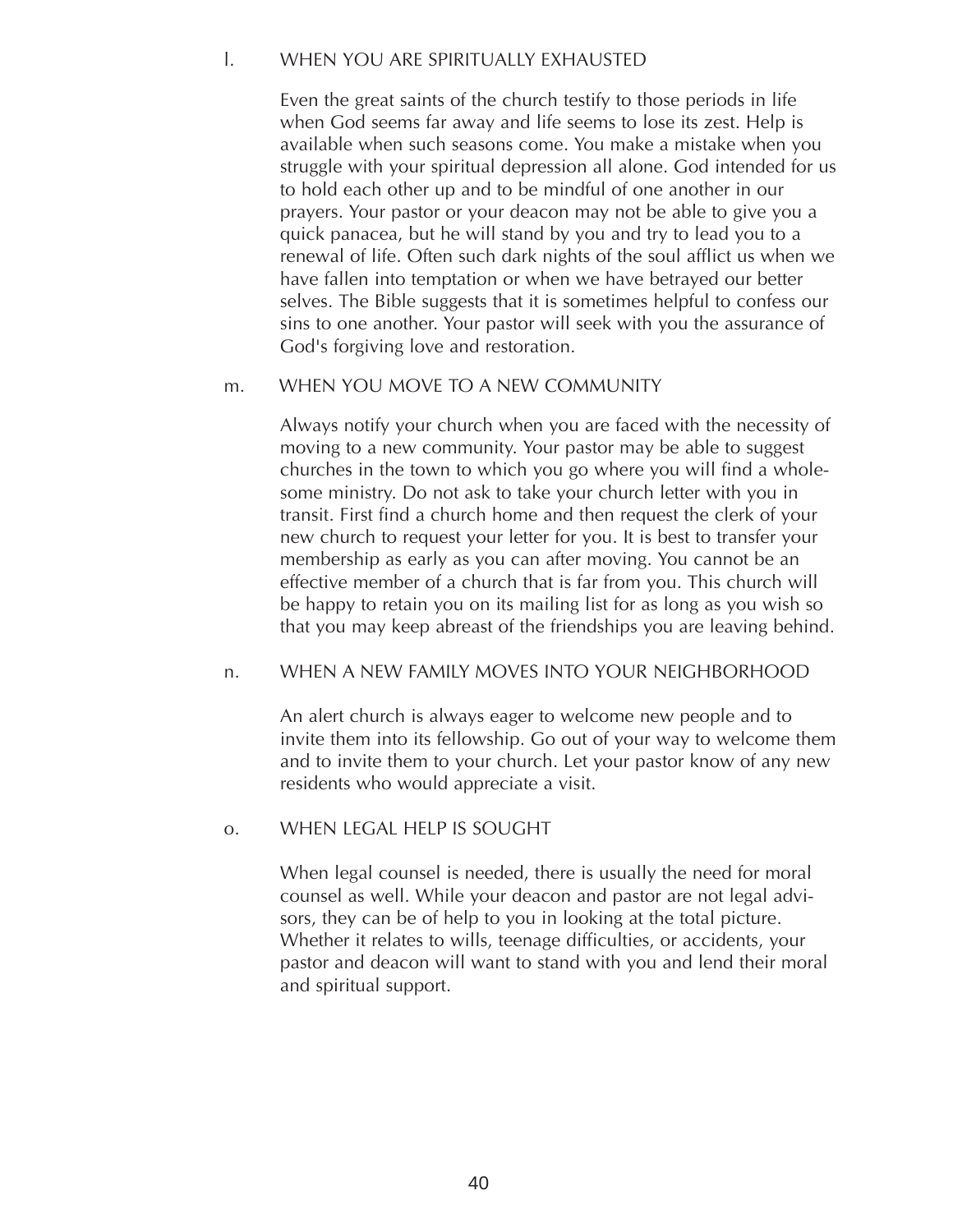#### p. IF YOU KNOW OTHERS IN NEED OF SPIRITUAL HELP

Often persons who are in greatest need of help are hesitant to seek it. You may render a valuable service to another by alerting your spiritual leadership to a situation where help is wanted. Everything that you tell your pastor or deacon about yourself, or about anyone else, will always be kept in the strictest of confidence.

The deacon fills in this information; the family is requested to keep this material on the telephone table for quick reference.

| Church Phone: 2000 |
|--------------------|
|                    |
|                    |

#### **D. Learning to Manage Church Conflict**

#### **Explanation Notes:**

- \* Conflict is a fact of life, as the New Testament attests. Church conflict can be handled destructively or redemptively. Deacons can be a major factor in determining which it will be.
- \* Conflict, if handled redemptively, can bring spiritual growth to deacons, church staff, and the whole congregation.
- \* Deacons can help the church avoid destructive conflict. Study carefully what they can do.
- \* A definition: Church conflict occurs when two or more members CLASH in disagreement, or in opposition to each other.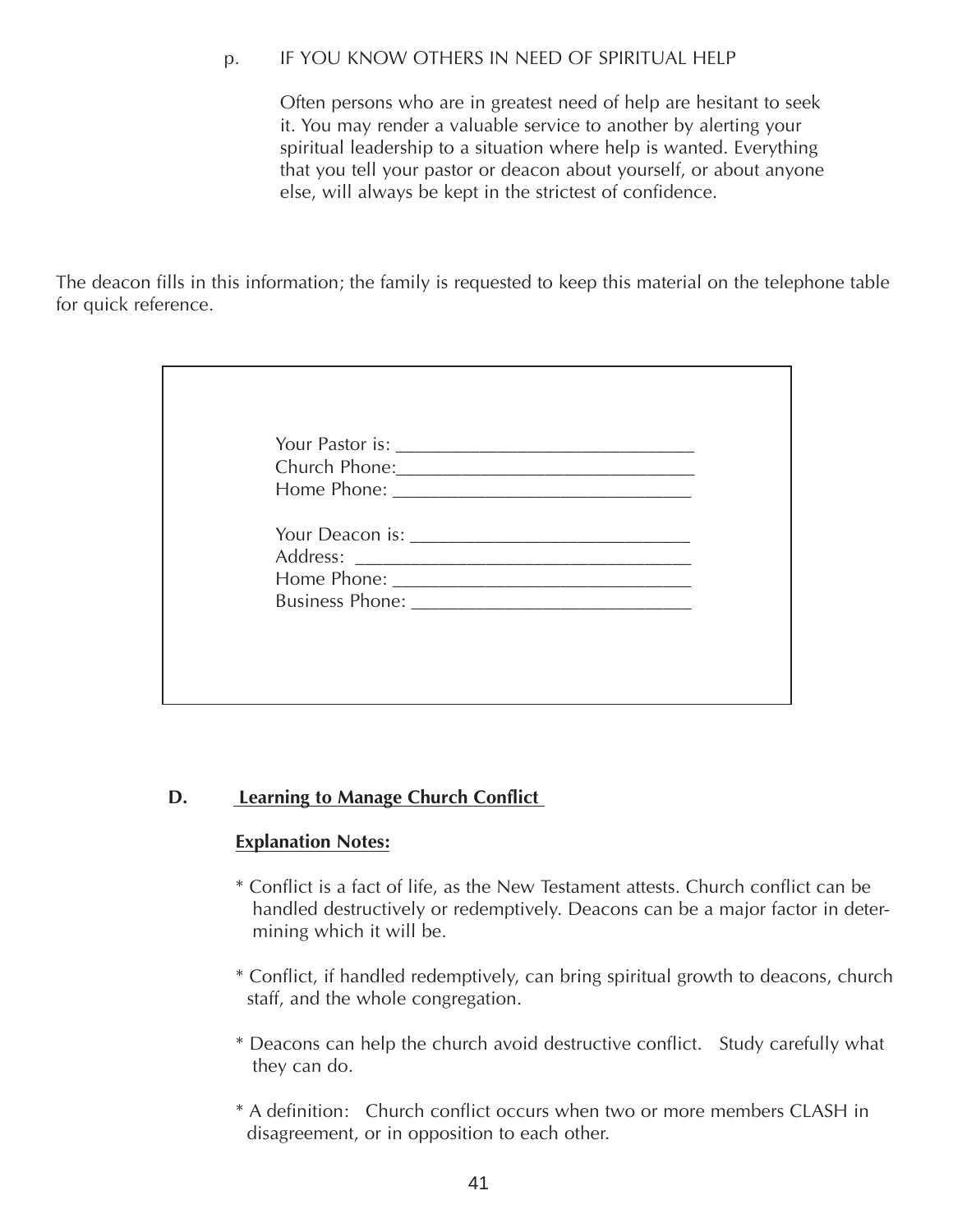# **1. The deacon needs to understand church conflict.**

A study of scriptures dealing specifically with church conflict needs to be made. Several key scriptures are list as follows:

- a. Acts 6:1-7 deals with conflict between two groups of widows.
- b. Acts 15:1-25 deals with conflict on the issue of circumcision.
- c. Acts 15:36-41 deals with interpersonal conflict between church leaders, Paul and Barnabas, over young Mark.
- d. I and II Corinthians deal with conflict over such issues as steward ship, immorality, lawsuits, marriage, liberty, the Lord's supper, spiritual gifts, the resurrection, integrity of the minister, etc.
- e. Galatians gives an account of the church conflict dealing with doctrines Paul believed they were perverting.

# **2. Deacons need to understand the causes of church conflict.**

- a. Conflict is caused by stress that is personal or that is within one or more groups in the church.
- b. Conflict is caused by confusion over what the underlying problem really is.
- c. Conflict is caused by use or misuse of power by the ministerial staff, elected leaders, or self-appointed leaders.
- d. Conflict is caused by changes within the church and within its community.
- e. Conflict is caused by the diversity within the membership in areas such as age, length of membership, difference in gifts, and differences in doctrinal beliefs.
- f. Conflict is caused by poor communication, both verbal and non-verbal.
- g. Conflict is caused by unmet needs of members, whether the needs are real or imaginary.
- h. Conflict is caused by fear which can intensify one's emotional involvement in any issue.

### **3. Deacons need to understand what conflict does to the deacon and to the church.**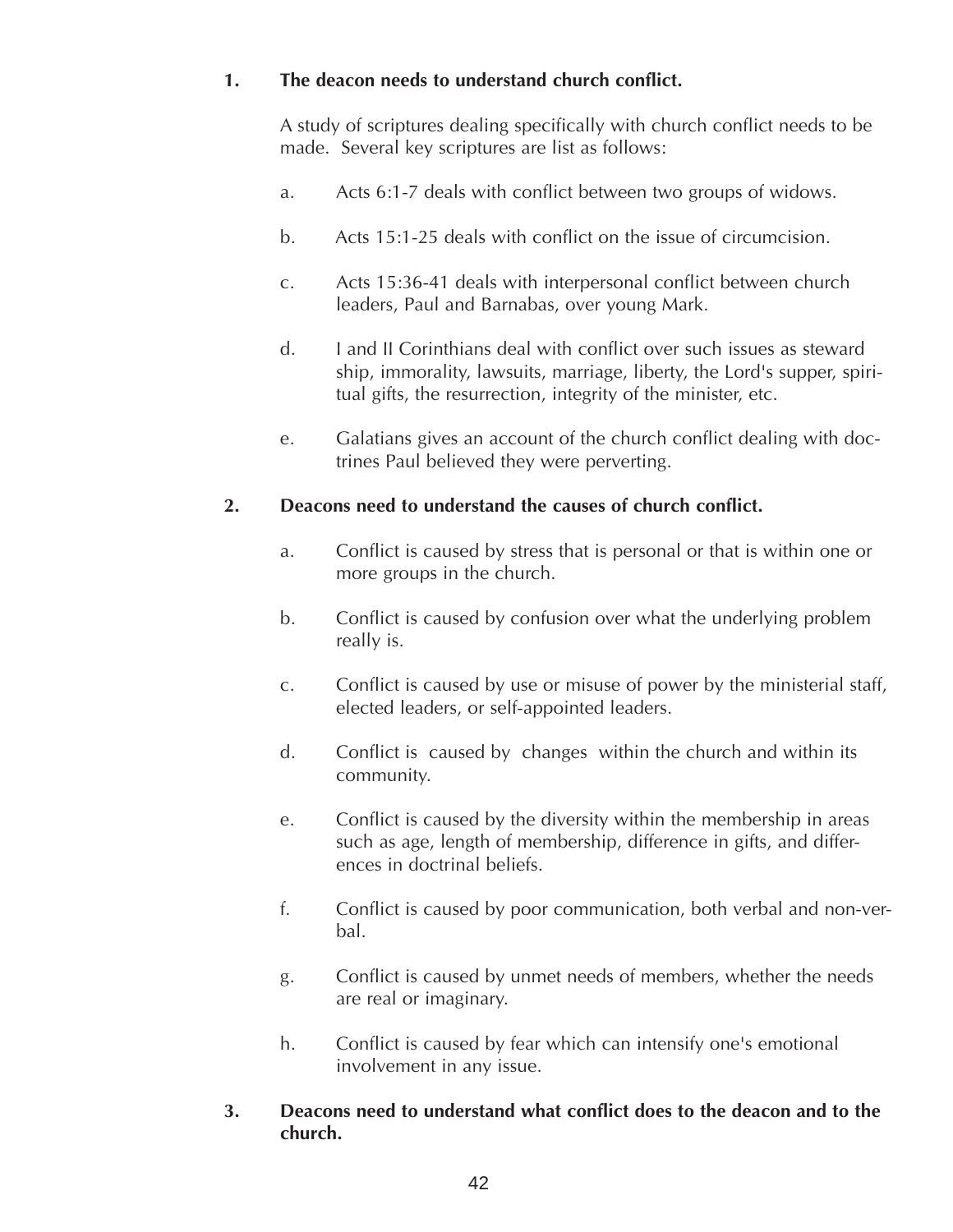- a. The deacon needs to understand his/her own history of conflict and his/her own feelings and beliefs about conflict.
- b. Conflict can cause members to become discouraged; to be critical; to stop giving, etc.
- c. Conflict can cause ministerial staff to have to leave the church.
- d. Conflict can cause members to drop out.
- e. Conflict can cause members to start hunting another church, even a church of another denomination.
- f. Conflict can cause a church to split.
- g. Conflict can cause the church to seriously damage its witness in the community.
- 4. The deacon needs to know what to do when there is church conflict.
	- a. The deacon needs to have the Christian spirit.
		- (1) Love is the overarching need in confronting conflict.
		- (2) Patience must be practiced.
		- (3) Integrity must show through as the deacon seeks the truth about the conflict.
		- (4) Kindness must be practiced toward everyone involved.
		- (5) Endurance must be practiced because settling conflict is hard work and takes time.
	- b. The deacon needs to learn how to resolve conflict.
		- (1) The conflict may involve the following: between a deacon and the pastor; between the deacons and the pastor or other staff; between deacons and deacons; between church members and the pastor or other staff; between church members and church members.
		- (2) Efforts to resolve conflict may include these actions:
			- Try to discern what the real issue is.
			- Learn to listen to the opposition with sensitivity.
			- Talk with the person or persons with whom there is a conflict.
			- Talk with the person or persons in the presence of a mediator.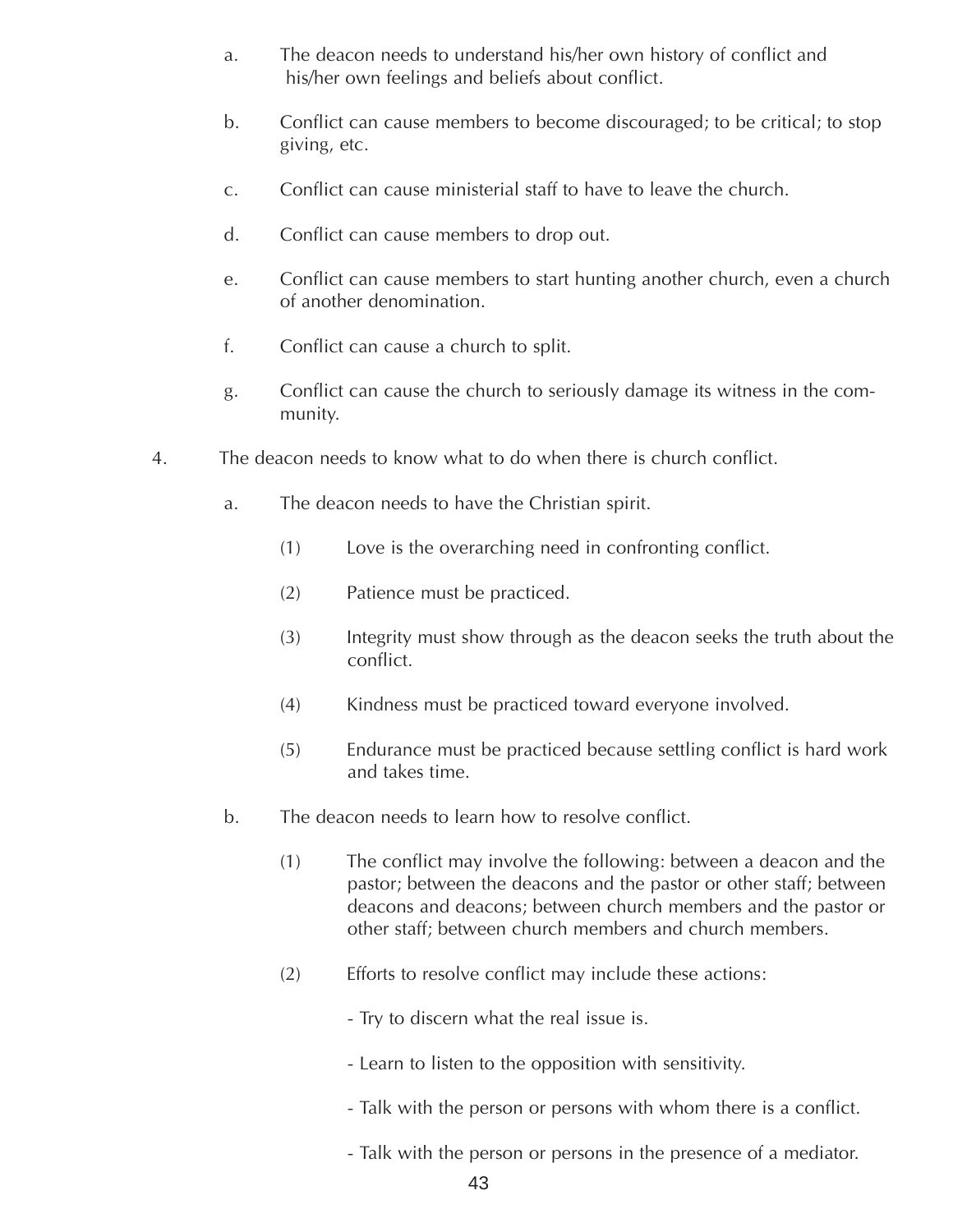- Make sure that both sides have equal opportunity to discuss the reasons for the conflict, without interruptions.
- If a business meeting is necessary, make certain that proper parliamentary procedure is used by the moderator or a person invited in to mediate.
- Negotiate by offering alternative solutions to solve the conflict.
- Agree on a compromise solution acceptable to both sides.
- Practice Christian forgiveness.
- If no agreement can be reached, there must be some plan arranged for dissolving the relationship.

### **5. The deacon can help keep conflict under control**

- a. Be familiar with the church constitution and bylaws concerning regulations and proper procedures.
- b. Be familiar with Baptist polity as to how the church is organized and how it is to operate.
- c. Use the Deacon Family Ministry Plan or the Team Ministry Plan to keep in close touch with the church families concerning their relationship with the staff and the church.
- d. Be a patient listener to church members concerning what they want to share about the church.
- e. Deal promptly and redemptively with conflict as soon as it becomes evident.
- f. Be an accurate and effective interpreter of the programs and ministries of the church to the membership.
- g. Help members to be willing to become actively involved by using their gifts and skills in the life of the church.
- h. Help establish or be supportive of a church Personnel Committee.
- i. Be a model-type church member who demonstrates Christian maturity and consistent loyalty to the Lord through the life and ministry of the church.

REFERENCE: James E. White and Robert L. Sheffield, Authors-Compilers, Equipping Deacons to Confront Conflict (Nashville, Convention Press, 1987).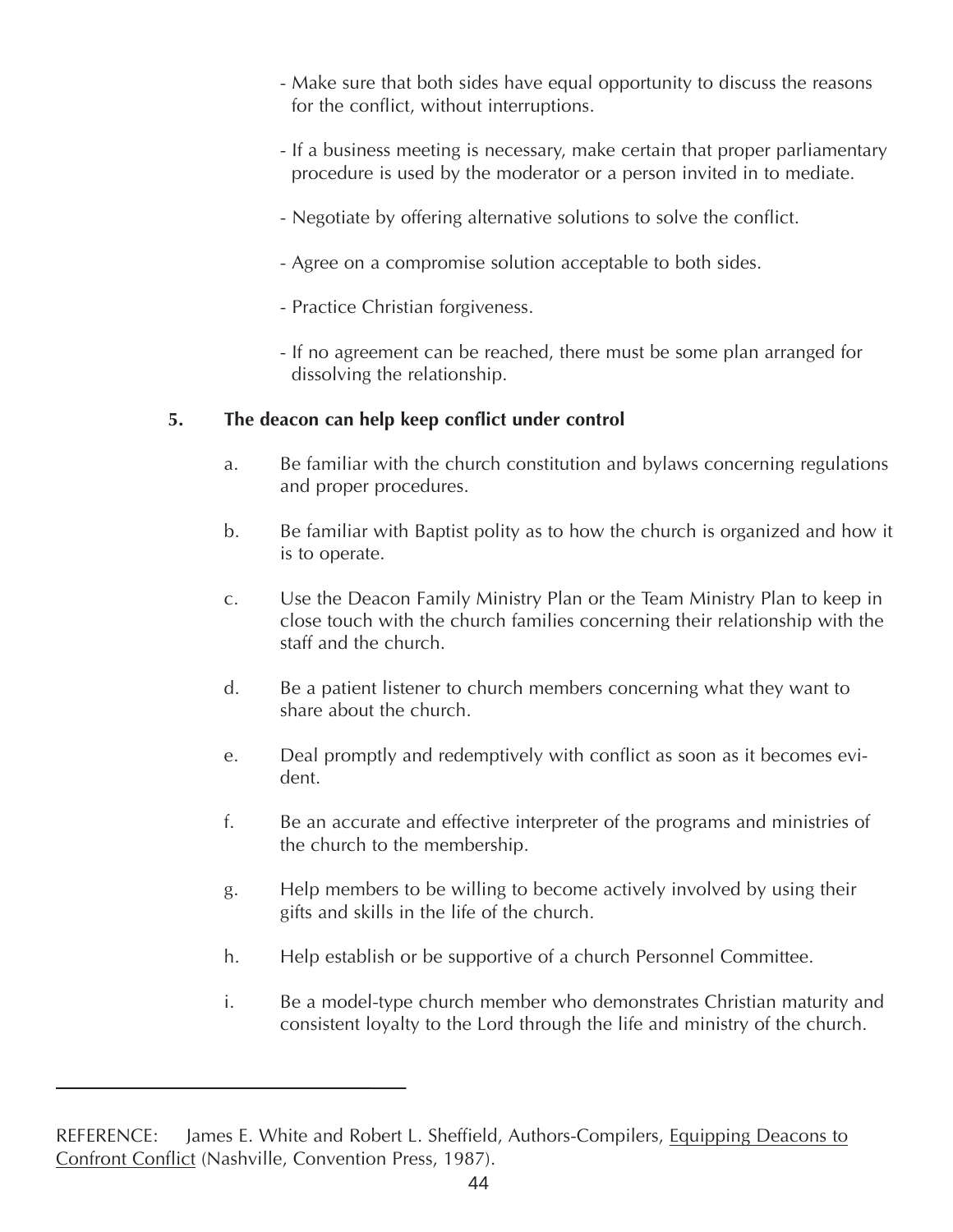# **VII. SPECIAL CONCERNS IN DEACON MINISTRY**

# **Explanation Notes:**

- \* Because all Southern Baptist churches have inactive church members, deacons should be concerned.
- \* Inactive church members are hard to reactivate if they have been inactive for a year or more.
- \* The church emphasis needs to be on preventing members from becoming inactive.
- \* Remember, no church or church leader has a definitive answer to this inactive problem.

# **A. Reclaiming Inactive Church Members**

# **1. INTRODUCTION:**

- a. Deacons are elected to be ministers/servants in their local church.
- b. Deacons are to be ministers/servants to all the members in their local church.
- c. Deacon's spouses have a key role as supportive ministers in the church.

# **2. WHO ARE INACTIVE CHURCH MEMBERS?**

- a. The statistics concerning inactive church members
	- (1) In the United States
	- (2) In the Southern Baptist Convention
	- (3) In your church
- b. Identifying inactive church members based on attendance, giving, and participation
- c. Biblical examples of inactive church members
- d. Our attitudes toward inactive church members

#### **3. WHY ARE THEY INACTIVE CHURCH MEMBERS?**

- a. Possible reasons persons move toward inactivity
	- (1) Facing a crisis in one's life
	- (2) Possible crises a person may face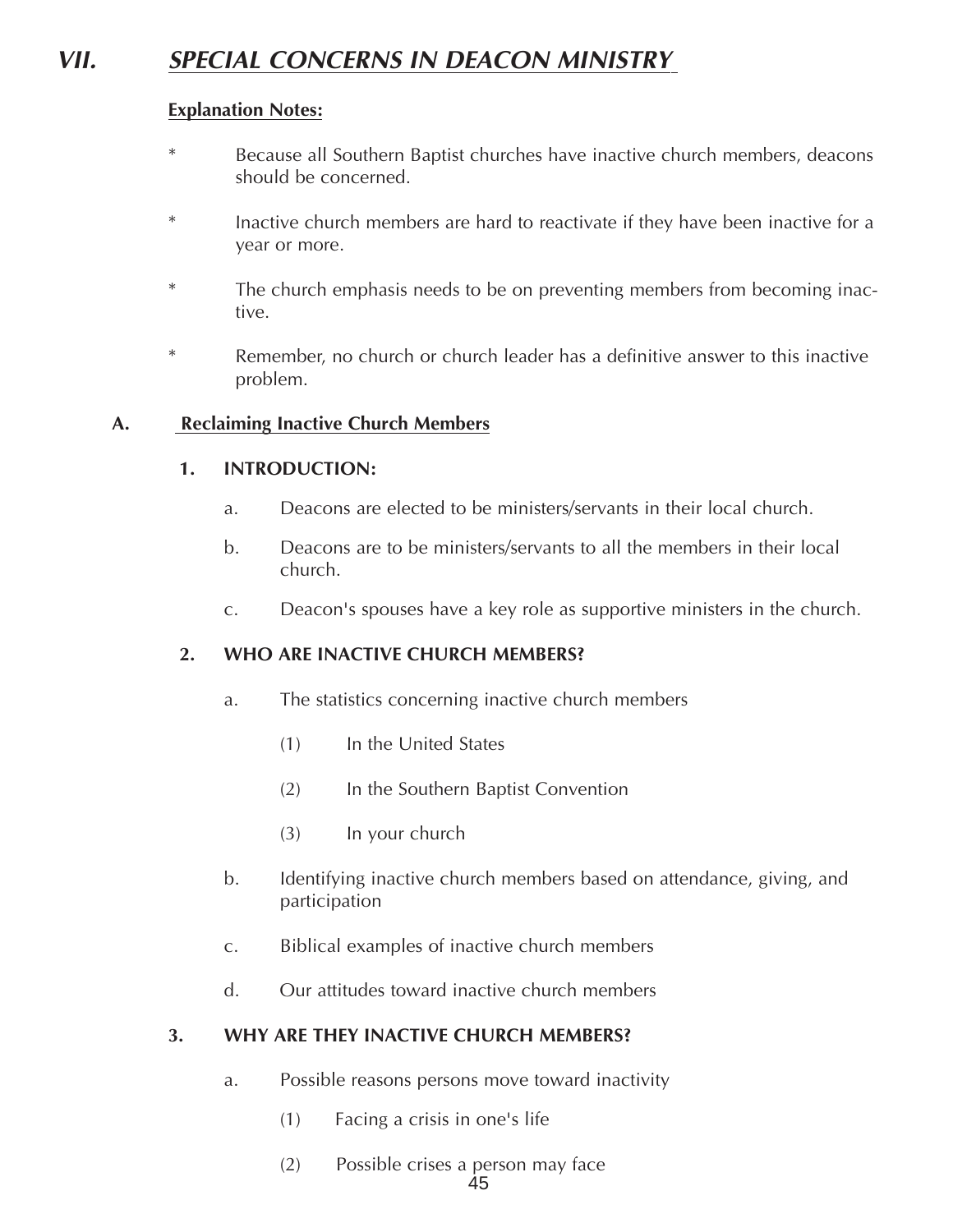- b. Warning signals of one dropping out
	- (1) Attendance decreases
	- (2) Giving is less frequent
	- (3) Participation drops off
	- (4) Verbal signals of dropping out
	- (5) Non-verbal signals of change in behavior

# **4. HOW CAN WE RECLAIM THE INACTIVE CHURCH MEMBER?**

- a. Visit the inactive church member
	- (1) Learn to communicate
	- (2) Learn to care
	- (3) Learn to listen for clarity and understanding
	- (4) Learn to listen for feelings
	- (5) Learn to listen nondefensively
	- (6) Learn to listen with the heart
- b. Learn to use the ten principles of effective listening
	- (1) Take the initiative
	- (2) Give attention
	- (3) Stop talking
	- (4) Remove distractions
	- (5) Allow emotion
	- (6) Allow silences
	- (7) Withhold judgment
	- (8) Be patient
	- (9) Keep confidences
	- (10) Avoid advice and problem solving
- c. Qualifications needed by potential visitors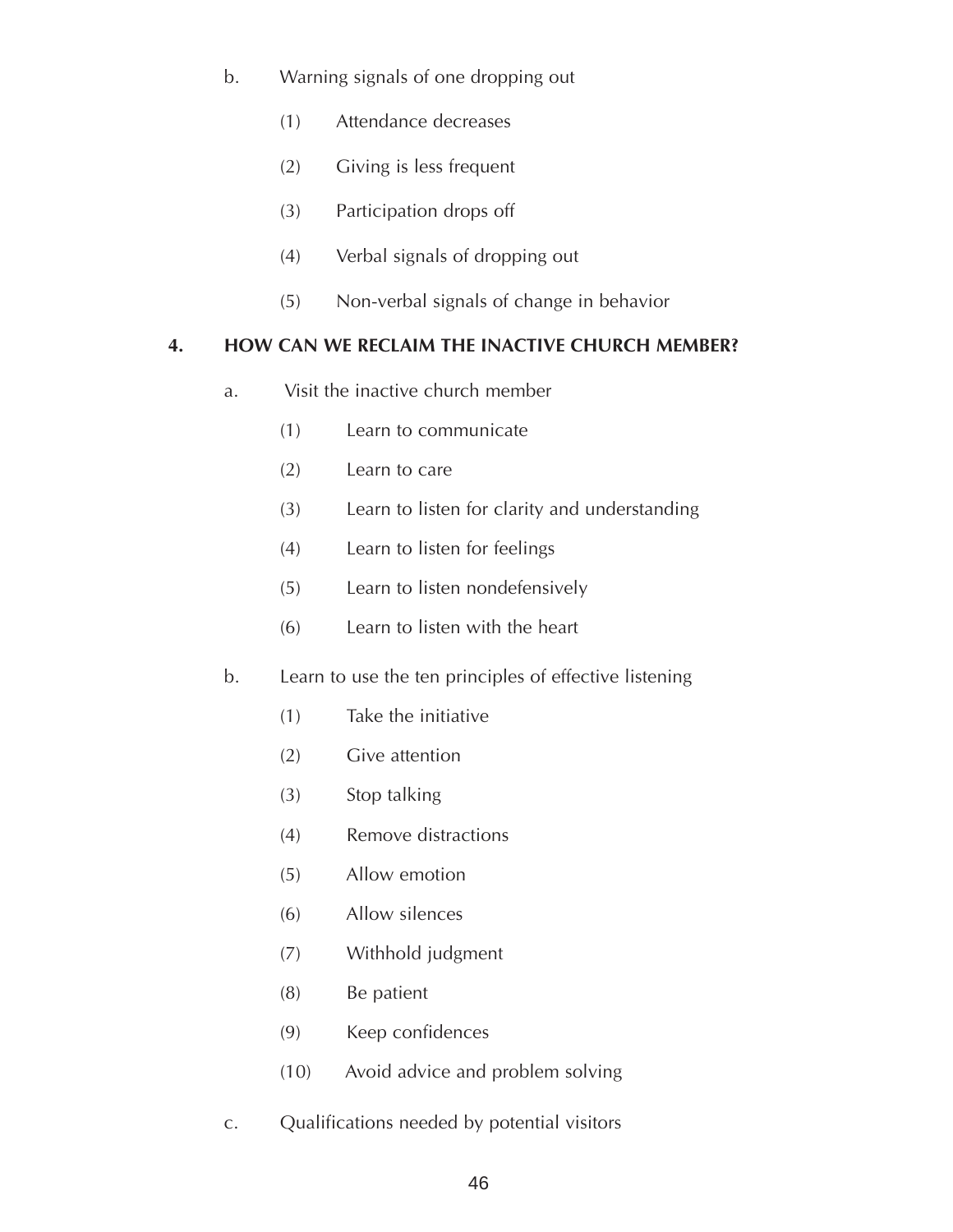# **5. WHAT CAN WE DO TO HELP PREVENT CHURCH MEMBERS FROM BECOMING INACTIVE?**

- a. New members orientation by a one-on-one family deacon follow up
- b. New member orientation through a special "on going" Sunday School class
- c. Church-wide emphasis on spiritual growth as well as evangelistic growth
- d. Meeting the needs of members through small church groups: Sunday School class, home studies, age group activities, etc.

# **B. Deacon Leadership During Pastoral Transition**

# **Explanation Notes:**

- \* Every church goes through pastoral changes, some more often than others.
- \* Deacons need to know their role, and how to help the church during this transitional period.
- \* Use the transition period as a time to evaluate church/pastor relationships, using "outside" resource persons if necessary.

# **1. Understand time frame for getting a new pastor**

- a. Your church's past experience
- b. Normal time frame
- c. Possible prospect rejection
- d. Possible church rejection of the prospect

# **2. See the wisdom of possibly having an interim pastor**

- a. Helps provide pastoral leadership
- b. Keeps the church from experiencing harmful decline
- c. Church may need a reasonably long interim in order to do a self-study of the church, its present needs, its future ministries, its spiritual health, etc.
- d. Help the church understand the role of an interim pastor

# **3. Know the role of the pastor search committee**

a. Lead the church in the selection of the committee.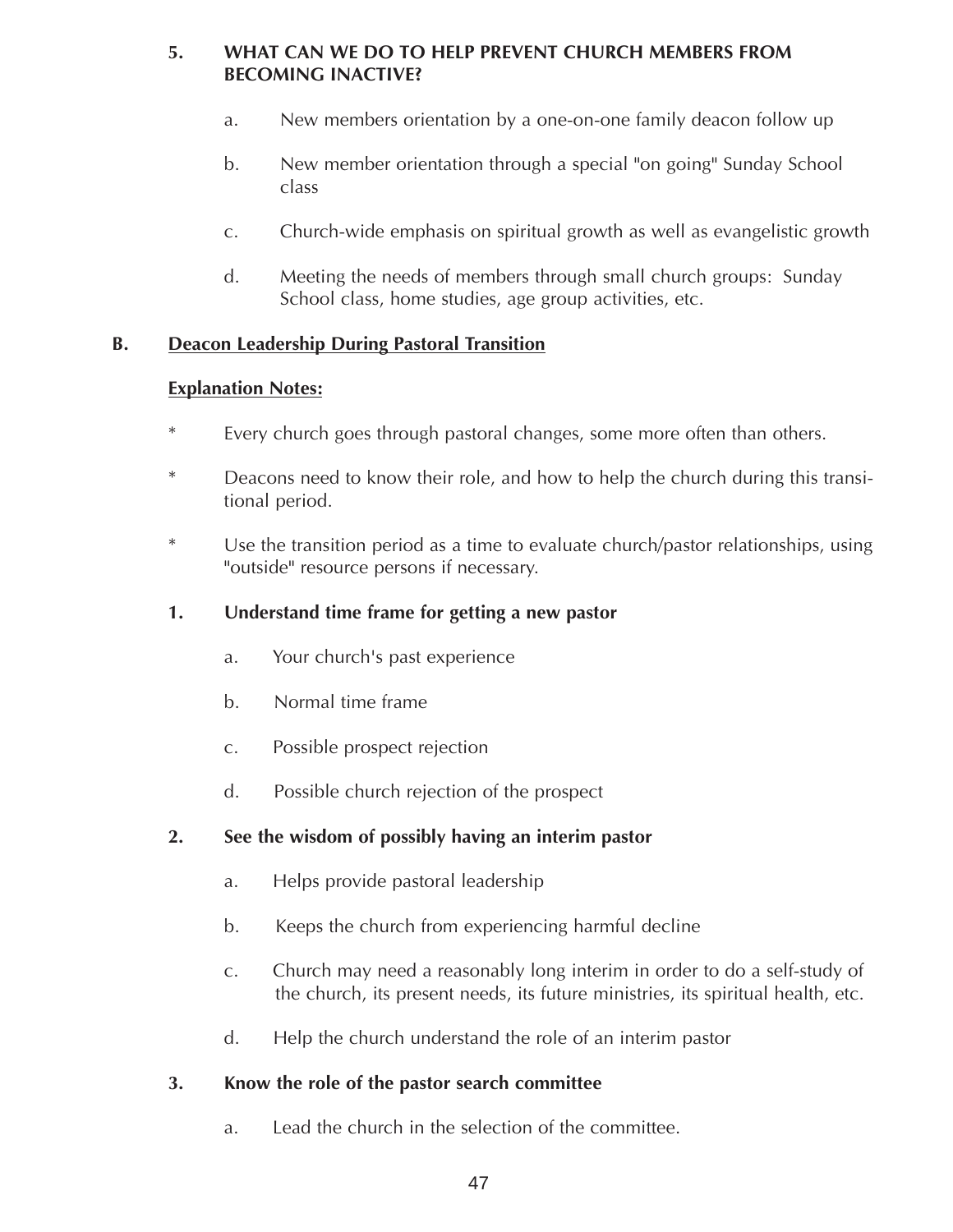- b. Know the duties of the committee.
	- (1) Discover what the church expects in a new pastor.
	- (2) Discuss what each committee member is expecting in a new pastor.
	- (3) Collect resumes of prospective pastors from available resources.
	- (4) Share copies of resumes with committee members for study and personal prayer.
	- (5) Select top several choices and get additional information on each one both from the prospect and from other legitimate sources.
	- (6) Study and discuss the additional information.
	- (7) Narrow the choices to the ones the committee wants to interview and hear preach.
	- (8) Make the visit to each one.
	- (9) Made a decision on the person to be recommended to the church.
	- (10) Contact the person to obtain his willingness to be recommended.
	- (11) Make the presentation of information on the prospect and on the terms of the agreement with him.
	- (12) If the church approves, make arrangements to move the new pastor and his family to the church field.

# **4. Know the responsibilities of the congregation**

- a. They approve of the pastor search committee.
- b. They pray for the committee and the church.
- c. They have the opportunity to suggest names of prospects.
- d. They share with the committee their expectations of a new pastor.
- e. They vote on an interim pastor.
- f. They vote on the prospective pastor when recommended by the committee.
- g. They should continue to be faithful in their support of the church as the Lord's work continues to be done.
- h. They should begin praying for the new pastor.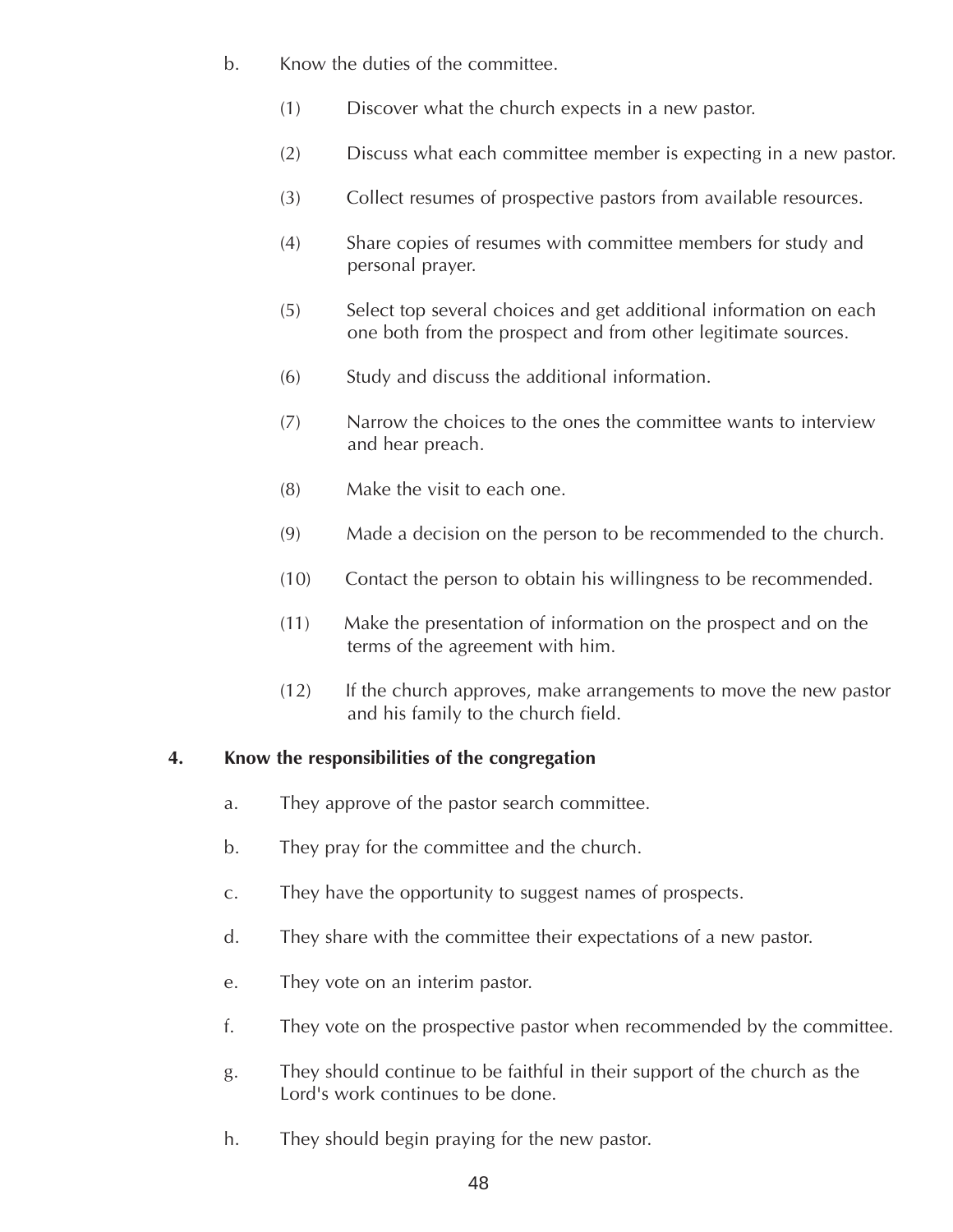# **5. Continue your deacon responsibilities during the interim**

- a. Be supportive of and available to counsel with the pastor search committee
- b. Help the congregation to understand the work of the pastor search committee.
- c. Continue your regular duties, especially visiting the sick and families in need.
- d. Assist or lead in the worship services and prayer services as necessary.
- e. Assist the interim pastor in ways he may need your help.
- f. Remain faithful to the church programs and ministries.
- g. Help the church prepare for the arrival of the new pastor and family.

# **6. Be alert to potential problems**

- a. Conflicts
- b. Discouragements
- c. Statistical declines
- d. Strong leader personalities

# **C. THE ROLE OF DEACONS IN MISSIONS**

# **Explanation Notes:**

- \* I firmly believe that deacons do have a vital role in the mission work of their church.
- \* Each deacon should be involved, as often as possible, in their church's "handson" mission projects.
- \* Deacons should lead the church in both mission support and mission participation.

# **1. Local Church Missions**

- a. Know your community.
- b. Determine mission needs you and your church can meet.
- c. Plan for mission ministry.

# **2. Local Associational Missions**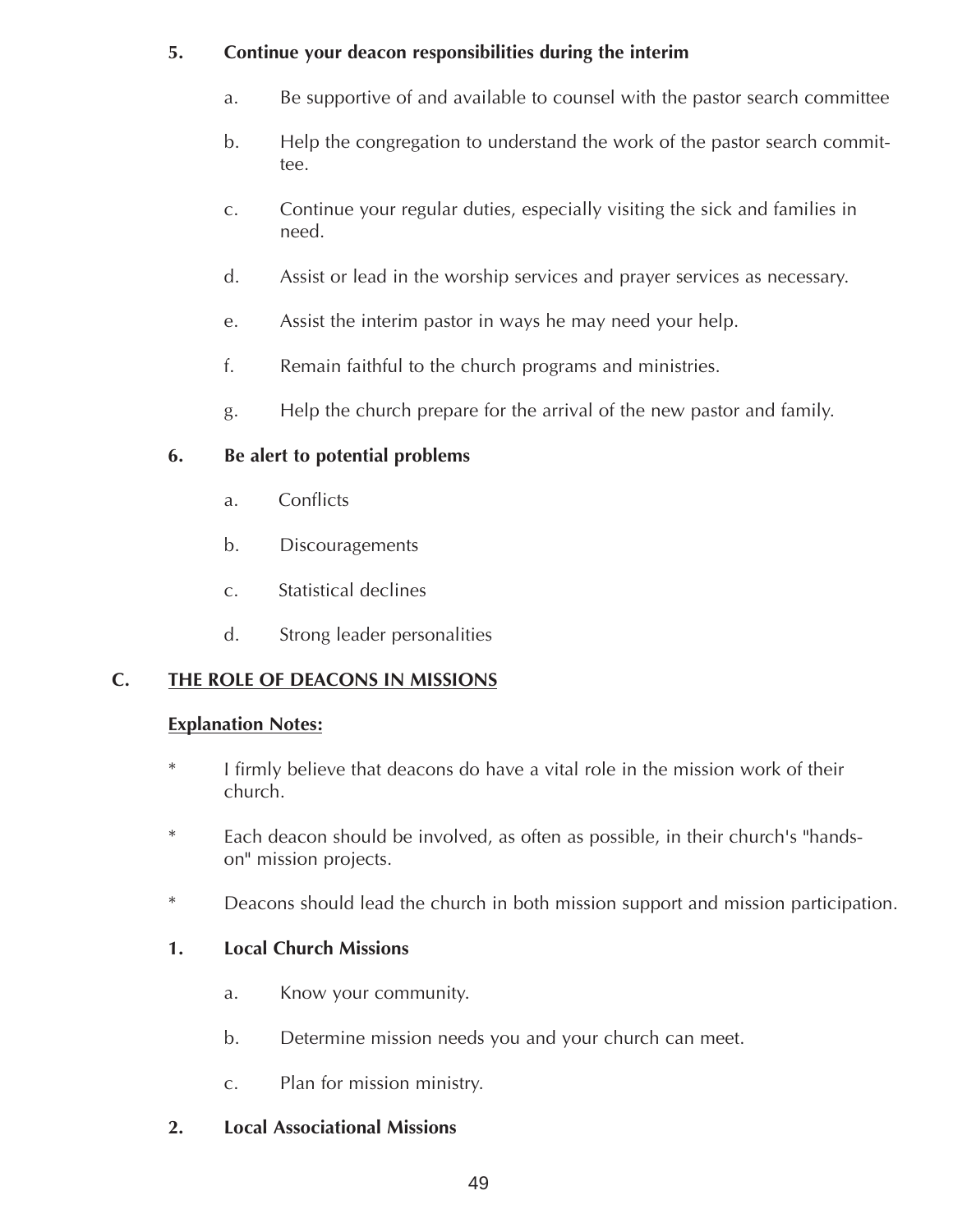- a. Lead your church to cooperate with other local churches to do missions in the local association.
- b. Lead your church to encourage volunteers to help another local church or mission for several months to a year or more, as needed.
- c. Lead your church to participate in "hands on" mission partnerships supported by your association.

## **3. Virginia Baptist Resource Center, Richmond**

- a. Contact the Glocal Missions Team
- b. Contact the Courageous Churches Team
- NOTE: These two teams will provide information on the current missions opportunities.
	- c. Contact Woman's Missionary Union for information on their current mission projects.
- NOTE: All three can be reached at (804) 915-5000, Toll Free 1-800-255-2428 Web sites: www.vbmb.org or www.wmu-va.org

## **4. Cooperative Baptist Fellowship**

- a. For information about adult volunteer mission opportunities
- b. For information about youth volunteer mission opportunities

NOTE: In Virginia (804) 213-0412 - Richmond (540) 361-1335 - Fredericksburg

#### **5. Southern Baptist Convention**

- a. North American Mission Board (770) 410-6000
- b. International Mission Board (804) 353-0151

# **VIII. RESOURCES FOR DEACON READING AND TRAINING**

#### **Explanation Notes:**

- \* The books and materials listed on the following page are the reference sources used to prepare this manual— Training for Servanthood
- \* The other books and materials are additional sources of valuable information for you.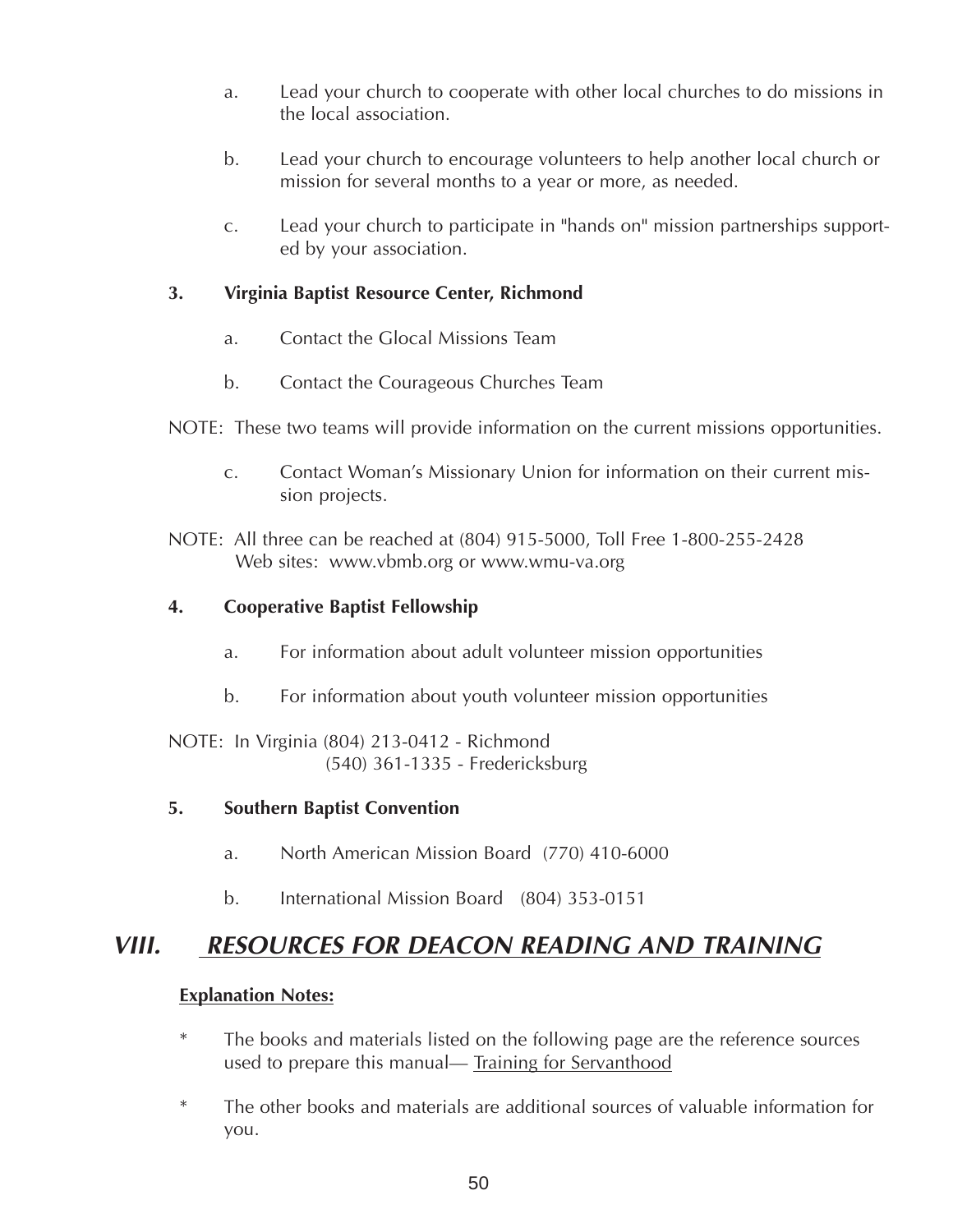- \* No prices have been listed because they change from time to time. Lifeway Christian Stores will give you the latest prices.
- \* You should check with your associational office about videotapes, modules and other materials that may be available in the media library.
- \* The resource materials that I used to prepare this manual are available for research in the Virginia Baptist Historical Society on the campus of the University of Richmond.

#### **A. These Resource Materials Were Used in This Book:**

- 1. The Ministry of the Deacon, Howard B. Foshee
- 2. The Baptist Deacon, Robert E. Naylor
- 3. What Is The Church?, Duke K. McCall. Editor
- 4. The New Testament, Charles B. Williams
- 5. The Interpreter's Bible, Volume 11, George A. Buttrick, Editor
- 6. The Emerging Role of Deacons, Charles W. Deweese
- 7. Deacon Chairman Planning Guide, Charles F. Treadway
- 8. The Deacon Family Ministry Plan Revised
- 9. The Deacon Family Ministry Plan Resource Book
- 10. Discovering The Depths, William P. Clemmons
- 11. Equipping Deacons as Partners in Ministry, Henry Webb
- 12. Equipping Deacons in Church Growth Skills, Henry Webb, Compiler; Terry A. Peck, Editor
- 13. Equipping Deacons in Caring Skills, Homer D. Carter
- 14. Equipping Deacons in Caring Skills, Volume 2, Robert L. Sheffield, Author-**Compiler**
- 15. Equipping Deacons to Confront Conflict, James E. White and Robert L. Sheffield, Authors-Compilers
- 16. The Ministry of Baptist Deacons, Robert L. Sheffield, Editor It is an update of book No. 1 by Foshee.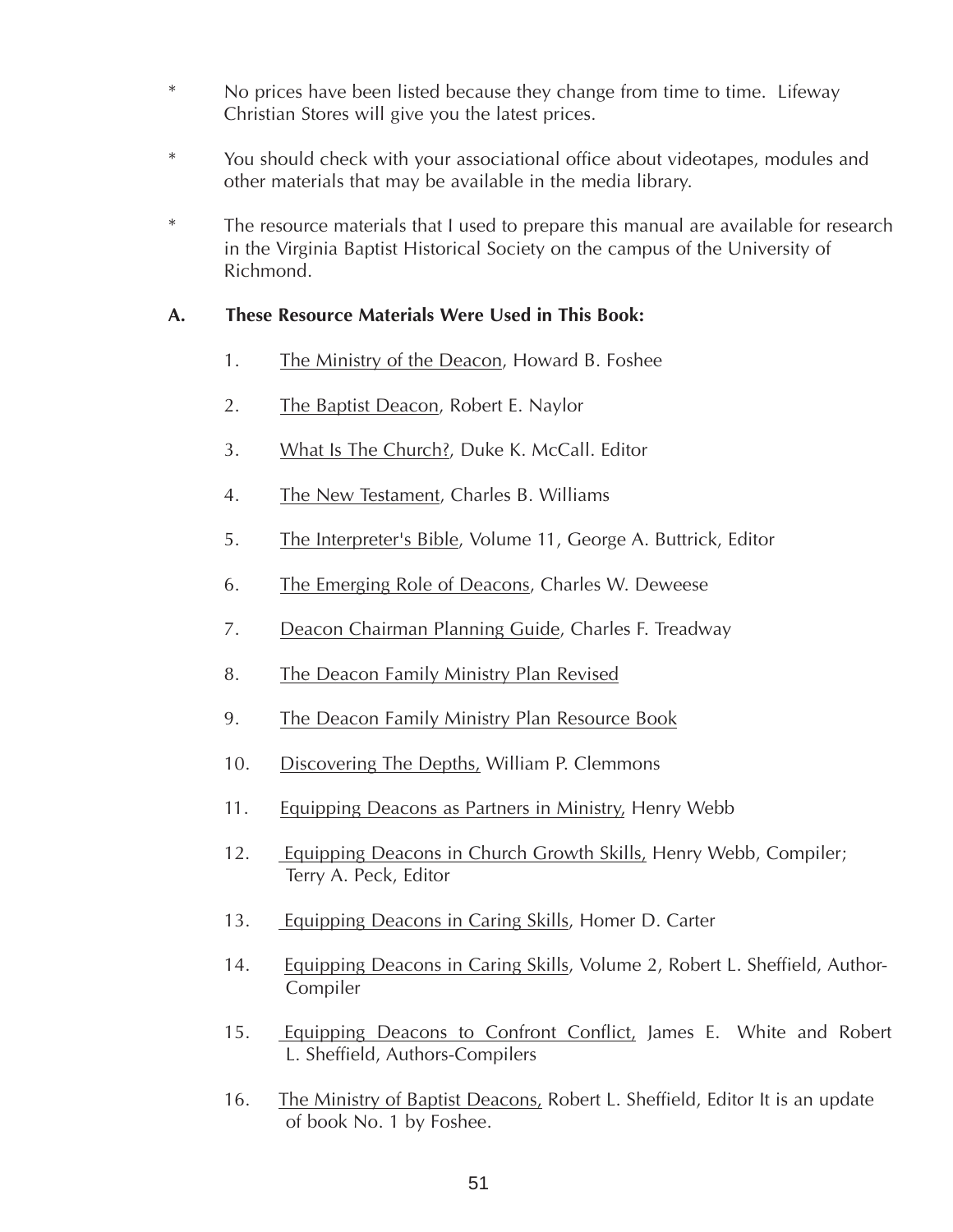- 17. Deacon Ministry Planning Guide Revised, Robert Sheffield
- 18. Deacon Retreat Planning Guide, James E. White
- 19. Virginia associational directors who assisted me with my survey studies. Baptist churches who shared deacon ministry materials.

# **B. Here are other sources for the most recent information and materials available on Deacon Ministry.**

- 1. Virginia Baptist Resource Center Jeff Cranford 804-915-5000 ext. 344 or 1-800-255-2428 e-mail: jcranford@vbmb.org
- NOTE: Training for Servanthood, Revised 2004, by Rolen C. Bailey is available from this office
	- 2. Lifeway Christian Stores in Virginia

| - Chesapeake        | 757-420-3778 |
|---------------------|--------------|
| - Northern Virginia | 703-569-0067 |
| - Richmond          | 804-965-9485 |
| - Roanoke           | 540-362-3739 |

- 3. Lifeway Christian Resources 127 Ninth Avenue, North, Nashville, Tenn 37234 615-251-2000
- NOTE: These sources can provide up to date information on new books, new manuals, new modules, new CDs, new cassette tapes, new videos & DVDs, The Deacon Magazine, etc.